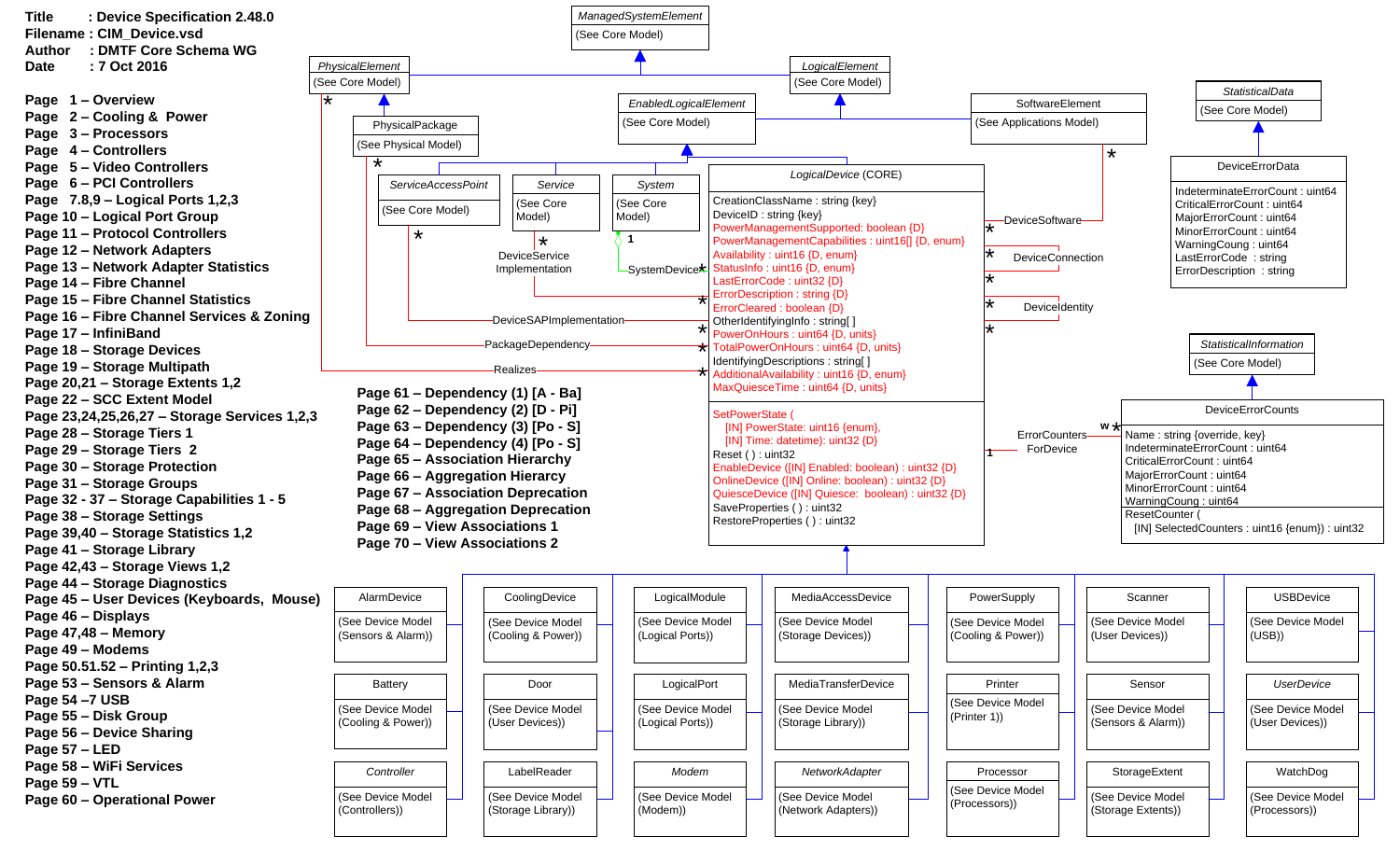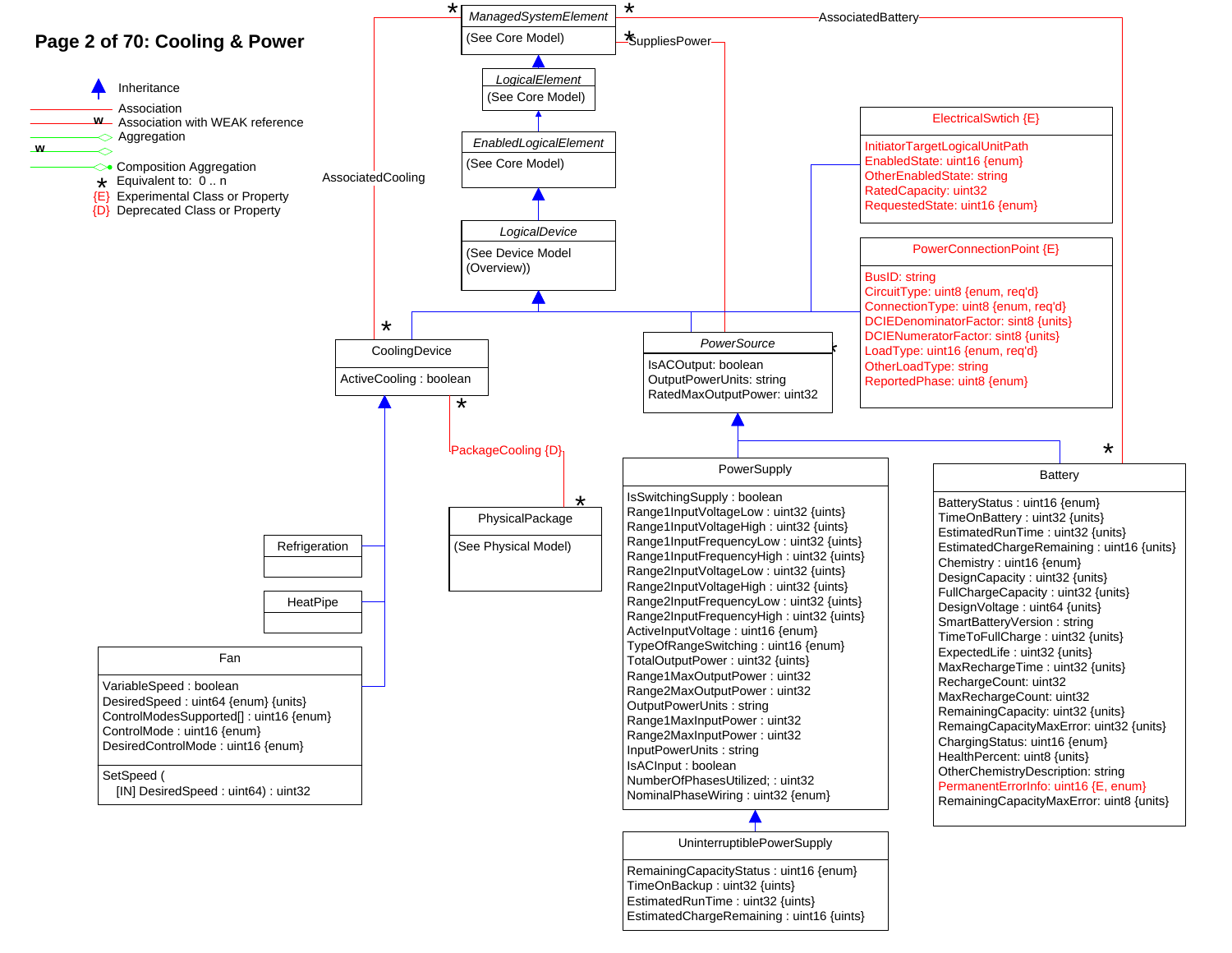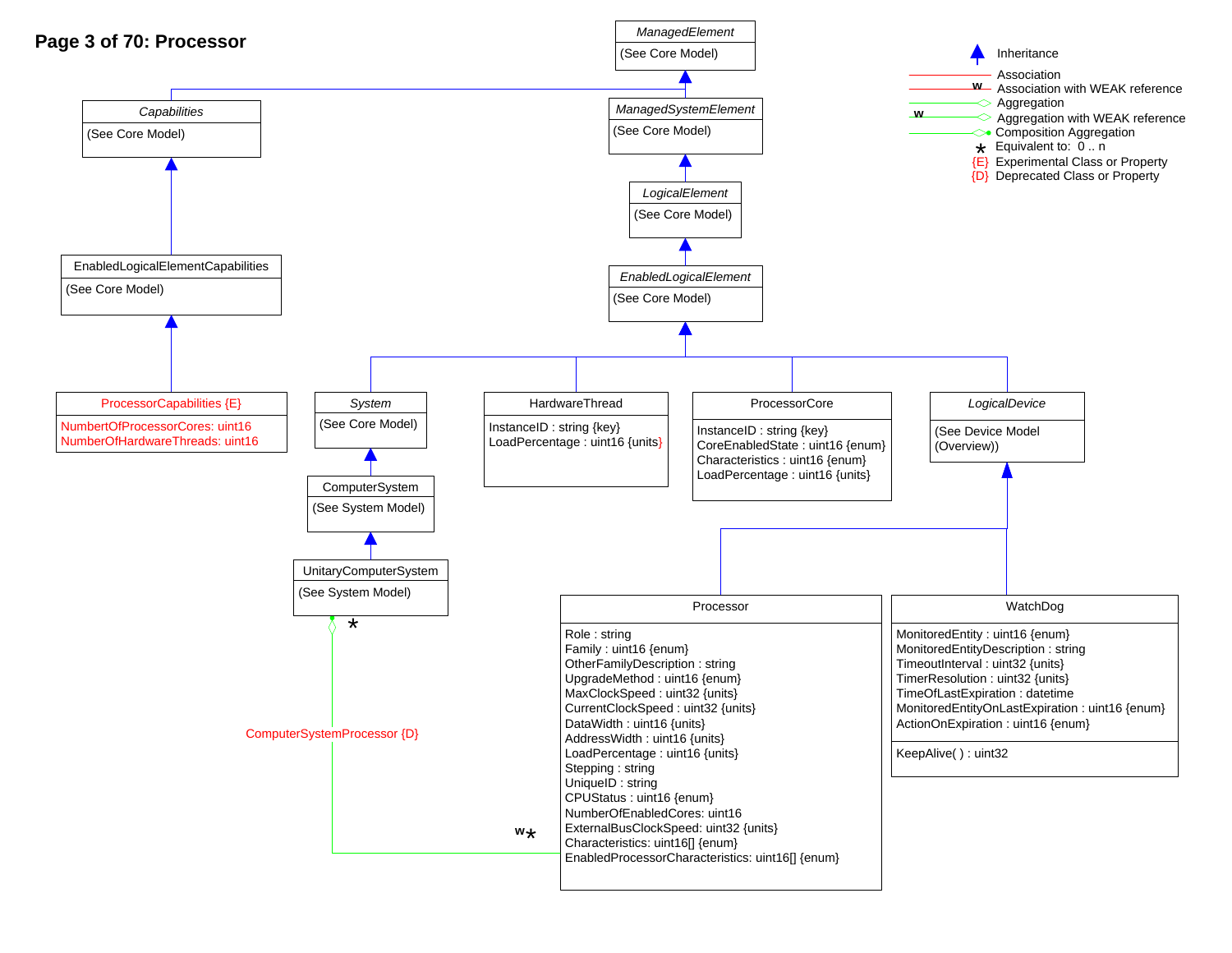

AGPSpecificationVersionConformance : string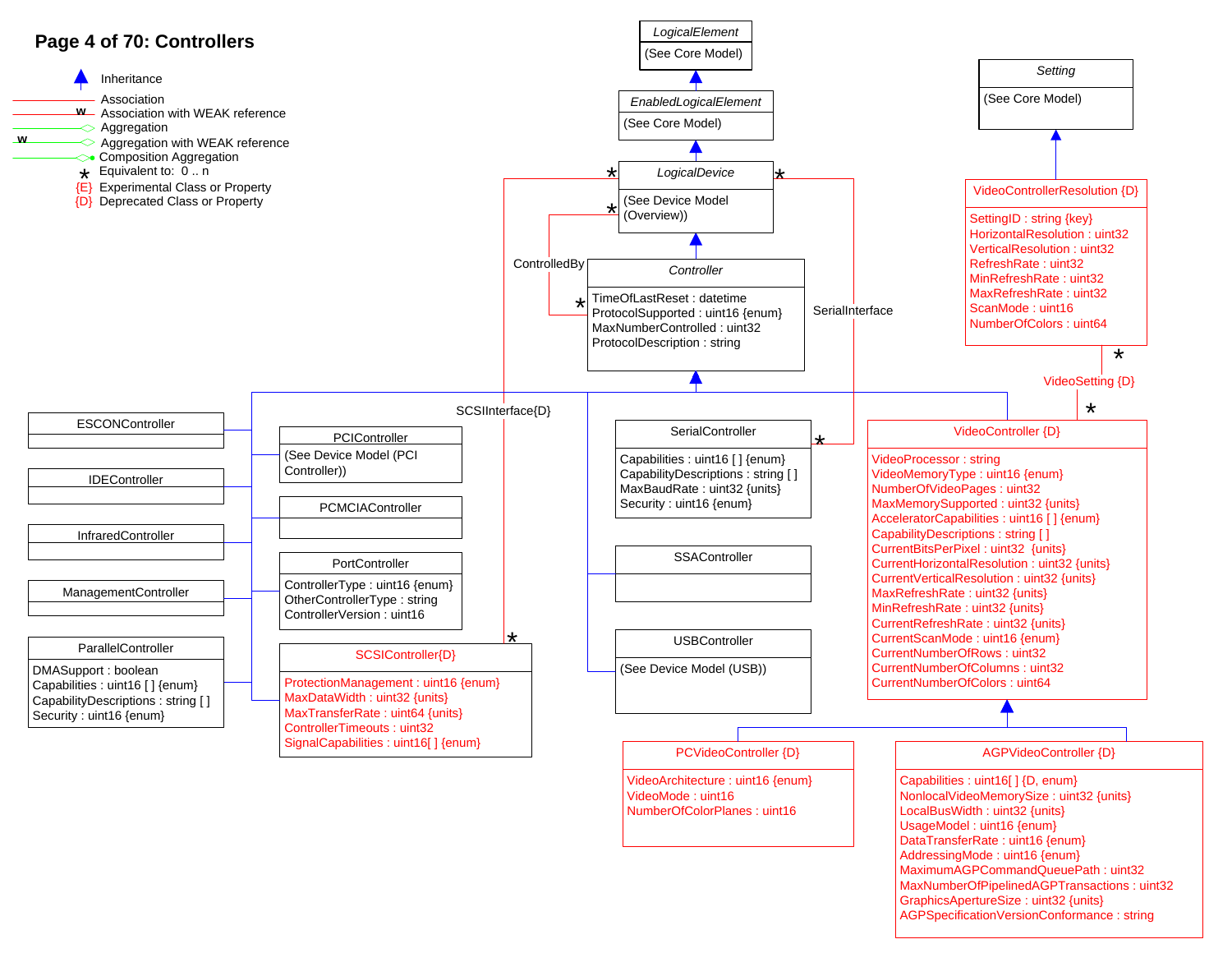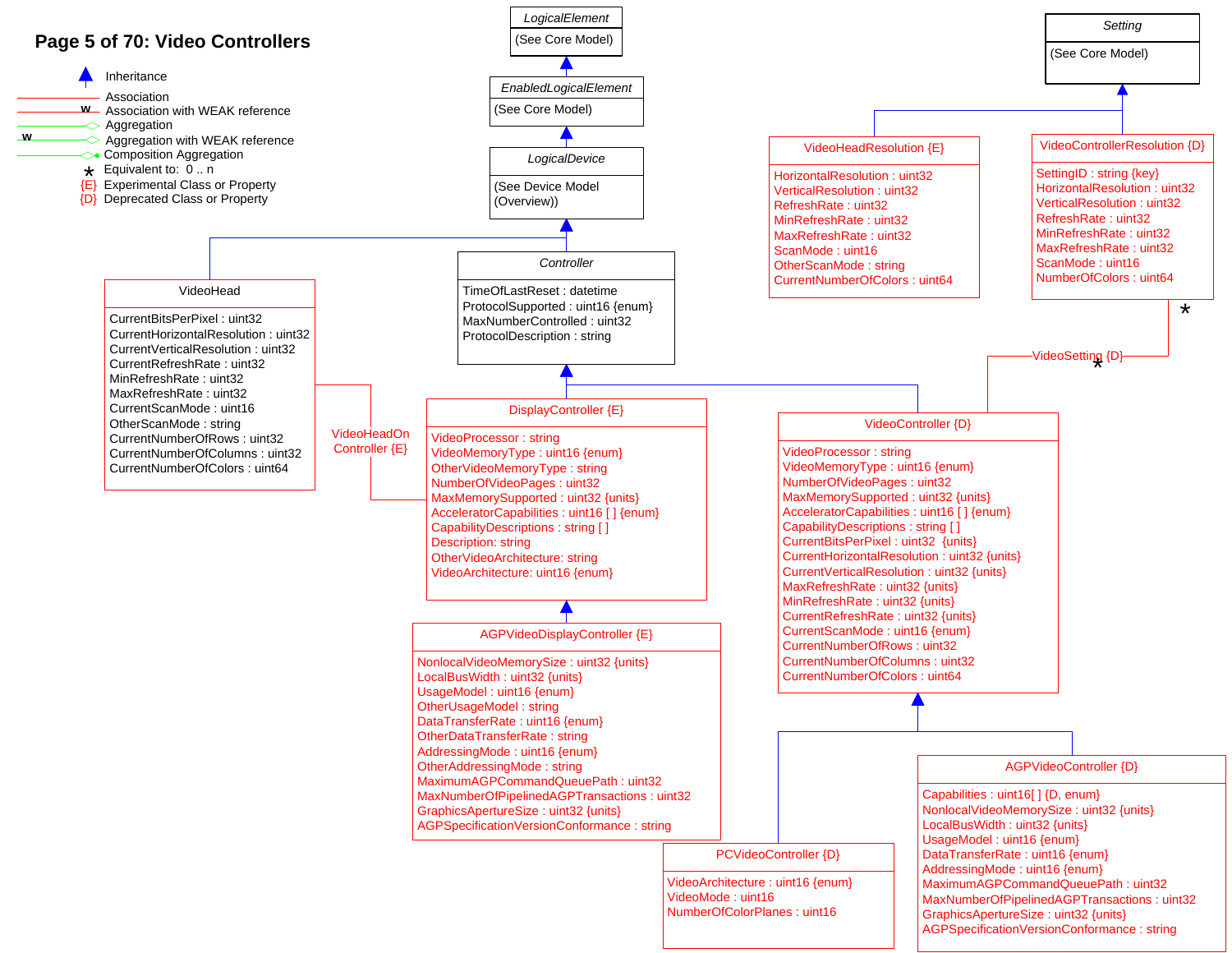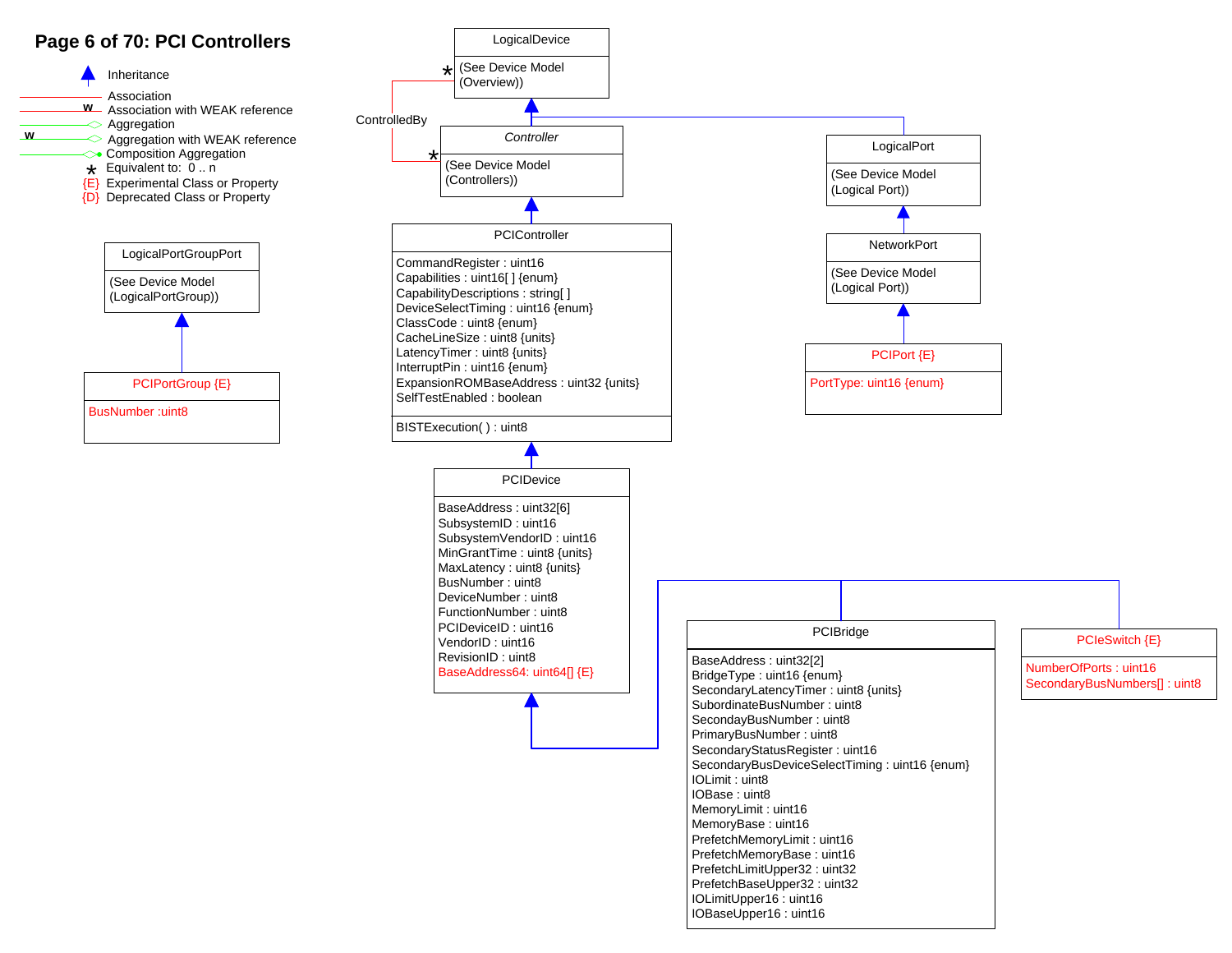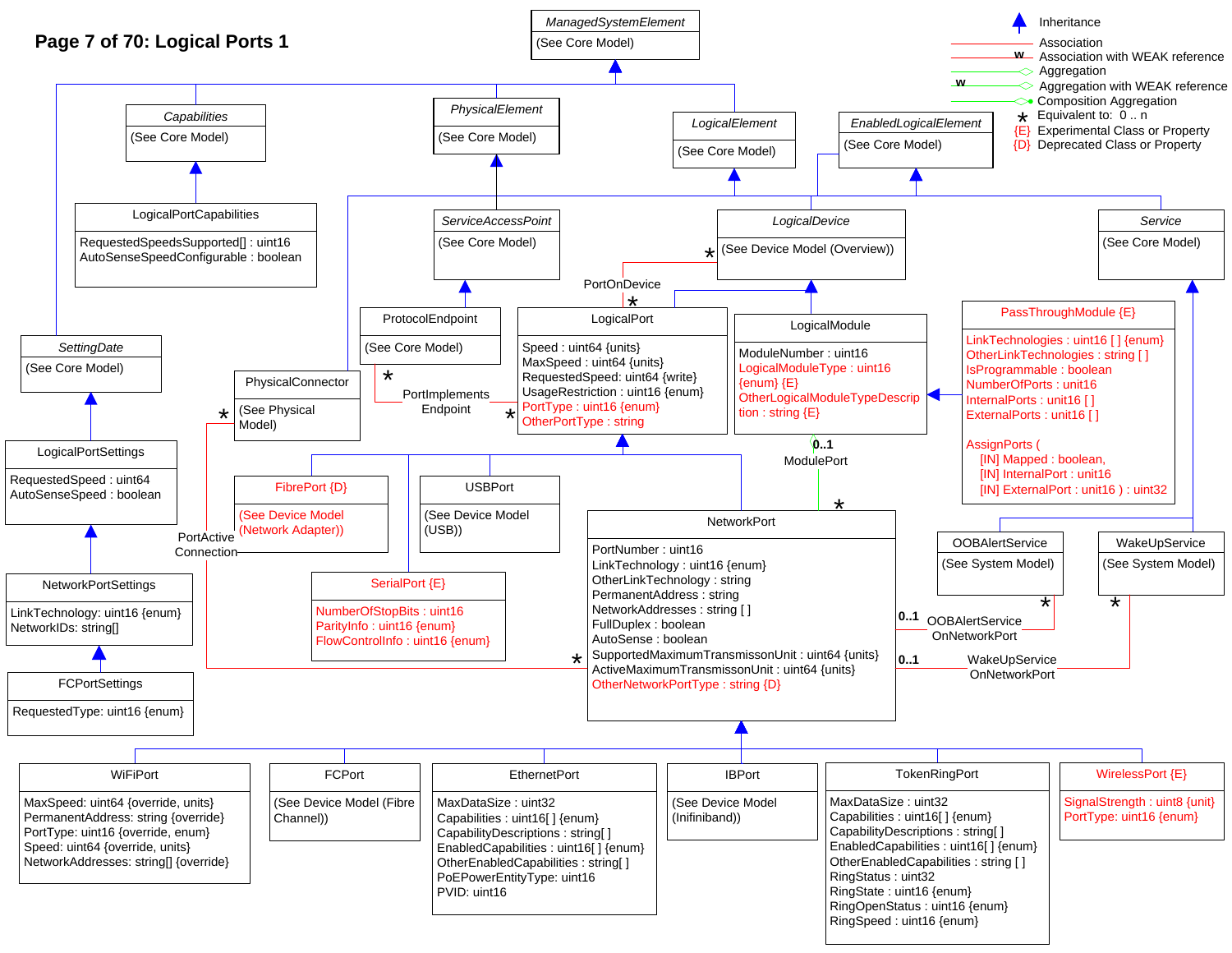## **Page 8 of 70: Logical Ports 2**



LinkTechnologiesSupported: uint16[] {enum}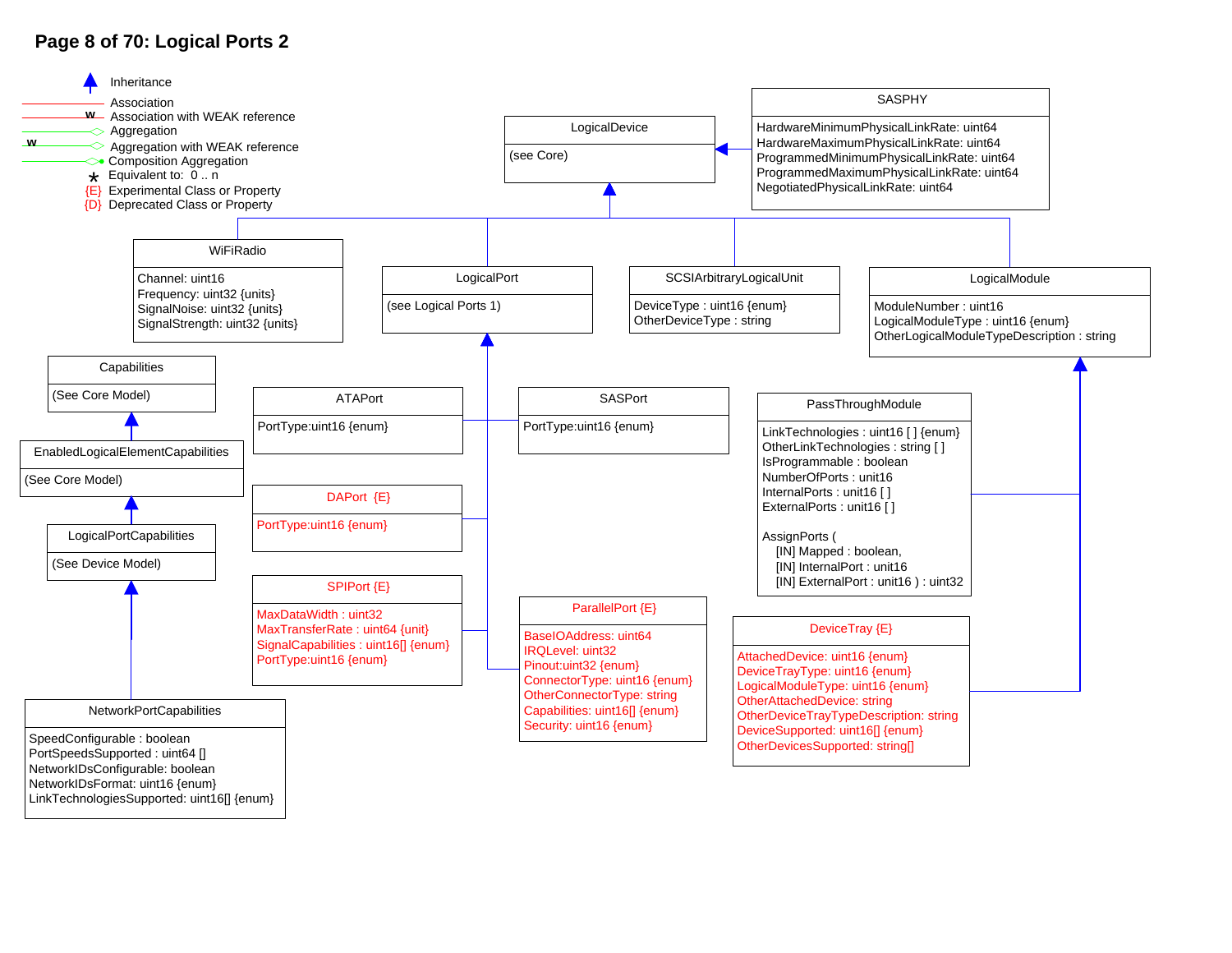## **Page 9 of 70: Logical Ports 3**

Association Inheritance<br>Association<br>Association with WEAK reference<br>Aggregation Aggregation with WEAK reference **<sup>w</sup> <sup>w</sup>**  $\leftrightarrow$  Composition Aggregation<br>  $\star$  Equivalent to: 0 .. n<br>  $\{E\}$  Experimental Class or Property {D} Deprecated Class or Property

#### DataCenterEthernetPort

PfcLinkDelayAllowance: uint32; ETSConfigurationTxEnable: boolean; ETSRecommendationTxEnable: boolean PFCTxEnable: boolean; ApplicationPriorityTxEnable: boolean; LocETSConCreditBasedShaperSupport: boolean LocETSConTrafficClassesSupported: uint8; LocETSConWilling: boolean; LocETSConPriority: uint8[] LocETSConPriTrafficClass: uint8[]; LocETSConTrafficClass: uint8[]; LocETSConTrafficClassBandwidth: uint8[] LocETSConTrafficSelectionAlgorithm: uint8[] {Enum}; LocETSRecoTrafficClass: uint8[] LocETSRecoTrafficClassBandwidth: uint8[]; LocETSRecoTSATrafficClass: uint8[] LocETSRecoTrafficSelectionAlgorithm: uint8[] {Enum}; LocPFCWilling: boolean LocPFCMBC: boolean; LocPFCCap: uint8; LocPFCEnablePriority: uint8[]; LocPFCEnableEnabled: boolean[] LocApplicationPriorityAESelector: uint16[] {Enum}; LocApplicationPriorityAEProtocol: uint16[] LocApplicationPriorityAEPriority: uint8[]; RemETSConCreditBasedShaperSupport: boolean RemETSConTrafficClassesSupported: uint8; RemETSConWilling: boolean; RemETSConPriority: uint8[] RemETSConPriTrafficClass: uint8[]; RemETSConTrafficClass: uint8[]; RemETSConTrafficClassBandwidth: uint8[]; RemETSConTSATrafficClass: uint8[] RemETSConTrafficSelectionAlgorithm: uint8[] {Enum}; RemETSRecoTrafficClass: uint8[] RemETSRecoTrafficClassBandwidth: uint64[]; RemETSRecoTSATrafficClass: uint8[] RemETSRecoTrafficSelectionAlgorithm: uint8[] {Enum}; RemPFCWilling: boolean RemPFCMBC: boolean; RemPFCCap: uint8; RemPFCEnablePriority: uint8[] RemPFCEnableEnabled: boolean[]; RemApplicationPriorityAESelector: uint16[] {Enum} RemApplicationPriorityAEProtocol: uint16[]; RemApplicationPriorityAEPriority: uint8[] AdminETSConCreditBasedShaperSupport: boolean; AdminETSConTrafficClassesSupported: uint8 AdminETSConWilling: boolean; AdminETSConPriority: uint8[]; AdminETSConPriTrafficClass: uint8[] AdminETSConTrafficClass: uint8[]; AdminETSConTrafficClassBandwidth: uint8[] AdminETSConTSATrafficClass: uint8[]; AdminETSConTrafficSelectionAlgorithm: uint8[] {Enum} AdminETSRecoTrafficClass: uint8[]; AdminETSRecoTrafficClassBandwidth: uint64[] AdminETSRecoTSATrafficClass: uint8[]; AdminETSRecoTrafficSelectionAlgorithm: uint8[] {Enum} AdminPFCWilling: boolean; AdminPFCMBC: boolean; AdminPFCCap: uint8; AdminPFCEnablePriority: uint8[] AdminPFCEnableEnabled: boolean[]; AdminApplicationPriorityAESelector: uint16[] {Enum} AdminApplicationPriorityAEProtocol: uint16[]; AdminApplicationPriorityAEPriority: uint8[]

*EthernetPort*

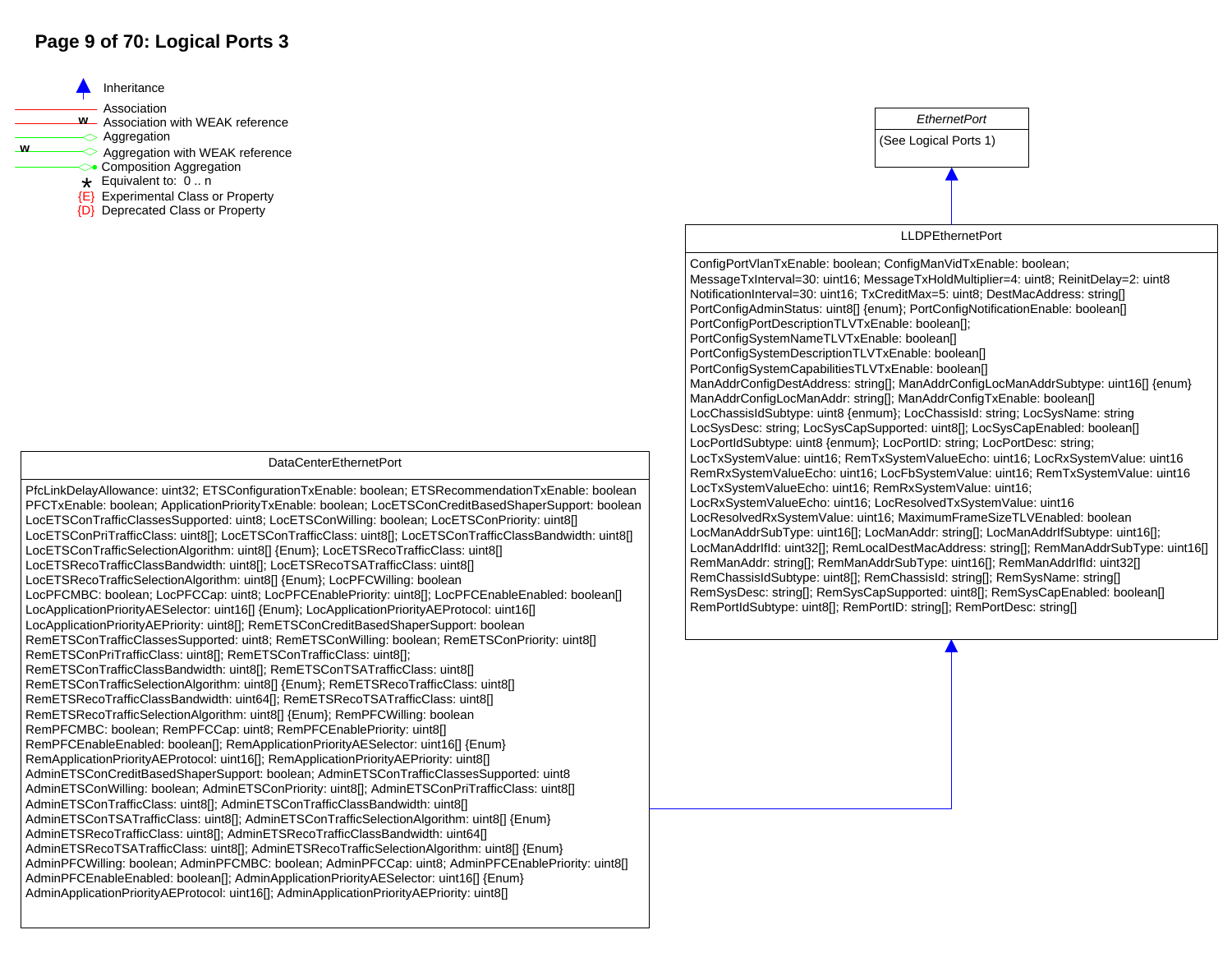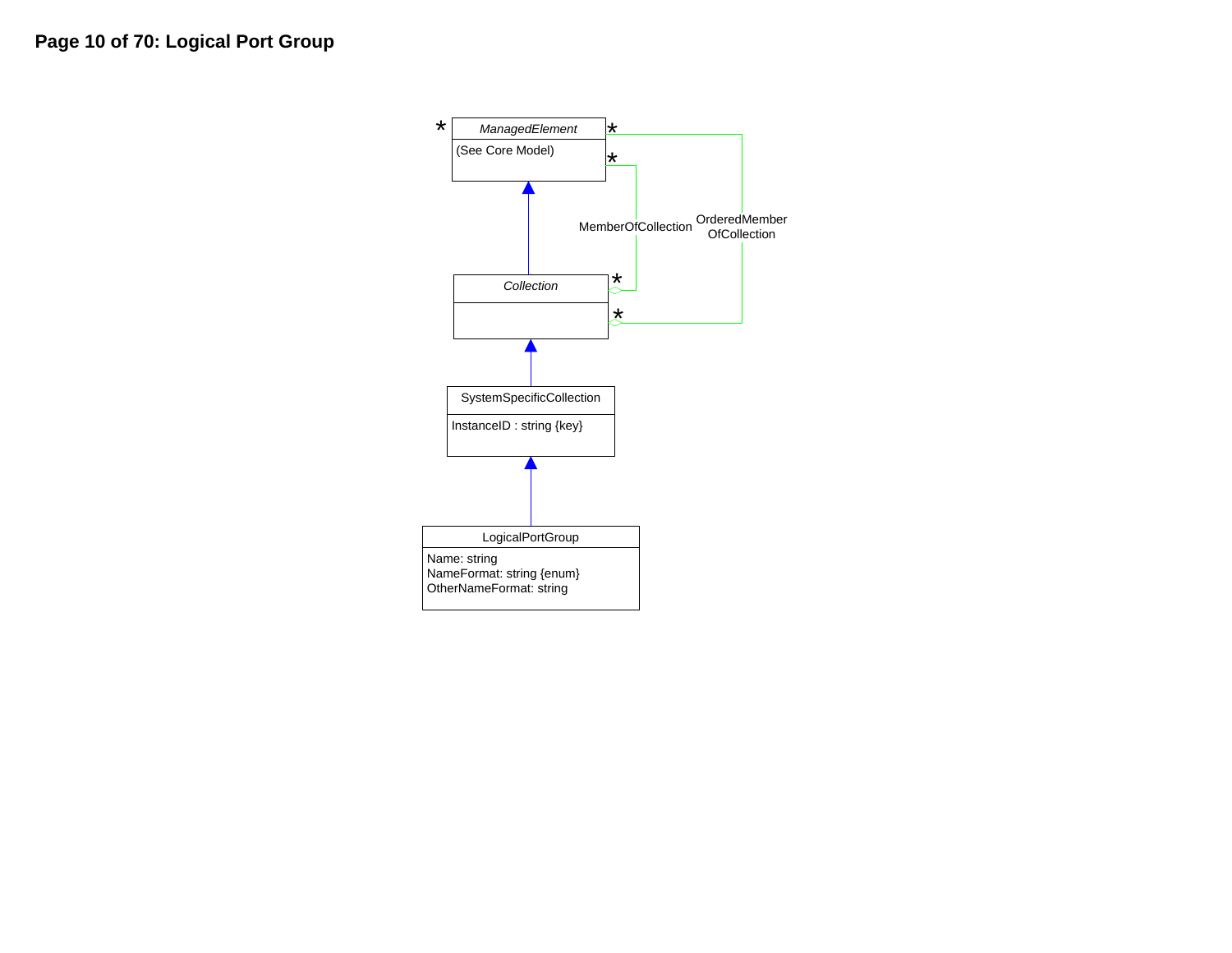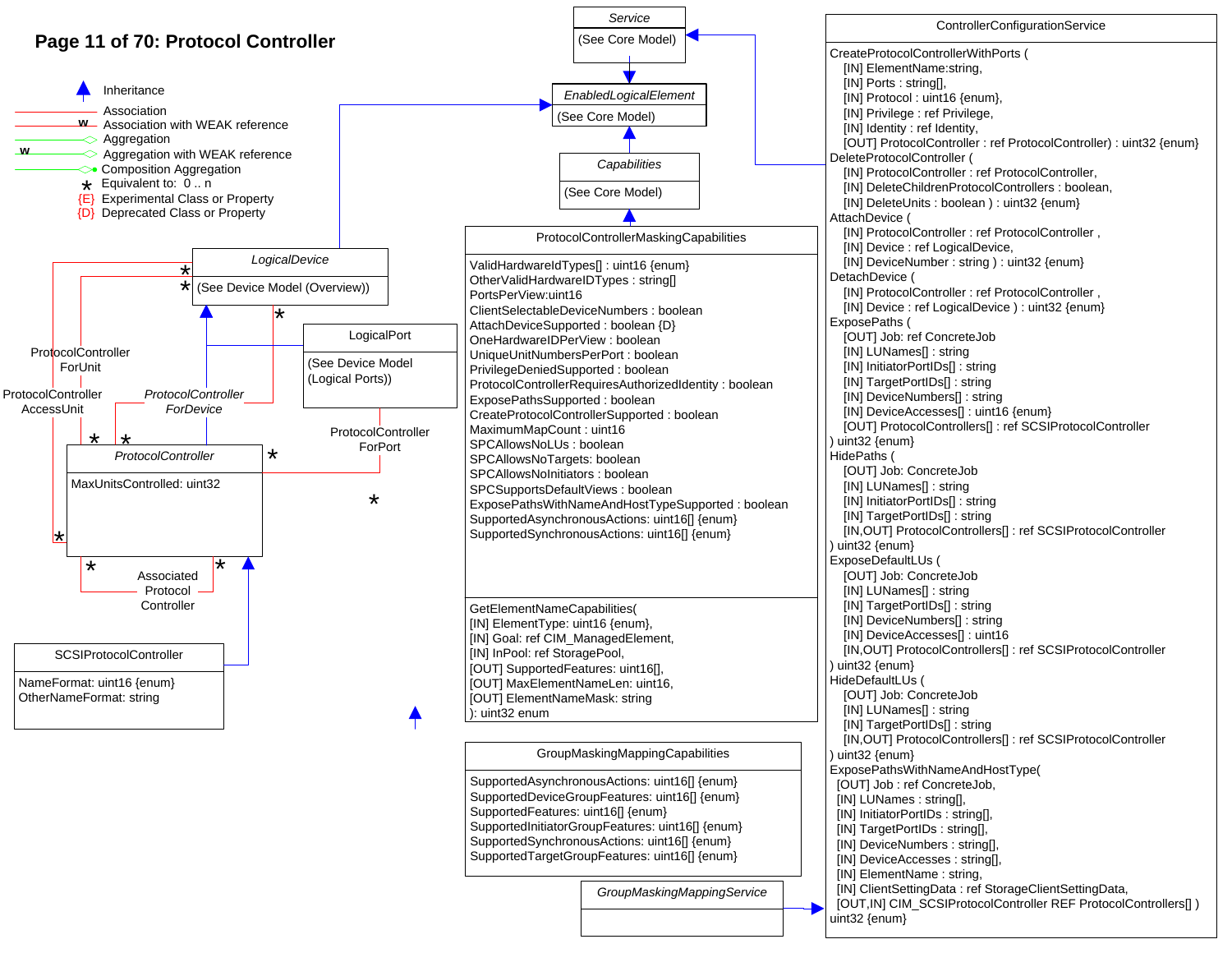

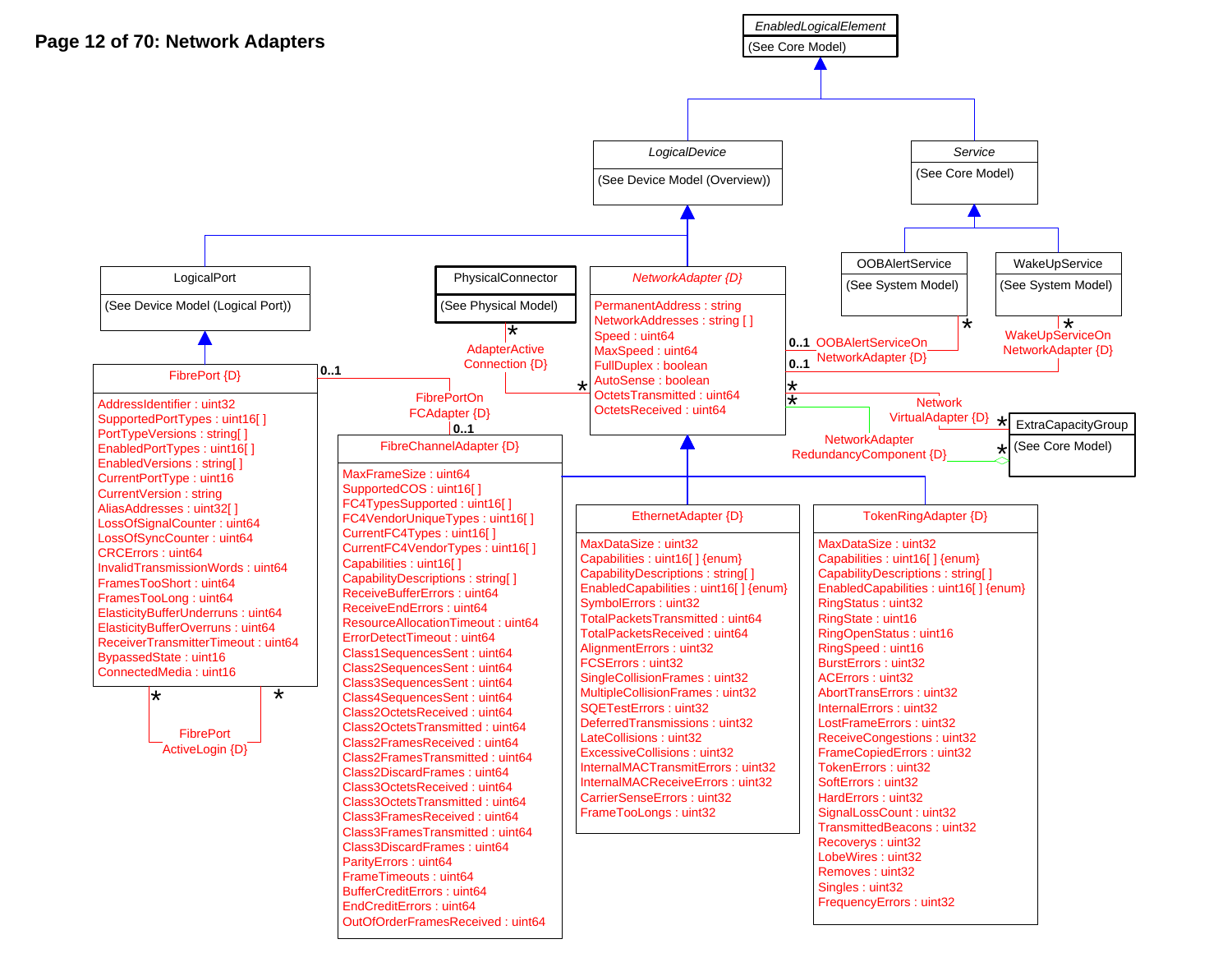### **Page 13 of 70: Network Adapters Statistics**

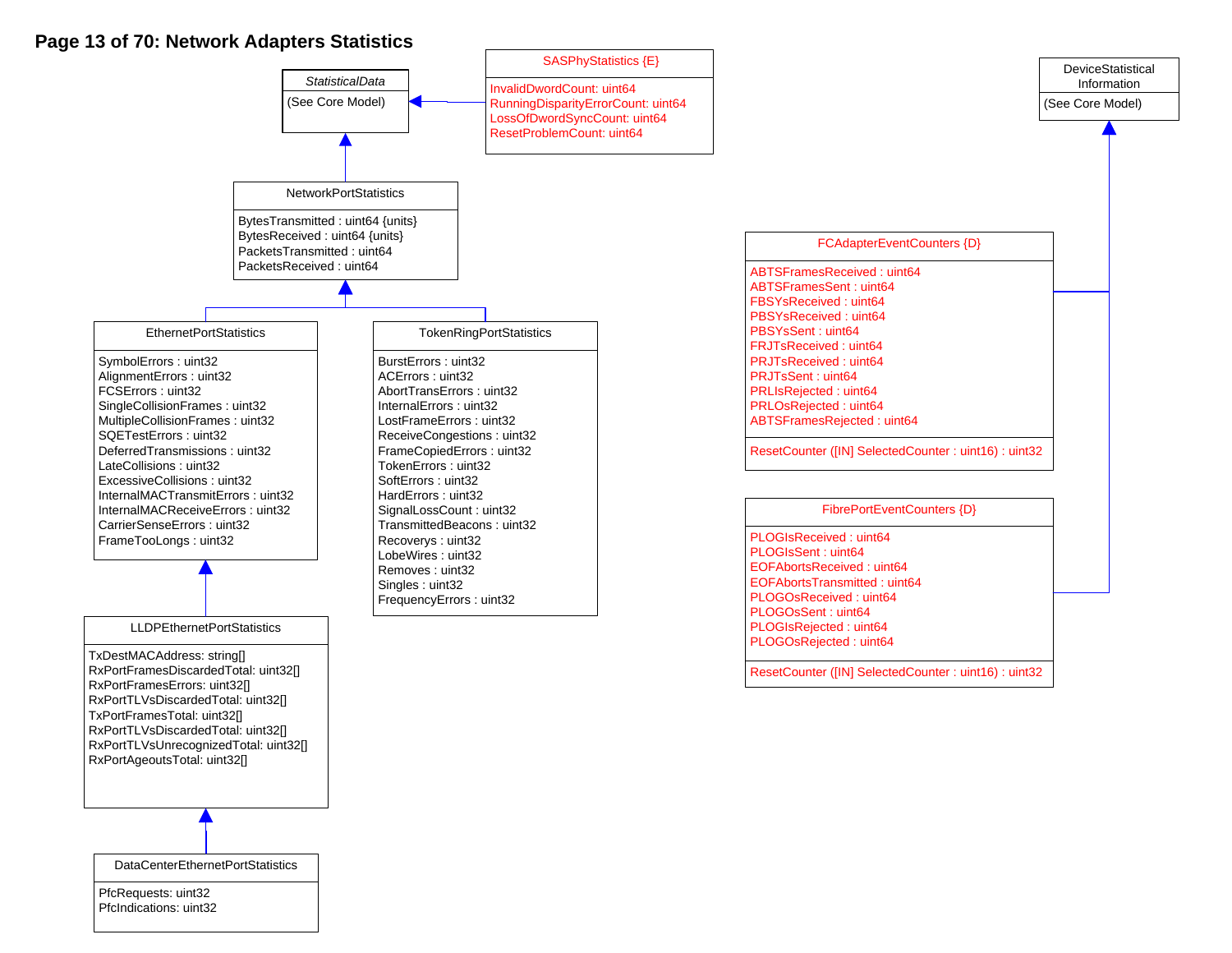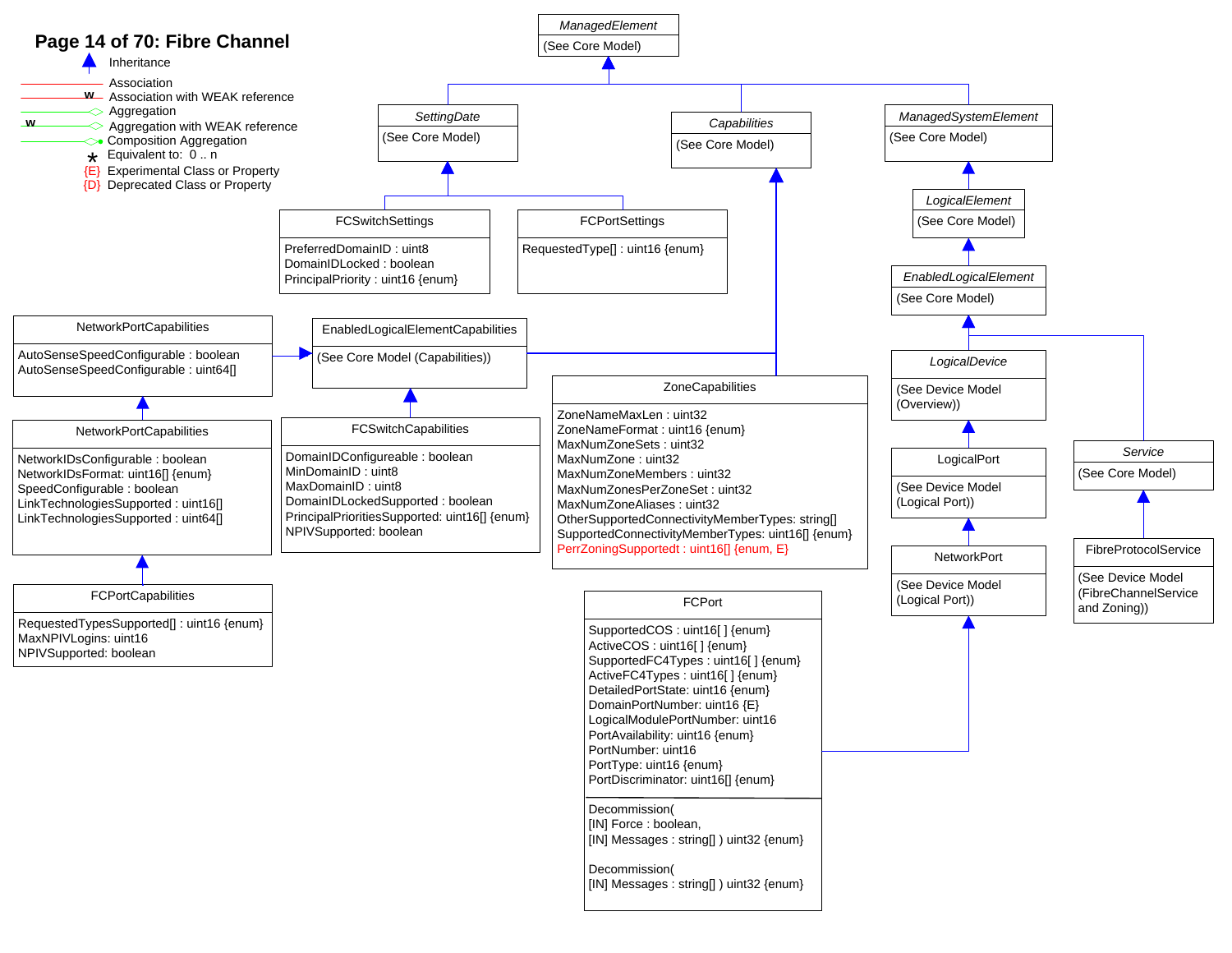## **Page 15 of 70: Fibre Channel Statistics**



LIPCount :uint64 FBSYFrames: uint64 NOSCount : uint64 PBSYFrames: uint64 ErrorFrames : uint64 FRJTFrames: uint64 DumpedFrames : uint64 PRJTFrames: uint64 LinkFailures : uint64 RXClass1Frames: uint64 LossOfSignalCounter : uint64 TXClass1Frames: uint64 LossOfSyncCounter : uint64 Class1FBSY: uint64 PrimitiveSeqProtocolErrCount : uint64 Class1PBSY: uint64 CRCErrors : uint64 Class1FRJT: uint64 InvalidTransmissionWords : uint64 Class1PRJT: uint64 FramesTooShort : uint64 RXClass2Frames: uint64 FramesTooLong : uint64 TXClass2Frames: uint64 AddressErrors : uint64 Class2FBSY: uint64 BufferCreditNotProvided : uint64 Class2PBSY: uint64 BufferCreditNotReceived : uint64 Class2FRJT: uint64 DelimiterErrors : uint64 Class2PRJT: uint64 EncodingDisparityErrors : uint64 RXClass3Frames: uint64 LinkResetsReceived : uint64 TXClass3Frames: uint64 LinkResetsTransmitted : uint64 Class3FramesDiscarded: uint64 MulticastFramesReceived : uint64 RXBroadcastFrames: uint64 MulticastFramesTransmitted : uint64 TXBroadcastFrames: uint64

NetworkPortStatistics

SRRCount : uint64 AbortCount : uint64 MinSRRCount : uint64 MaxSRRCount : uint64 MinAbortCount : uint64 MaxAbortCount : uint64 FCPortResourceUsage{E}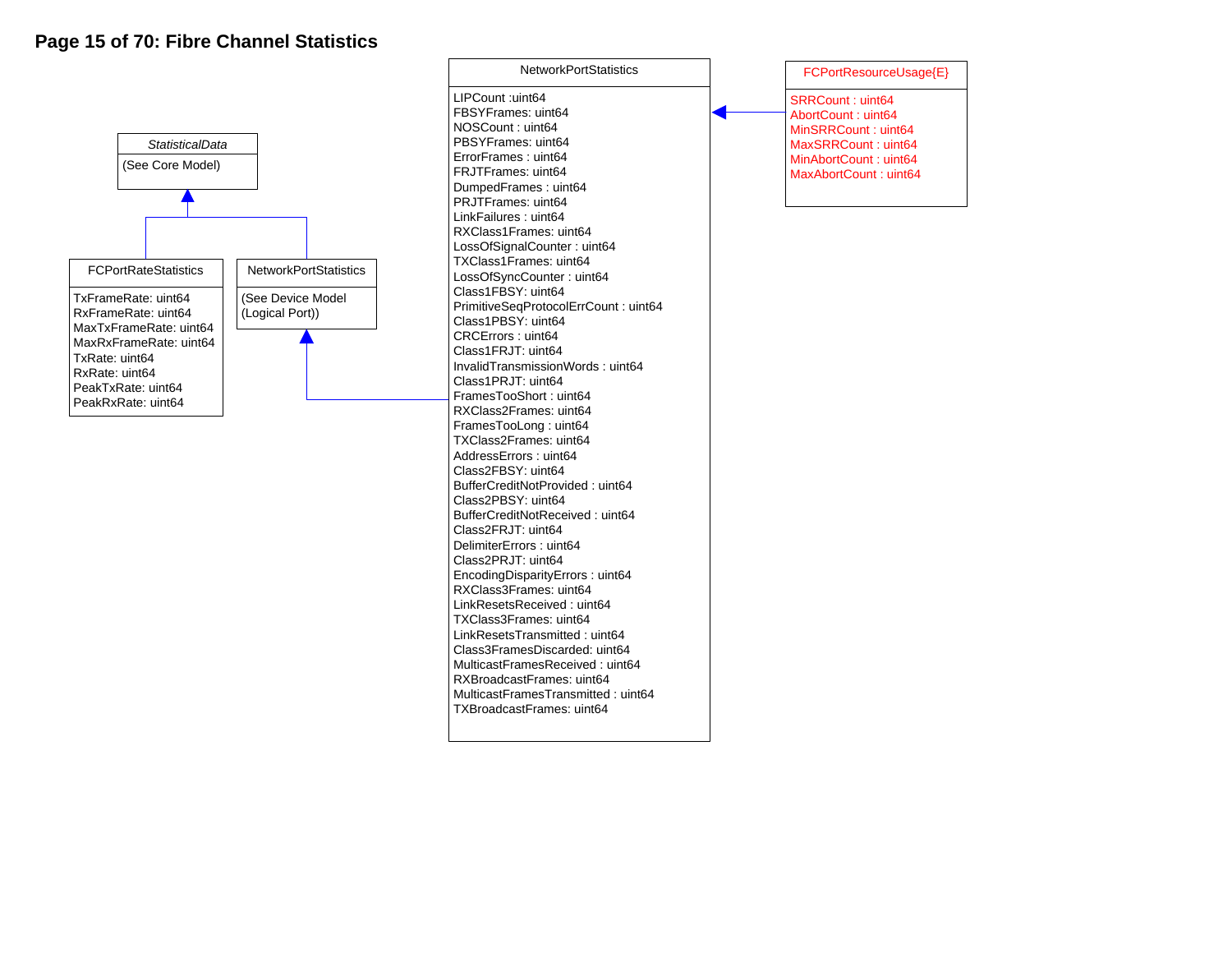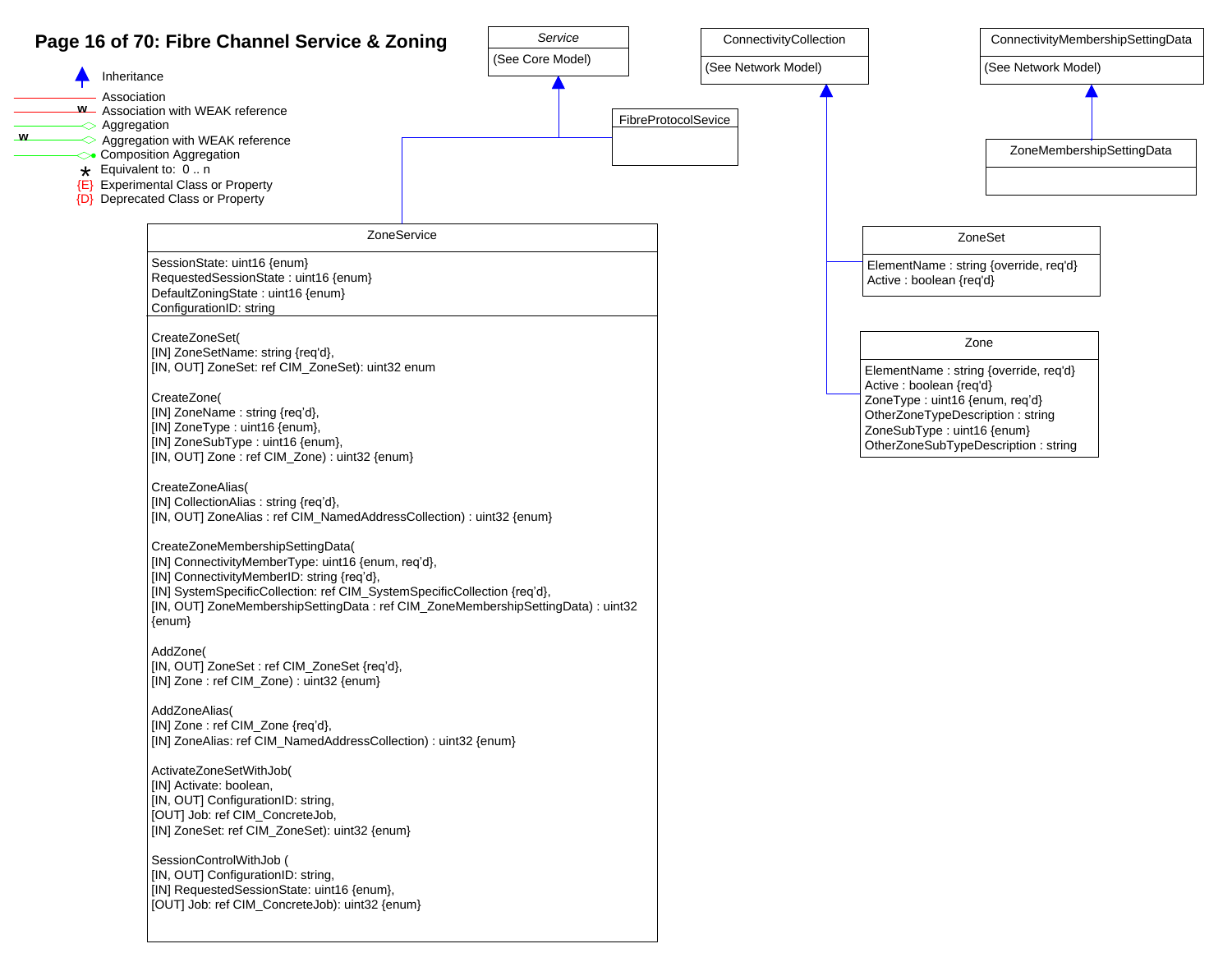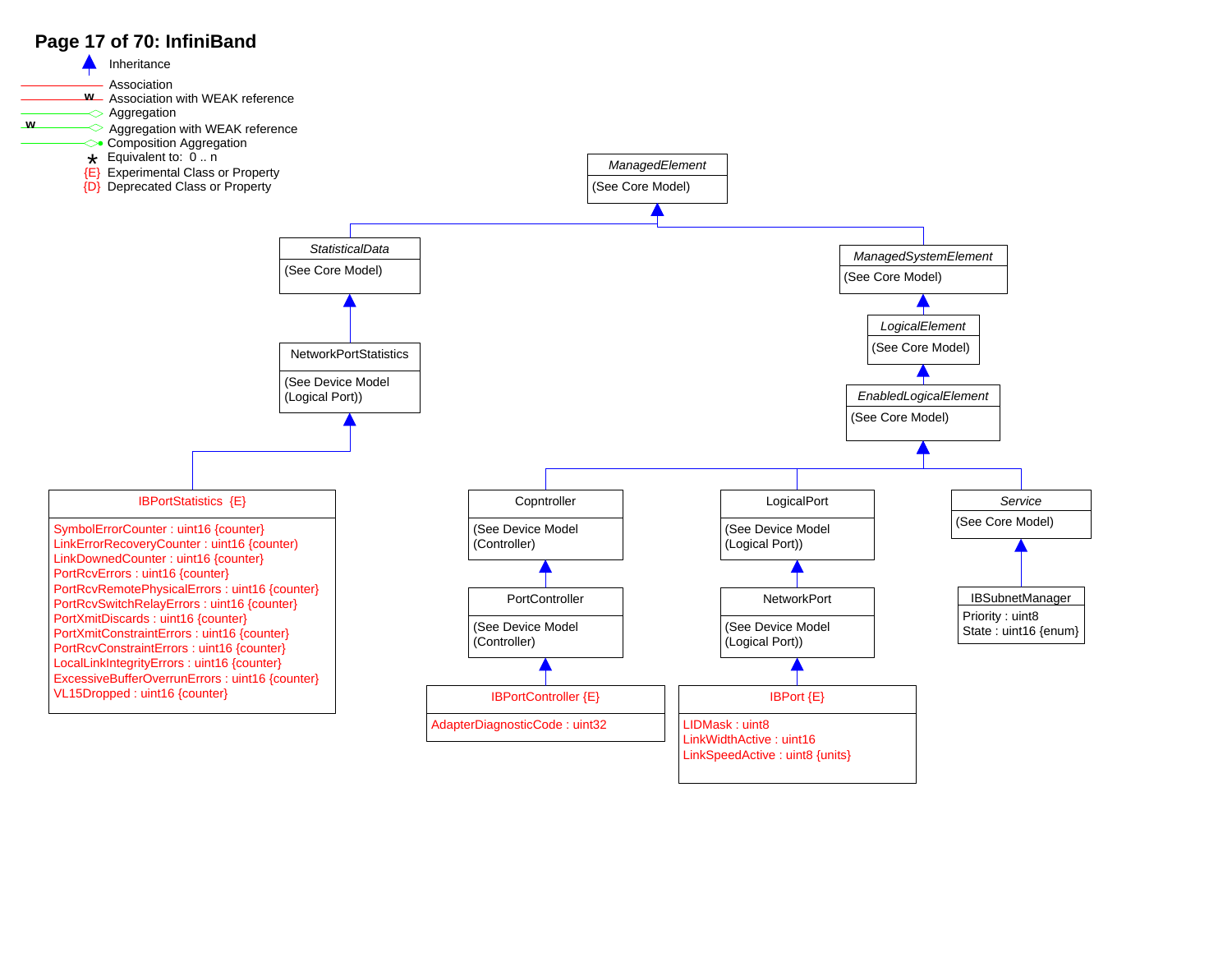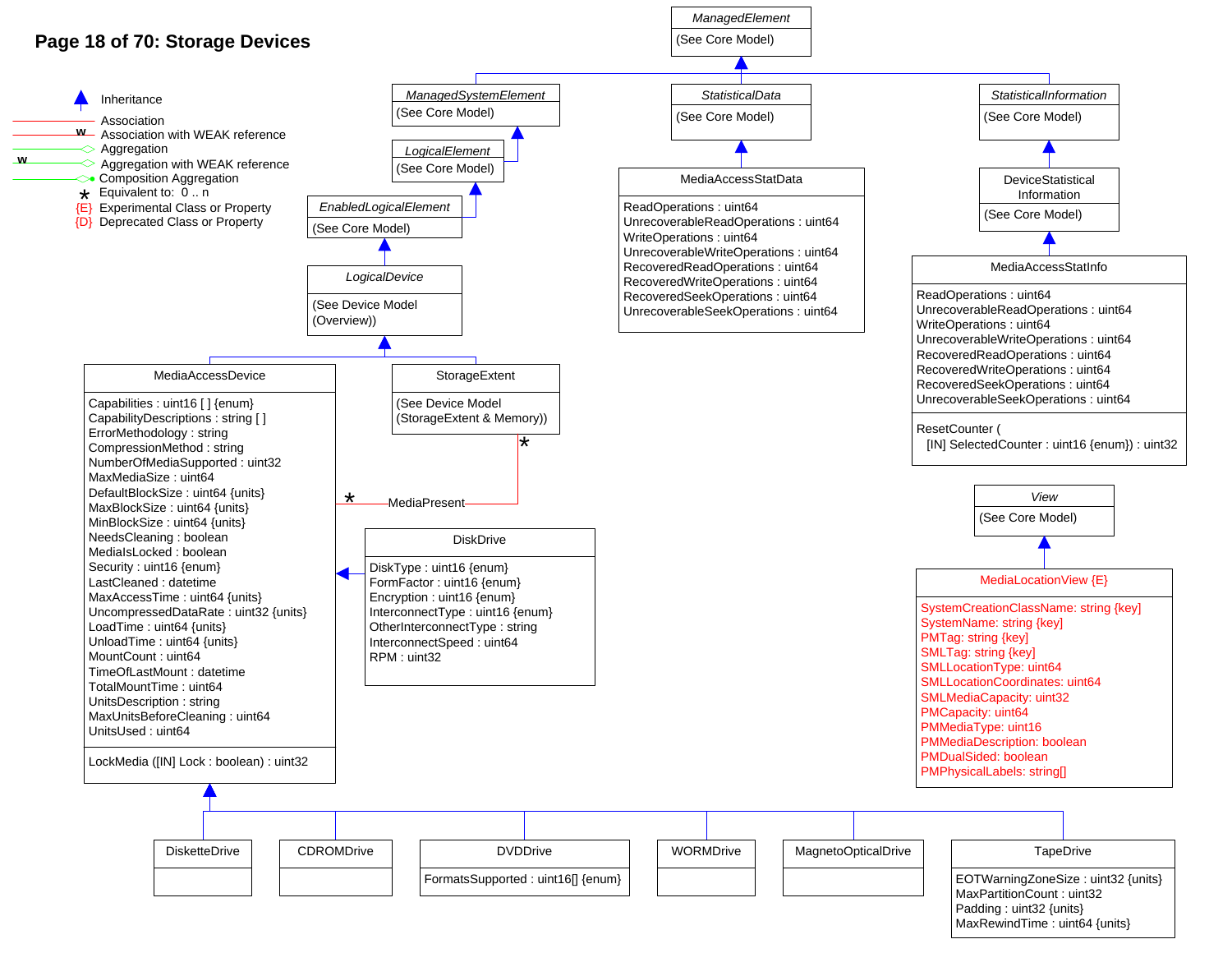### **Page 19 of 70: Storage Multipath**



Asymmetric: boolean AutoFailbackEnabled: uint16 {enum} CurrentLoadBalanceType: uint16 {enum} CurrentPollingRate: uint32 OtherCurrentLoadBalanceType: string PollingRateMax: uint32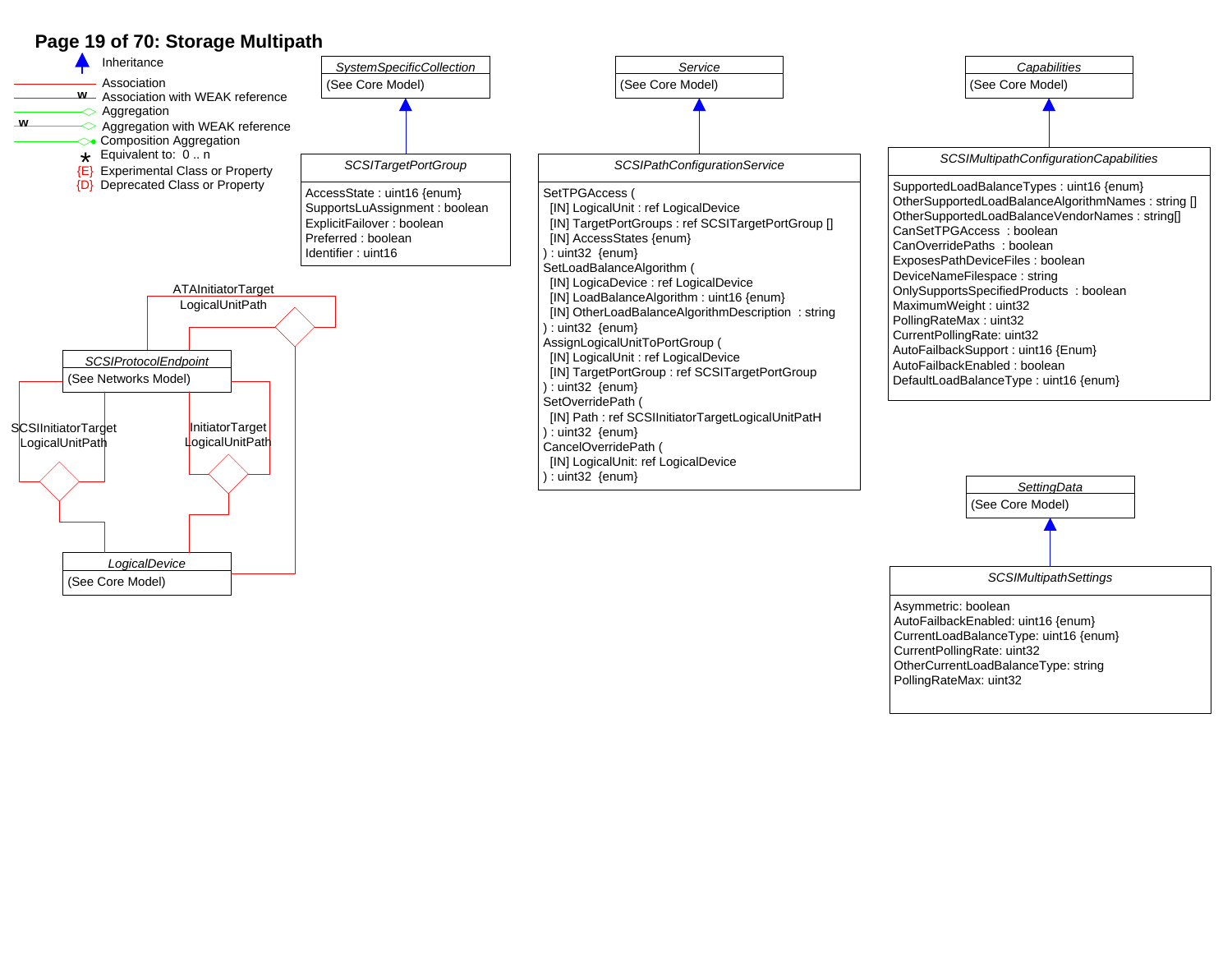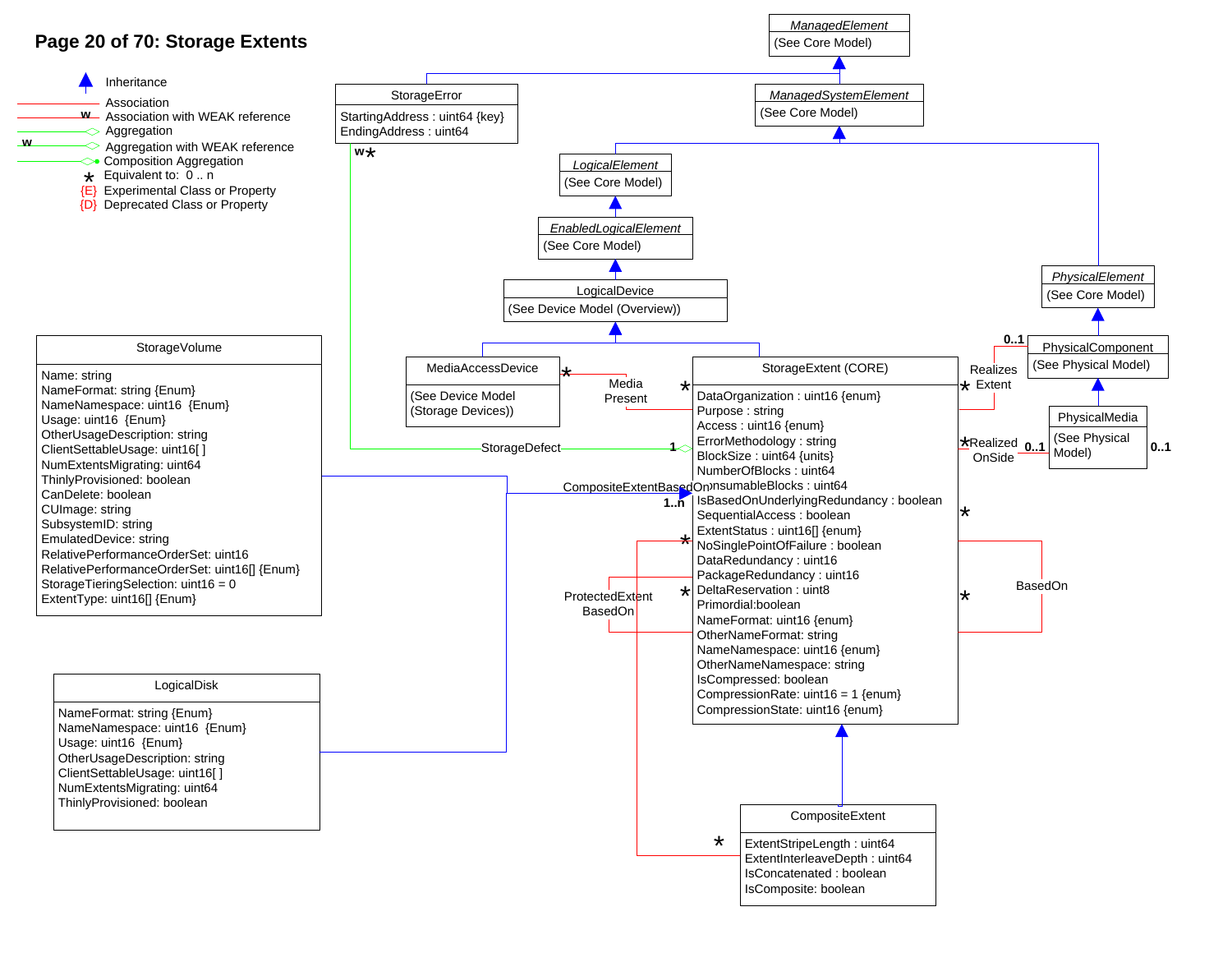## **Page 21 of 70: Storage Extents 2**

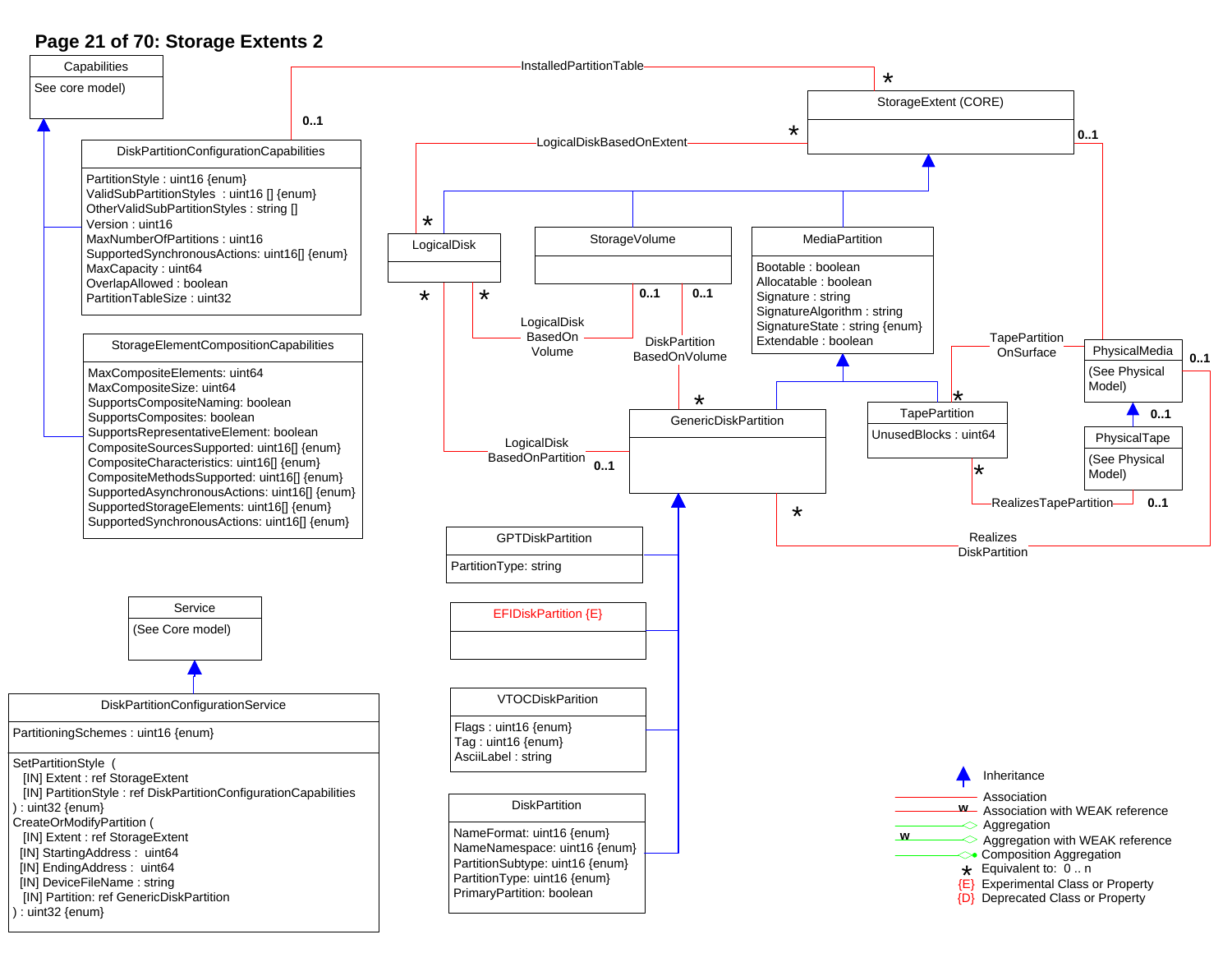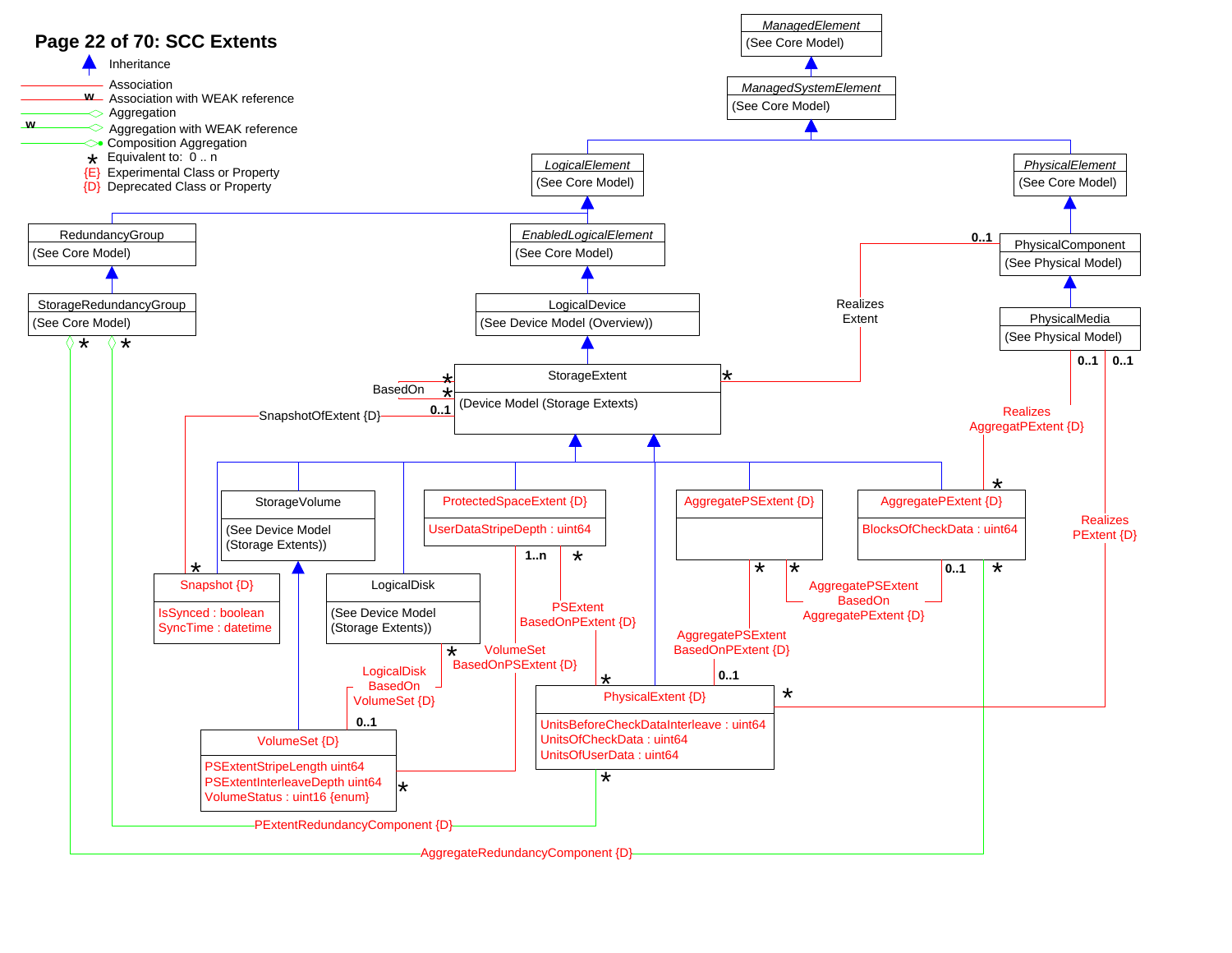

[OUT] Job: ref CIM\_ConcreteJob, [IN] Target: ref CIM\_StorageExtent ): uint32 enum

GetAvailableSpareExtents( [OUT] AvailableExtents: ref CIM\_StorageExtent[], [IN] InPool: ref CIM\_StoragePool, [IN] RedundancySet: ref CIM\_StorageRedundancySet ): uint32 enum

[IN] TargetSettingGoal: ref CIM\_StorageSetting [OUT, IN] TheElement: ref CIM\_StoragePool

[IN] TargetSettingGoal: ref CIM\_StorageSetting [OUT, IN] TheElement: ref CIM\_LogicalDisk

[OUT] AvailableExtents: ref[] CIM\_StorageExtent

RelocateLogicalDiskToStorageExtents ( [IN] InElements: ref[] CIM\_StorageExtent [OUT] Job: ref CIM\_ConcreteJob,

GetAvailableTargetRelocationExtents ( [IN] InElements: ref[] CIM\_LogicalElement, [IN] TargetSettingGoal: ref CIM\_StorageSetting,

[IN] InPool: ref CIM\_StoragePool,

): uint32 enum

): uint32 enum

): uint32 enum

CheckStorageElement( [IN] CheckMode: uint16 {enum}, [IN] CheckType: uint16 {enum}, [OUT] Job: ref CIM\_ConcreteJob, [IN] TargetElement: ref CIM\_LogicalElement ): uint32 enum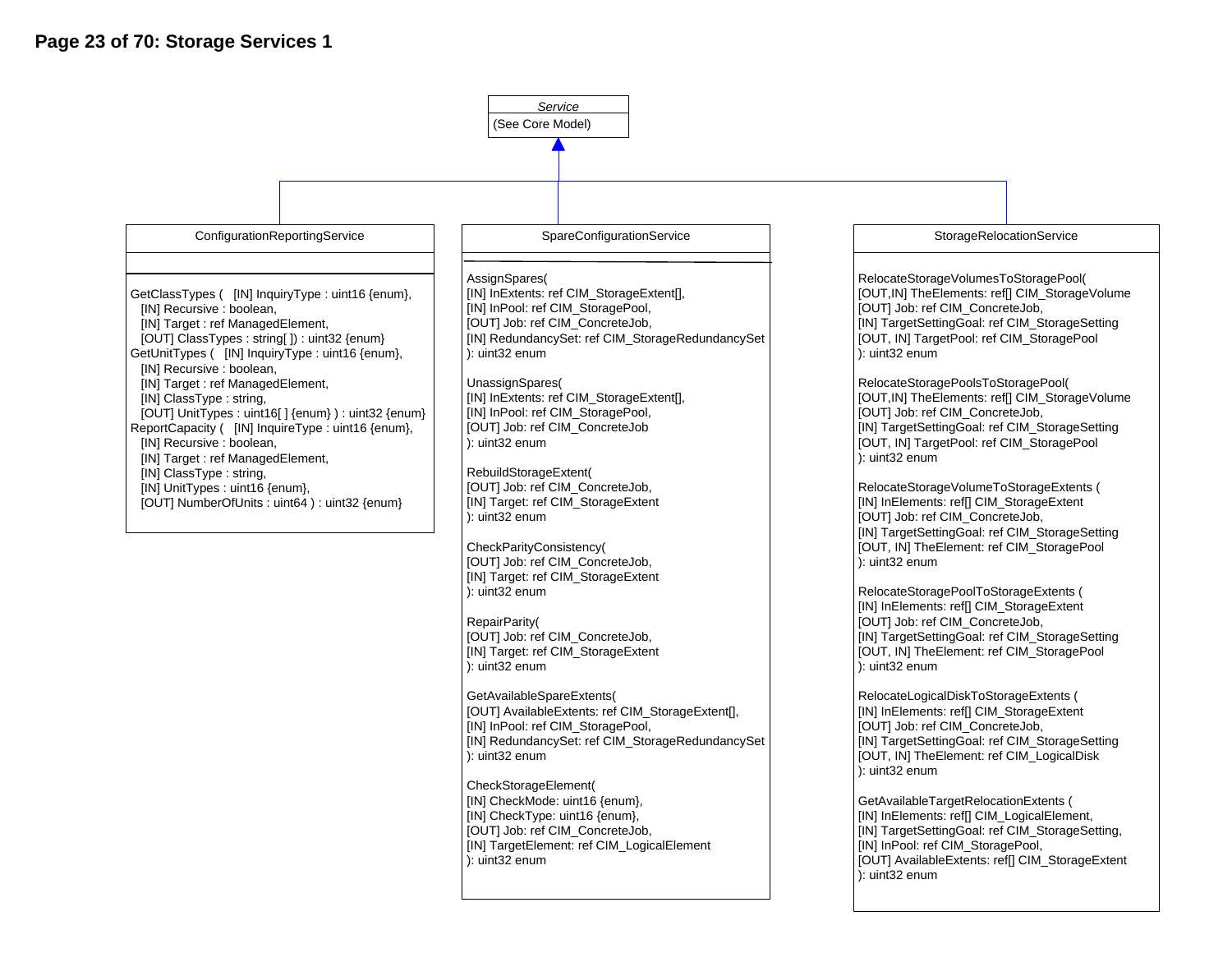(See Core Model) Service

StorageConfigurationService

| Storage Comiguration Service                                                                                                                                                                                                                                                                                                           |
|----------------------------------------------------------------------------------------------------------------------------------------------------------------------------------------------------------------------------------------------------------------------------------------------------------------------------------------|
| CreateOrModifyStoragePool{                                                                                                                                                                                                                                                                                                             |
| [IN] string ElementName, [OUT] CIM_ConcreteJob ref Job, [IN] CIM_ManagedElement ref Goal, [IN] uint64 Size, [IN] string InPools[], [IN] string InExtents[], [OUT, IN] Pool: ref CIM_StoragePool ); uint32<br>(enum)                                                                                                                    |
| CreateOrModifyElementFromStoragePool(                                                                                                                                                                                                                                                                                                  |
| [IN] string ElementName, [IN] uint16 ElementType, [IN] Job: ref CIM_ConcreteJob, [IN] Goal: ref CIM_ManagedElement, [IN] uint64 Size, [IN] InPool: refCIM_StoragePool, [OUT, IN] TheElement: ref<br>CIM LogicalElement ); uint32 (enum)                                                                                                |
| DeleteStoragePool(                                                                                                                                                                                                                                                                                                                     |
| [IN] Job: ref CIM_ConcreteJob, [IN] Pool: ref CIM_StoragePool); uint32 (enum)                                                                                                                                                                                                                                                          |
| ReturnToStoragePool(                                                                                                                                                                                                                                                                                                                   |
| [IN] Job: ref CIM_ConcreteJob, [IN] TheElement: ref CIM_LogicalElement ); uint32 (enum)<br>CreateReplica(                                                                                                                                                                                                                              |
| [IN] string ElementName, [IN] Job: ref CIM_ConcreteJob, [IN] SourceElement: ref CIM_LogicalElement, [IN] TargetElement: ref CIM_LogicalElement, [IN] TargetElement, [IN] TargetEement, [IN] TargetSettingGoal" ref CIM_Managed                                                                                                         |
| [IN] TargetPool: ref CIM_StoragePool, [IN] uint16 CopyType (enum)); uint32 (enum)<br>ModifySynchronization(                                                                                                                                                                                                                            |
| [IN] uint16 Operation, enum}, [IN] Job: ref CIM_ConcreteJob, [IN] Synchronization: ref CIM_StorageSynchronized ); uint32 (enum)                                                                                                                                                                                                        |
| AttachReplica(                                                                                                                                                                                                                                                                                                                         |
| [IN] Job: ref CIM_ConcreteJob, [IN] SourceElement: ref CIM_ManagedElement, [IN] TargetElement: ref CIM_ManagedElement, [IN] uint16 CopyType {enum}}; uint32 (enum)                                                                                                                                                                     |
| AttachOrModifyReplica(                                                                                                                                                                                                                                                                                                                 |
| [IN] Job: ref CIM_ConcreteJob, [IN] SourceElement: ref CIM_ManagedElement, [IN] TargetElement: ref CIM_ManagedElement, [IN] uint16 CopyType, {enum} [IN] string Goal, [IN] ReplicationPipe: ref                                                                                                                                        |
| CIM_NetworkPipe ); uint32 (enum)                                                                                                                                                                                                                                                                                                       |
| CreateOrModifyReplicationPipe(                                                                                                                                                                                                                                                                                                         |
| [IN] string PipeElementName, [IN] SourceSystem: ref CIM_ComputerSystem, [IN] TargetSystem: ref CIM_ComputerSystem, [IN] SourceEndpoint: ref CIM_ProtocolEndpoint[],<br>[[IN] TargetEndpoint: ref CIM_ProtocolEndpoint[], [IN] string Goal, [OUT, IN] ReplicationPipe: ref CIM_NetworkPipe ); uint32 (enum)<br>CreateReplicationBuffer( |
| [IN] Job: ref CIM_ConcreteJob, [IN] Host: ref CIM_ManagedElement, [IN] TargetElement: ref CIM_StorageExtent, [IN] TargetPool: ref CIM_StoragePool, [IN] ReplicaBuffer: ref CIM_Memory ); uint32 (enum)<br>CreateOrModifyElementFromElements(                                                                                           |
| [IN] string ElementName, [IN] uint16 ElementType, {enum}, [IN] Job: ref CIM_ConcreteJob, [IN] Goal: ref CIM_ManagedElement, [IN] uint64 Size, [IN] InElements: ref CIM_StorageExtent[],<br>[OUT, IN] The Element: ref CIM Logical Element ); uint 32 (enum)                                                                            |
| ScsiScan(                                                                                                                                                                                                                                                                                                                              |
| [OUT, IN] CIM_ConcreteJob ref Job, [IN] uint16 ConnectionType, {enum}, [IN] string OtherConnectionType, [IN] Initiators: ref CIM_SCSIProtocolEndpoint[], [IN] string Targets[], [IN] string LogicalUnits[]<br>$\left($ : uint $32$ (enum)                                                                                              |
| RequestUsageChange(                                                                                                                                                                                                                                                                                                                    |
| [IN] uint16 Operation, {enum}, [IN] uint16 UsageValue, [IN] string OtherUsageDescription, [IN] Job: ref CIM_ConcreteJob, [IN] TheElement: ref CIM_LogicalElement); uint32 (enum)<br>GetElementsBasedOnUsage(                                                                                                                           |
| [IN] uint16 ElementType, {enum}, [IN] uint16 Usage, [IN] uint16 Criteria, {enum}, [IN] ThePool: ref CIM_StoragePool, [IN] TheElements: ref CIM_ManagedSystemElement[]); uint32 (enum)<br>AssignStorageResourceAffinity(                                                                                                                |
| [IN] uint16 ResourceType, [IN] Job: ref CIM_ConcreteJob, [IN] StorageProcessor: ref CIM_ComputerSystem, [IN] StorageResources: ref CIM_LogicalElement[]); uint32 (enum)<br>CreateElementsFromStoragePools(                                                                                                                             |
| [IN] string ElementNames[], [IN] uint16 ElementType, {enum}, [IN] uint64 ElementCount, [OUT] Job: ref CIM_ConcreteJob, [IN] Goal: ref CIM_SettingData, [IN] uint64 Size, [IN] InPools: ref CIM_StoragePool[],<br>[IN] Collections: ref CIM_Collection, [IN] TheElements: ref CIM_LogicalElement[]); uint32 (enum)                      |
| ReturnElementsToStoragePool(                                                                                                                                                                                                                                                                                                           |
| [IN] uint16 Options, {enum}, [IN] Job: ref CIM_ConcreteJob, [IN] TheElements: ref CIM_LogicalElement[]); uint32 (enum)<br>GetAvailableTargetElements(                                                                                                                                                                                  |
| [IN] SourceElement: ref CIM_LogicalElement, [IN] TargetPool: ref CIM_StoragePool[]), [IN] uint16 CopyType, {enum}, [OUT] Candidates: ref CIM_LogicalElement[]); uint32 (enum)                                                                                                                                                          |
|                                                                                                                                                                                                                                                                                                                                        |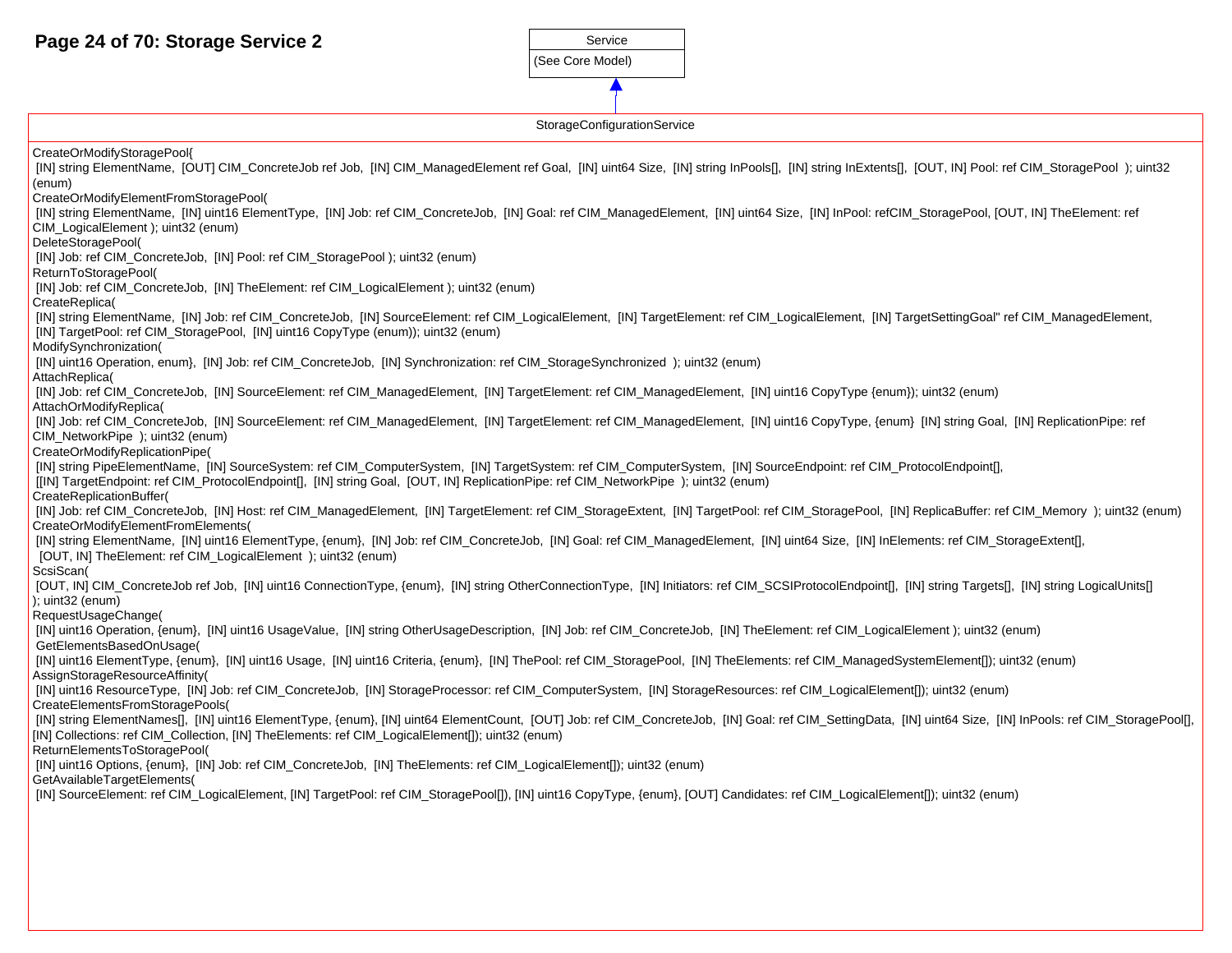## **Page 25 of 70: Storage Services 3**



#### StorageElementCompositionService

CreateOrModifyCompositeElement ( [IN] CompositeType: uint16 {enum}, [IN] ElementName: string, [IN] ElementSource: uint16 (enum}, [IN] ElementType: uint16 {enum}, [IN] Size: uint64, [IN] InElements: ref[] CIM\_StorageExtent [OUT] Job: ref CIM\_ConcreteJob, [IN] Goal: ref CIM\_ManagedElement [OUT, IN] RepresentativeElement: ref CIM\_StorageExtent, [OUT, IN] TheElement: ref CIM\_LogicalElement): uint32 {enum} ReturnElementToElements ( [OUT] OutElements: ref[] CIM\_StorageExtent [OUT] Job: ref CIM\_ConcreteJob, [ IN] TheElement: ref CIM\_LogicalElement): uint32 {enum} RemoveElementsFromElement ( [IN] InElements: ref[] CIM\_StorageExtent [OUT] Job: ref CIM\_ConcreteJob, [ IN] TheElement: ref CIM\_LogicalElement): uint32 {enum} GetAvailableElements ( [IN] InElements: ref[] CIM\_StorageExtent [OUT] Candidates: ref[] CIM\_StorageExtent [IN] InPools: ref[] CIM\_StoragePool [OUT] Job: ref CIM\_ConcreteJob, [IN] Goal: ref CIM\_StorageSetting [IN] RepresentativeElement: ref CIM\_StorageExtent ): uint32 {enum} GetCompositeElements ( [IN] RequestType: uint16 {enum}, [OUT] OutElementTypes: uint16[] {enum}, [OUT] OutElements: ref[] CIM\_StorageExtent [OUT] Job: ref CIM\_ConcreteJob, [IN] TheElement: ref CIM\_LogicalElement): uint32 {enum} GetSupportedStripeLengths ( [IN] ElementType : uint16 [OUT] StripeLengths : uint16 [] ) : uint32 {enum} GetSupportedStripeLengthRange ( [IN] ElementType : uint16 [OUT] MinimumStripeLength : uint16 [OUT] MaximumStripeLength: uint16 [OUT] StripeLengthDivisor : uint32) : uint32 {enum} GetSupportedParityLayouts ( [IN] ElementType : uint16 [OUT] ParityLayout: uint16 [] ) : uint32 {enum} GetSupportedStripeDepths ( [IN] ElementType : uint16 [OUT] StripeLengths : uint64 [] {unit}) : uint32 {enum, unit} GetSupportedStripedengthRange ( [IN] ElementType : uint16 [OUT] MinimumStripeDepth: uint64 {unit} [OUT] MaximumStripeDepth: uint64 {unit} [OUT] StripeDepthDivisor : uint64 {unit}) : uint32 {enum, unit}

RelocateStorageVolumesToStoragePool( [OUT,IN] TheElements: ref[] CIM\_StorageVolume [OUT] Job: ref CIM\_ConcreteJob, [IN] TargetSettingGoal: ref CIM\_StorageSetting [OUT, IN] TargetPool: ref CIM\_StoragePool): uint32 enum

RelocateStoragePoolsToStoragePool( [OUT,IN] TheElements: ref[] CIM\_StorageVolume [OUT] Job: ref CIM\_ConcreteJob, [IN] TargetSettingGoal: ref CIM\_StorageSetting [OUT, IN] TargetPool: ref CIM\_StoragePool): uint32 enum

RelocateStorageVolumeToStorageExtents ( [IN] InElements: ref[] CIM\_StorageExtent [OUT] Job: ref CIM\_ConcreteJob, [IN] TargetSettingGoal: ref CIM\_StorageSetting [OUT, IN] TheElement: ref CIM\_StoragePool): uint32 enum

RelocateStoragePoolToStorageExtents ( [IN] InElements: ref[] CIM\_StorageExtent [OUT] Job: ref CIM\_ConcreteJob, [IN] TargetSettingGoal: ref CIM\_StorageSetting [OUT, IN] TheElement: ref CIM\_StoragePool): uint32 enum

RelocateLogicalDiskToStorageExtents ( [IN] InElements: ref[] CIM\_StorageExtent [OUT] Job: ref CIM\_ConcreteJob, [IN] TargetSettingGoal: ref CIM\_StorageSetting [OUT, IN] TheElement: ref CIM\_LogicalDisk): uint32 enum

GetAvailableTargetRelocationExtents ( [IN] InElements: ref[] CIM\_LogicalElement, [IN] TargetSettingGoal: ref CIM\_StorageSetting, [IN] InPool: ref CIM\_StoragePool, [OUT] AvailableExtents: ref[] CIM\_StorageExtent): uint32 enum

> (See Core Model) EnabledLogicalElement **ReplicationEntity** EntityID: string InstanceID: string Persistent boolean: = true Type: uint16 OtherTypeDescription: string Element: string

|                                                                                                                                                                   |                                                                                                                                                                                                                                                                                                                                                                                                                                                              | SettingData                                                                                                                                                                                                                                                                                           |  |  |  |  |
|-------------------------------------------------------------------------------------------------------------------------------------------------------------------|--------------------------------------------------------------------------------------------------------------------------------------------------------------------------------------------------------------------------------------------------------------------------------------------------------------------------------------------------------------------------------------------------------------------------------------------------------------|-------------------------------------------------------------------------------------------------------------------------------------------------------------------------------------------------------------------------------------------------------------------------------------------------------|--|--|--|--|
|                                                                                                                                                                   | (See Core Model)                                                                                                                                                                                                                                                                                                                                                                                                                                             |                                                                                                                                                                                                                                                                                                       |  |  |  |  |
|                                                                                                                                                                   |                                                                                                                                                                                                                                                                                                                                                                                                                                                              |                                                                                                                                                                                                                                                                                                       |  |  |  |  |
|                                                                                                                                                                   |                                                                                                                                                                                                                                                                                                                                                                                                                                                              |                                                                                                                                                                                                                                                                                                       |  |  |  |  |
|                                                                                                                                                                   | ConsistentPointInTime: boolean<br>CopyPriority: uint16 {enum}<br>DeltaUpdateInterval: datetime<br>DesiredCopyMethodology: uint16<br>Multihop: uint16<br>OnGroupOrListError: uint16 {enum}<br>Pairing: uint16 {enum}<br>TargetElementSupplier: uint16 {enum}<br>ThinProvisioningPolicy: uint16 {enum}]<br>UnequalGroupsAction: uint16 {enum}<br>CopyRecoveryMode: $uint16 = 4$ {Enum}<br>UnequalListsAction: $uint16 = 2$ {Enum}<br>DeltaUpdateBlocks: uint64 |                                                                                                                                                                                                                                                                                                       |  |  |  |  |
|                                                                                                                                                                   |                                                                                                                                                                                                                                                                                                                                                                                                                                                              |                                                                                                                                                                                                                                                                                                       |  |  |  |  |
|                                                                                                                                                                   |                                                                                                                                                                                                                                                                                                                                                                                                                                                              |                                                                                                                                                                                                                                                                                                       |  |  |  |  |
| Erase(<br>[IN] uint16 ElementType {enum},<br>[IN] string ErasureMethod,<br>[IN] Element: ref CIM_StorageExtent,<br>[OUT] Job: ref CIM_ConcreteJob); uint32 (enum) |                                                                                                                                                                                                                                                                                                                                                                                                                                                              |                                                                                                                                                                                                                                                                                                       |  |  |  |  |
|                                                                                                                                                                   |                                                                                                                                                                                                                                                                                                                                                                                                                                                              | ReplicationSettingData<br>StorageErasureService<br>[IN] uint32[] AddressTypes {enum},<br>[IN] Secret: ref CIM_SharedSecret,<br>[OUT] Job: ref CIM_ConcreteJob,<br>[OUT] AddedSystem: ref CIM_System); uint32 (enum)<br>[OUT] Job: ref CIM_ConcreteJob,<br>[IN] System: ref CIM_System); uint32 (enum) |  |  |  |  |
|                                                                                                                                                                   | WBEMServerDeviceRegistrationService                                                                                                                                                                                                                                                                                                                                                                                                                          |                                                                                                                                                                                                                                                                                                       |  |  |  |  |
| AddSystem(<br>RemoveSystem(                                                                                                                                       | [IN] string UseNamespace,<br>[IN] string[] Addresses,<br>[IN] uint32[] PortNumbers,<br>[IN] string ElementName,<br>[IN] string Description,                                                                                                                                                                                                                                                                                                                  |                                                                                                                                                                                                                                                                                                       |  |  |  |  |
|                                                                                                                                                                   |                                                                                                                                                                                                                                                                                                                                                                                                                                                              |                                                                                                                                                                                                                                                                                                       |  |  |  |  |
|                                                                                                                                                                   |                                                                                                                                                                                                                                                                                                                                                                                                                                                              |                                                                                                                                                                                                                                                                                                       |  |  |  |  |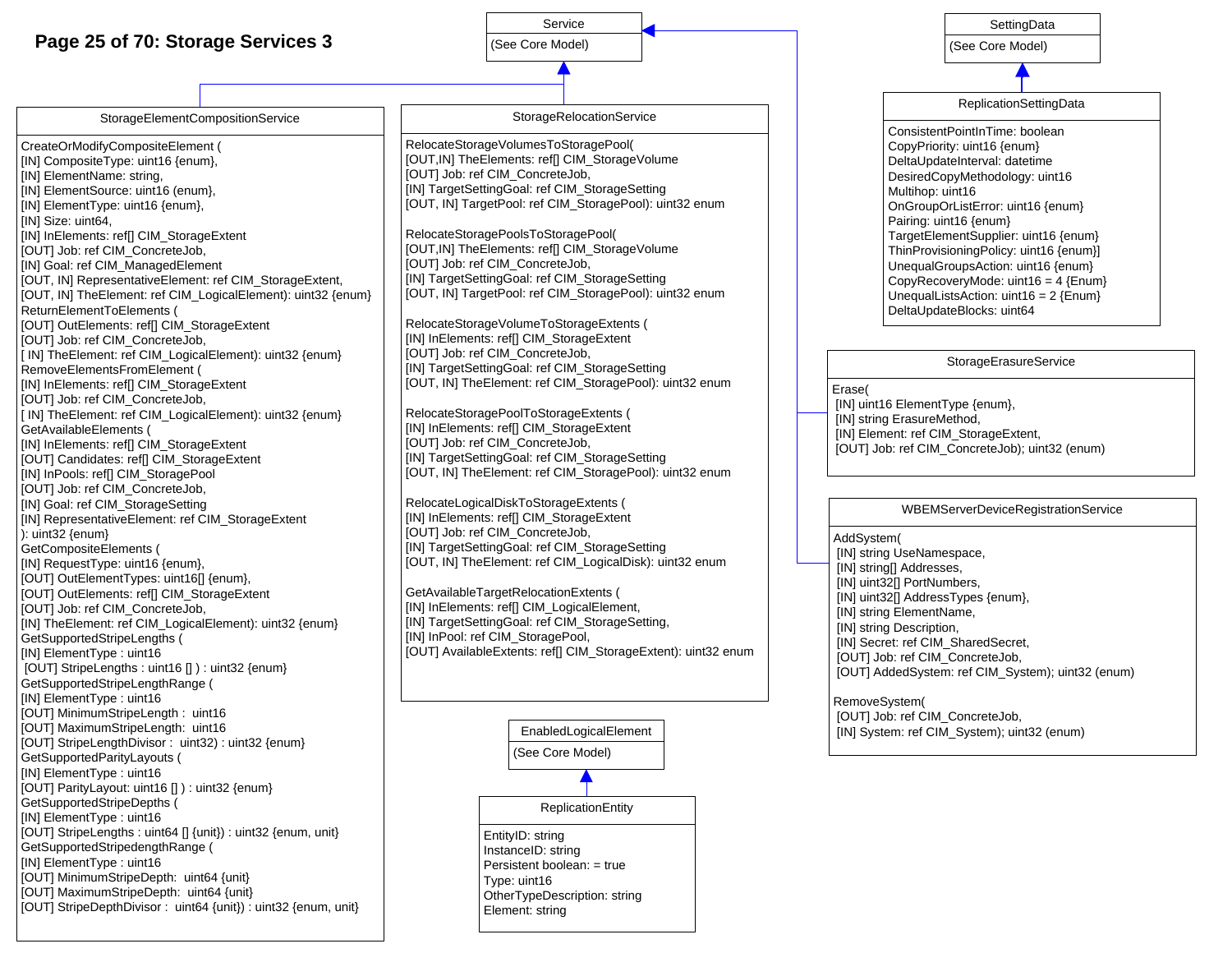## **Page 26 of 70: Storage Services 4**

| Service          |
|------------------|
| (See Core Model) |
|                  |

#### **ReplicationService**

CreateGroup([IN] GroupName: string,[IN] Members: ref[] CIM LogicalElement,[IN] Persistent: boolean,[IN] DeleteOnEmptyElement: boolean,[IN] DeleteOnUnassociated: boolean,[OUT] ServiceAccessPoint: ref[] CIM\_ReplicationGroup,[IN] ReplicationSettingData: string, [IN] ReservedAs uint16): uint32 enum DeleteGroup([IN] ReplicationGroup: ref CIM\_ReplicationGroup,[IN] ServiceAccessPoint: ref CIM\_ServiceAccessPoint,[IN] RemoveElements: boolean,[IN] ReplicationSettingData: string): uint32 enum AddMembers([IN] Members: ref[] CIM\_LogicalElement,[IN] ReplicationGroup: ref CIM\_ReplicationGroup,[IN] ServiceAccessPoint: ref CIM\_ServiceAccessPoint,[IN] ReplicationSettingData: string): uint32 enum RemoveMembers([IN] Members: ref[] CIM\_LogicalElement,[IN] DeleteOnEmptyElement: boolean,[IN] ReplicationGroup: ref CIM\_ReplicationGroup,[IN] ReplicationSettingData: string): uint32 enum CreateElementReplica([IN] ElementName: string,[IN] SyncType: string {enum},[IN] Mode: string {enum},[IN] SourceElement: ref CIM\_LogicalElement,[IN] SourceAccessPoint: ref CIM\_ServiceAccessPoint: ref CIM\_ServiceAccessPoint, TargetElement: ref CIM\_LogicalElement,[IN] ReplicationSettingData: string,[OUT,IN] Synchronization: ref CIM\_Synchronized,[IN] TargetSettingGoal: ref CIM\_SettingData,[IN] TargetPool: ref CIM\_ResourcePool, [IN] WaitForCopyState: uint16,[IN] ConnectivityCollection: ref CIM\_ConnectivityCollection, [IN] Collections: ref[] CIM\_Collection): uint32 enum CreateGroupReplica( [IN] RelationshipName: string,[IN] SyncType: uint16 {enum},[IN] Mode: uint16 {enum},[IN] SourceGroup: ref CIM\_ReplicationGroup,[IN] SourceElement: ref CIM\_LogicalElement,[IN] SourceAccessPoint: ref CIM\_ServiceAccessPoint,[IN] TargetGroup: ref CIM\_ReplicationGroup,[IN] TargetElementCount: uint64,[IN] TargetAccessPoint: ref CIM\_ServiceAccessPoint,[IN] Consistency: uint16 {enum},[IN] ReplicationSettingData: string,[OUT] Job: ref CIM\_ConcreteJob,[OUT] Synchronization: ref CIM\_Synchronized,[IN] TargetSettingGoal: ref CIM\_SettingData,[IN] TargetPool: ref CIM\_ResourcePool, [IN] WaitForCopyState: uint16,[IN] ConnectivityCollection: ref CIM\_ConnectivityCollection, [IN] Collections: ref[] CIM\_Collection): uint32 enum CreateSynchronizationAspect([IN] Name: string,[IN] SyncType: uint16 {enum},[IN] Mode: uint16 {enum},[IN] SourceGroup: ref CIM\_ReplicationGroup,[IN] SourceElement: ref CIM\_ManagedElement, [IN] SourceAccessPoint: ref CIM\_ServiceAccessPoint,[IN] Consistency: uint16 {enum},[IN] ReplicationSettingData: string,[OUT] Job: ref CIM\_ConcreteJob,[OUT] SettingsState: ref CIM\_SettingsDefineState ): uint32 enum ModifyReplicaSynchronization([IN] Operation: uint16 {enum},[IN] Synchronization: ref CIM\_Synchronized,[IN] ReplicationSettingData: string,[IN] SyncPair: ref[] CIM\_StorageSynchronized,[IN] SyncPair: ref[] CIM\_Synchronized,[OUT] Job: ref CIM\_ConcreteJob,[OUT] SettingsState: ref CIM\_SettingsDefineState[IN] Force: boolean,[IN] WaitForCopyState: uint16, [IN] UpdatedSynchronization: ref CIM\_Synchronized): uint32 enum ModifyListSynchronization([IN] Operation: uint16 {enum},[IN] Synchronization: ref[] CIM\_Synchronized,[IN] ReplicationSettingData: string,[OUT] Job: ref CIM\_ConcreteJob,[OUT] SettingsState: ref CIM\_SettingsDefineState,[IN] Force: boolean,[IN] WaitForCopyState: uint16, [IN] UpdatedSynchronization: ref[] CIM\_Synchronized): uint32 enum ModifySettingsDefineState([IN] Operation: uint16 {enum},[IN] SettingsState: ref CIM\_SettingsDefineState,[IN,OUT] TargetElement: ref CIM\_LogicalElement,[IN,OUT] TargetGroup: ref CIM\_ReplicationGroup,[IN] TargetElementCount: string,[IN] TargetAccessPoint: ref CIM\_ServiceAccessPoint,[IN] Synchronization: ref[] CIM\_Synchronized,[IN] ReplicationSettingData: string,[OUT] Job: ref CIM\_ConcreteJob,[IN] TargetSettingGoal: ref CIM\_SettingData,[IN] TargetPool: ref CIM\_ResourcePool,[IN] WaitForCopyState: uint16, [IN] ElementName: string, [IN] Collection: ref[] CIM\_Collection): uint32 enum GetAvailableTargetElements([IN] SourceElement: ref CIM LogicalElement,[IN] SyncType: uint16 {enum},[IN] Mode: uint16,[IN] ReplicationSettingData: string,[IN] TargetAccessPoint: ref CIM ServiceAccessPoint,[IN] TargetSettingGoal: ref[] CIM SettingData,[IN] TargetPools: ref[] CIM ResourcePool,[OUT] Job: ref CIM ConcreteJob,[IN] Candidates: ref[] CIM LogicalElement, [IN] MaxElementCount: uint16): uint32 enum GetPeerSystems([IN] Options: uint16,[OUT] Job: ref CIM\_ConcreteJob,[OUT] Systems: ref[] CIM\_ComputerSystem, [OUT] LocalAccessPoints: ref[] CIM\_ServiceAccessPoint, [OUT] RemoteAccessPoints: ref[] CIM\_ServiceAccessPoin): uint32 enum GetReplicationRelationships([IN] Type: uint16 (enum),[IN] SyncType: uint16 (enum),[IN] Mode: uint16 (enum),[IN] Locality: uint16 (enum),[IN] CopyState: uint16 (enum),[OUT] Job: ref CIM\_ConcreteJob,[OUT] Synchronizations: ref[] CIM\_Synchronized, [IN] ReplicationSettingData: string): uint32 enum GetServiceAccessPoints([IN] System: ref CIM\_ComputerSystem,[OUT] Job: ref CIM\_ConcreteJob,[OUT] ComputerSystem: ref[] CIM\_ServiceAccessPoint): uint32 enum AddReplicationEntity([IN] ReplicationEntity: string,[IN] Persistent: boolean,[IN] InstanceNamespace: string,[OUT] ReplicationEntityPath: ref CIM\_ReplicationEntity,): uint32 enum AddServiceAccessPoint([IN] ServiceAccessPoint: string,[IN] InstanceNamespace: string,[OUT] ServiceAccessPointPath: ref CIM\_ServiceAccessPoint): uint32 enum

AddSharedSecret([IN] SharedSecret: string,[IN] ServiceAccessPoint: ref CIM\_ServiceAccessPoint,[IN] InstanceNamespace: string,[OUT] SharedSecretPath: ref CIM\_SharedSecret): uint32 enum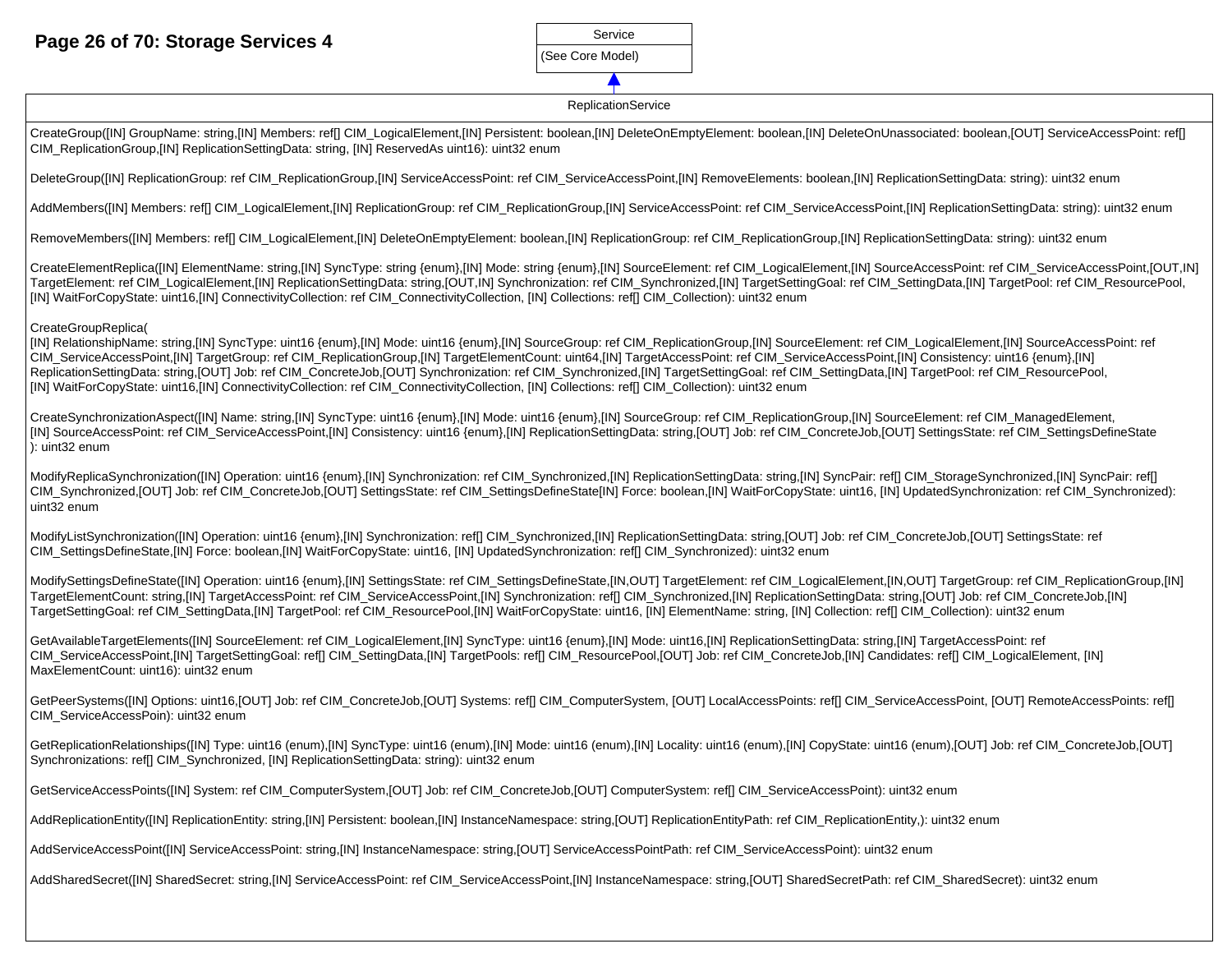

ReplicationService (continued)

CreateListReplica([IN] ElementNames: string[],[IN] SyncType: uint16 {enum},[IN] Mode: uint16 {enum},[IN] SourceElements: ref[] CIM\_LogicalElement,[IN] SourceAccessPoint: ref CIM\_ServiceAccessPoint,[IN] TargetElements: ref[] CIM\_LogicalElement,[IN] TargetAccessPoint: ref CIM\_ServiceAccessPoint,[IN] ReplicationSettingData: string,[OUT] Job: ref CIM\_ConcreteJob,[OUT] Synchronizations: ref[] CIM\_Synchronized,[IN] TargetSettingGoal: ref CIM\_SettingData,[IN] TargetPool: ref CIM\_ResourcePool,[IN] WaitForCopyState: uint16,[IN] ConnectivityCollection: ref CIM\_ConnectivityCollection, [IN] Consistency: uint16, [IN] Collections: ref[] CIM\_Collection ): uint32 enum

CreateGroupReplicaFromElements([IN] RelationshipName: string,[IN] SyncType: uint16 {enum},[IN] Mode: uint16 {enum}, [IN,OUT] SourceGroup: ref CIM\_ReplicationGroupt [IN] SourceElements: ref[] CIM\_LogicalElement,[IN] SourceGroupName: string,[IN] SourceAccessPoint: ref CIM\_ServiceAccessPoint,[IN,OUT] TargetGroup: ref CIM\_ReplicationGroup, [IN,OUT] TargetGroupName: string,[IN] TargetElements ref[] CIM\_LogicalElement, [IN] TargetElements: string[], [IN] TargetAccessPoint: ref CIM\_ServiceAccessPoint,[IN] Consistency: uint16 {enum},[IN] ReplicationSettingData: string,[OUT] Job: ref CIM\_ConcreteJob,[OUT] Synchronization: ref CIM\_Synchronized[IN] TargetSettingGoal: ref CIM\_SettingData,[IN] TargetPool: ref CIM\_ResourcePool,[IN] TargetPoosl: ref[] CIM\_ResourcePool,[IN] WaitForCopyState: uint16,[IN] Collections: reff] CIM\_Collection ): uint32 enum

GetReplicationRelationshipInstances([IN] Type: uint16 {enum},[IN] SyncType: uint16 {enum},[IN] Mode: uint16 {enum},[IN] Locality: uint16 {enum},[IN] CopyState: uint16,[OUT] Job: ref CIM\_ConcreteJob,[OUT] Synchronization: ref CIM\_Synchronized[IN] TargetSettingGoal: ref CIM\_SettingData,[IN] TargetPool: ref CIM\_ResourcePool,[IN] Synchronizations: string[], [IN] ReplicationSettingData: string): uint32 enum

ModifyListSettingsDefineState([IN] Operation: uint16 {enum},[IN] SettingsState: ref CIM\_SettingsDefineState,[IN] TargetElements: ref[] CIM\_LogicalElement,[IN,OUT] TargetGroup: ref CIM\_ReplicationGroup,[IN] TargetElementCount: uint64,[IN] TargetAccessPoint: ref CIM\_ServiceAccessPoint,[IN,OUT] Synchronization: ref[] CIM\_Synchronized[IN] ReplicationSettingData: string,[OUT] Job: ref CIM\_ConcreteJob,[IN] TargetSettingGoal: ref CIM\_SettingData,[IN] TargetPool: ref CIM\_ResourcePool,[IN] WaitForCopyState: uint16, [IN] ElementNames: string[], [IN] Collections: ref[] CIM\_Collection): uint32 enum

AddToRemoteReplicationCollection([IN] LocalAccessPoints: ref[] CIM ServiceAccessPoint,[IN] RemoteAccessPoints: ref CIM ServiceAccessPoint, [IN] RemoteComputerSystem: ref CIM ComputerSystem.[OUT] Job: ref CIM\_ConcreteJob,[IN] ConnectivityCollection: ref CIM\_ConnectivityCollection): uint32 enum

CreateRemoteReplicationCollection([IN] ElementName: string,[IN] LocalAccessPoints: ref CIM\_ServiceAccessPoint,[IN] RemoteAccessPoints: ref CIM\_ServiceAccessPoint,[IN] RemoteComputerSystem: ref CIM ComputerSystem,[IN] Active: boolean,[IN] DeleteOnUnassociated: boolean,[OUT] Job: ref CIM ConcreteJob,[IN] ConnectivityCollection: ref CIM ConnectivityCollection,[IN] ReplicationSettingData: string): uint32 enum

RemoveFromRemoteReplicationCollection([IN] LocalAccessPoints: ref CIM\_ServiceAccessPoint,[IN] RemoteAccessPoints: ref CIM\_ServiceAccessPoint,[IN] RemoteComputerSystem: ref CIM\_ComputerSystem, [OUT] Job: ref CIM\_ConcreteJob,[IN] ConnectivityCollection: ref CIM\_ConnectivityCollection): uint32 enum

CreateGroupReplicaFromElementSynchronizations([IN] RelationshipNam: string, [IN] ElementSynchronizations ref[] CIM\_Synchronized,[IN,OUT] SourceGroupName,string[] [IN,OUT] SourceGroup: ref CIM ReplicationGroup, [IN] SourceAccessPoint: ref CIM ServiceAccessPoint, ,[IN,OUT] TargetGroupName:string[] , [IN,OUT] string[] SourceGroupName, [IN,OUT] TargetGroup ref CIM ReplicationGroup, [IN] TargetAccessPoint: ref CIM\_ServiceAccessPoint, [IN] Consistency: uint16 , [IN] ReplicationSettingData: string , [OUT] Job: ref CIM\_ConcreteJob, [OUT] GroupSynchronization ref CIM\_Synchronized, [IN] WaitForCopyState: uint16 ): uint32 enum

GetSynchronizationAspects([IN] SyncType: uint16, [IN] Mode: uint16, [IN] Locality: uint16, [IN] SyncState: uint16, [OUT] Job: ref CIM\_ConcreteJob, [IN] CachedData: boolean, [IN] ReplicationSettingData: string, [OUT] SynchronizationAspects: ref[] CIM\_SynchronizationAspect,): uint32 enum

GetSynchronizationAspectInstances([IN] SyncType: uint16, [IN] Mode: uint16, [IN] Locality: uint16, [IN] SyncState: uint16, [OUT] Job: ref CIM\_ConcreteJob, [IN] CachedData: boolean, [IN] ReplicationSettingData: string, [OUT] SynchronizationAspects: string,): uint32 enum

CreateGroupReplicaFromElementSynchronizations( [IN] Synchronized ref CIM\_Synchronized, [IN] SourceElements ref[] CIM\_LogicalElement, [IN] TargetElements ref[] CIM\_LogicalElement, [IN] SourceAccessPoint ref CIM\_ServiceAccessPoint, [IN] TargetAccessPoint ref CIM\_ServiceAccessPoint, [IN] TargetGroupName: uint16, [IN] ReplicationSettingData: string, [OUT] Job: ref CIM\_ConcreteJob, [OUT] Synchronizations reffl CIM\_Synchronized, [IN] WaitForCopyState: uint16 ): uint32 enum

ConfirmTargetData( [IN] Synchronized ref CIM\_Synchronized, [IN] SourceAccessPoint ref CIM\_ServiceAccessPoint, [IN] TargetAccessPoint ref CIM\_ServiceAccessPoint, [IN] TargetGroupName: uint16, [IN] ReplicationSettingData: string, [OUT] Job: ref CIM\_ConcreteJob, [IN] ConnectivityCollection ref CIM\_ConnectivityCollection, [IN] WaitTime: datetime): uint32 enum

CreateListSynchronizationAspect([IN] Names: string[],[IN] SyncType:uint16,[IN] Mode:uint16,[IN] SourceElements ref[] ManagedElement,[IN] SourceAccessPoint ref ServiceAccessPoint,[IN] Consistency:uint16,[IN] ReplicationSettingData:string,[OUT] Job ref ConcreteJob,[OUT] SettingsStates ref[] SettingsDefineState) : uint32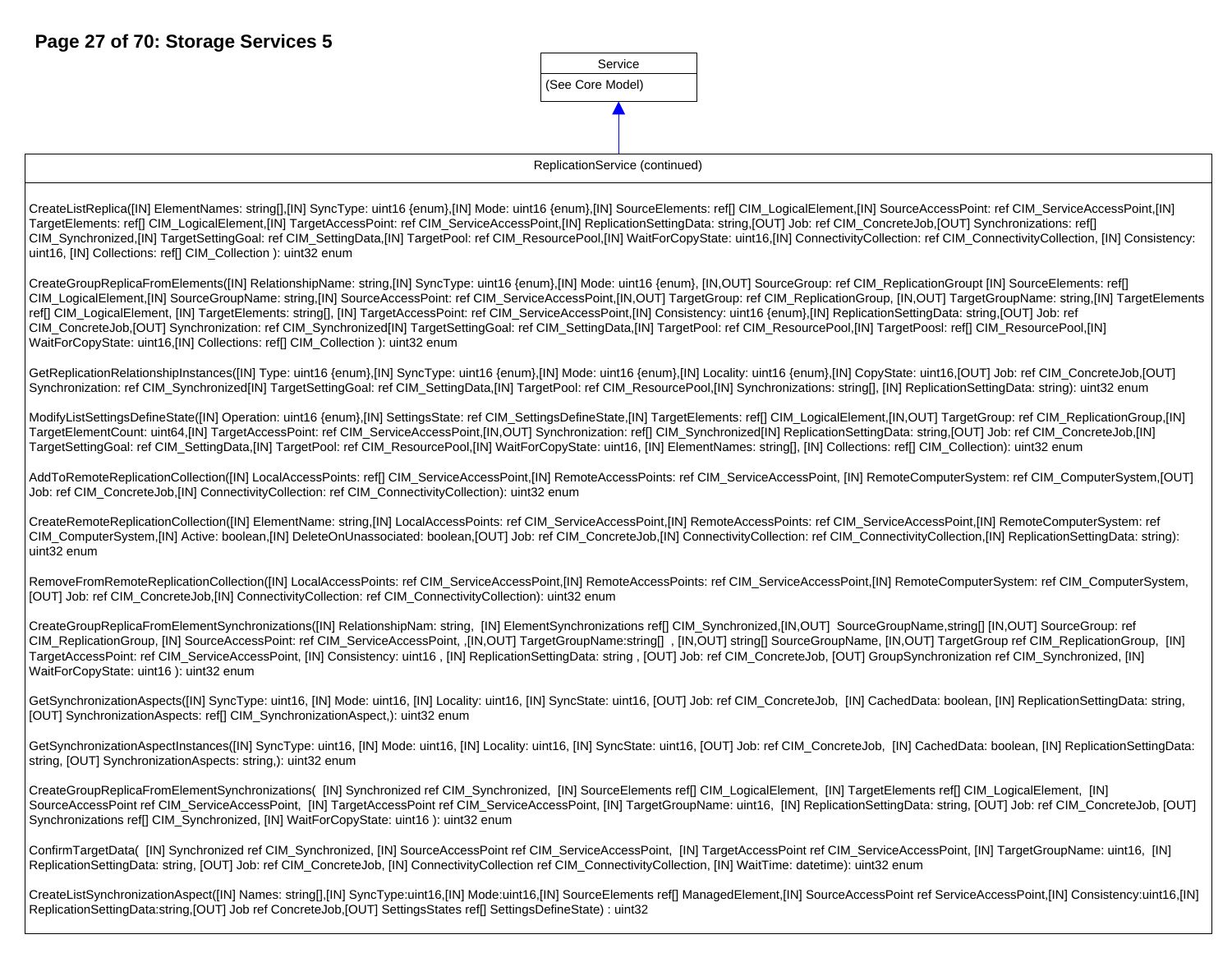## **Page 28 of 70: Storage Tiers 1**



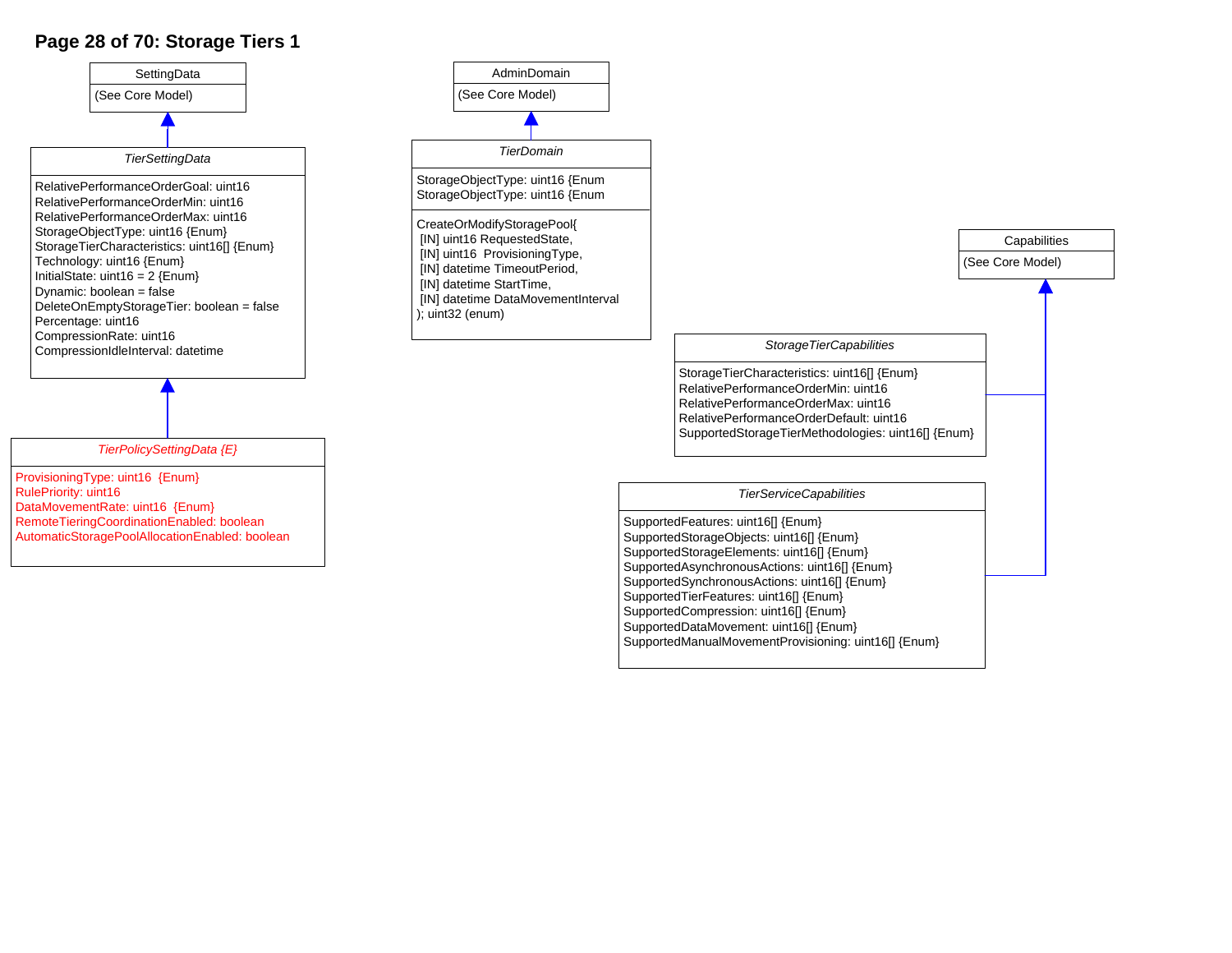**Page 29 of 70: Storage Tiers 2**

TierSettingData: string,

CIM\_AdminDomain

[IN] Force: boolean,

): uint32 enum

): uint32 enum

| Service          |  |
|------------------|--|
| (See Core Model) |  |

*TierService*

CreateStorageTier( [IN] ElementName: string, [IN] Members: ref[] CIM\_LogicalElement, [IN] TierSettingData: string, [IN] Goal: ref CIM\_ManagedElement, [OUT] TierDomain: ref[] CIM\_AdminDomain ): uint32 enum DeleteStorageTier( [IN] Force: boolean ): uint32 enum AddToStorageTier( ): uint32 enum *TierPolicyService {E}* CreateStorageTierPolicyRule ( [IN] ElementName: string, [IN] Members: ref[] CIM\_LogicalElement, [IN] [IN] Goal: ref CIM\_ManagedElement, [OUT] TierDomain: ref[] [OUT] Job: ref CIM\_ConcreteJob, [IN] StorageTier: ref CIM\_StorageTier DeleteStorageTierPolicyRule ( [OUT] Job: ref CIM\_ConcreteJob, [IN] StorageTier: ref CIM\_StorageTier

ModifyStorageTierPolicyRule ( [IN] Operation: uint16, [IN] PolicyRuleName: string, [IN] Tiers: ref[] CIM\_StorageTier, [IN] MaxPercentAllocated: uint16[], [IN] InElements: ref[] CIM\_ManagedElement, [IN] TierPolicySettingData: string, [IN] PolicyTimePeriodCondition: string, [IN] ConditionNegated: boolean, [IN] TimePeriodCondition: uint16, [OUT] Job: ref CIM\_ConcreteJob, [IN] PolicyRule: ref CIM\_CIM\_PolicyRule ): uint32 enum

[OUT] Job: ref CIM\_ConcreteJob, [IN] StorageTier: ref CIM\_StorageTier [IN] TierSettingData: string, [OUT] Job: ref CIM\_ConcreteJob, [IN] StorageTier: ref CIM\_StorageTier, [IN] Members: ref[] CIM\_LogicalElement, [IN] TierSettingData: string, [IN] Goal: ref CIM\_ManagedElement, [OUT] Job: ref CIM\_ConcreteJob, [IN] StorageTier: ref CIM\_StorageTier RemoveFromStorageTier( [IN] Members: ref[] CIM\_LogicalElement [IN] TierSettingData: string, [OUT] Job: ref CIM\_ConcreteJob, [IN] StorageTier: ref CIM\_StorageTier ): uint32 enum CreateTierDomain( [IN] ElementName: string, [IN] TierSettingData: string, [OUT] Job: ref CIM\_ConcreteJob, [OUT] TierDomain: ref CIM\_AdminDomain ): uint32 enum DeleteTierDomain( [OUT] Job: ref CIM\_ConcreteJob, [IN] Force: boolean, [IN] TierDomain: ref CIM\_AdminDomain ): uint32 enum

ModifyStorageTierDomainAssociation(

[IN] RemoveFromTierDomain: ref CIM\_AdminDomain [IN] AddToTierDomain: ref CIM\_AdminDomain [IN] TierSettingData: string, [OUT] Job: ref CIM\_ConcreteJob, [OUT] StorageTier: ref CIM\_StorageTier ): uint32 enum

GetStorageTierCandidateObjects( [IN] InElements: ref[] CIM\_LogicalElement, [IN] TierSettingData: string, [IN] Goal: ref[] CIM\_ManagedElement, [OUT] Job: ref CIM\_ConcreteJob, [OUT] Candidates: ref[] CIM\_ConcreteJob ): uint32 enum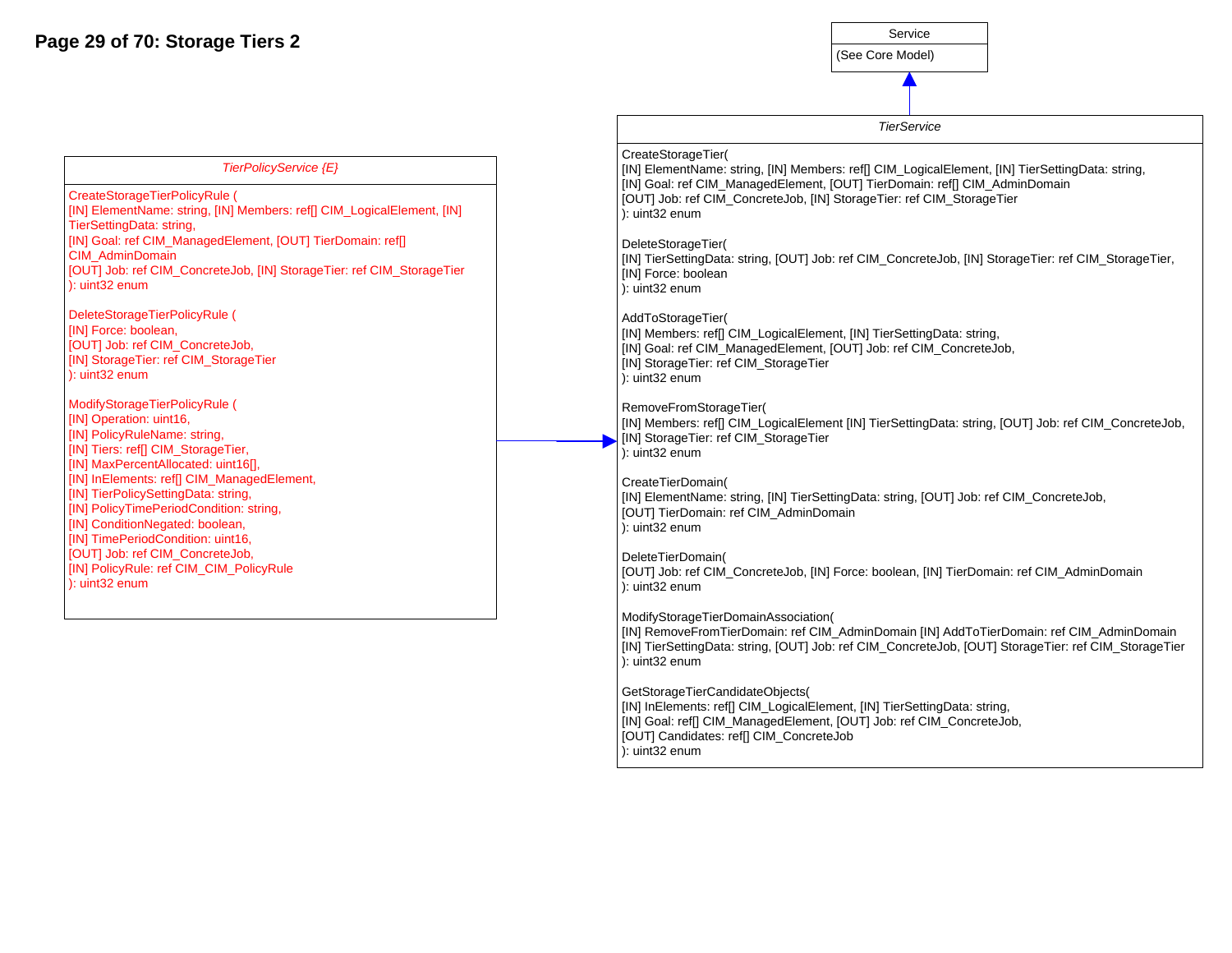### **Page 30 of 70: Storage Protection**





); uint32 enum {E}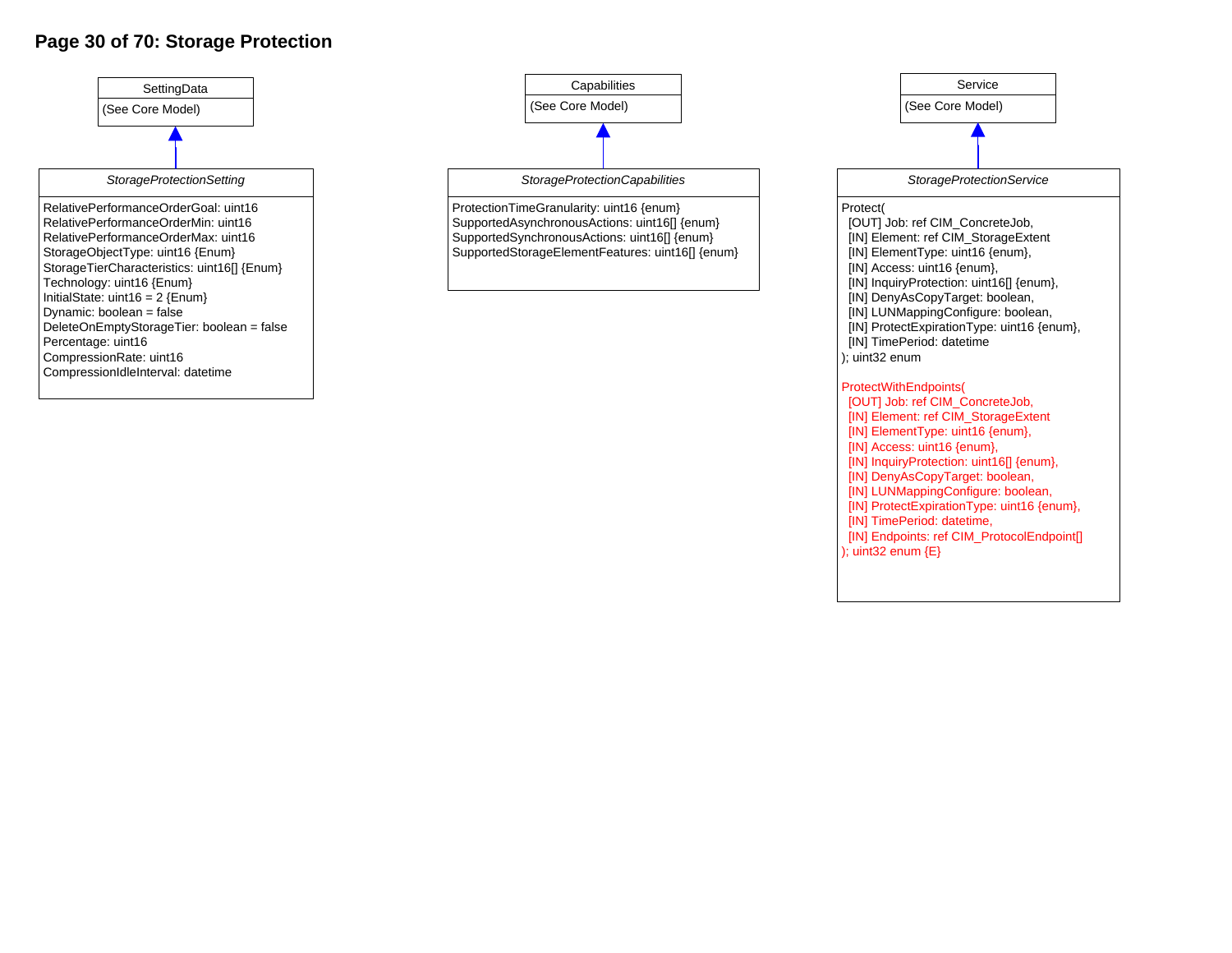### **Page 31 of 70: Storage Groups**

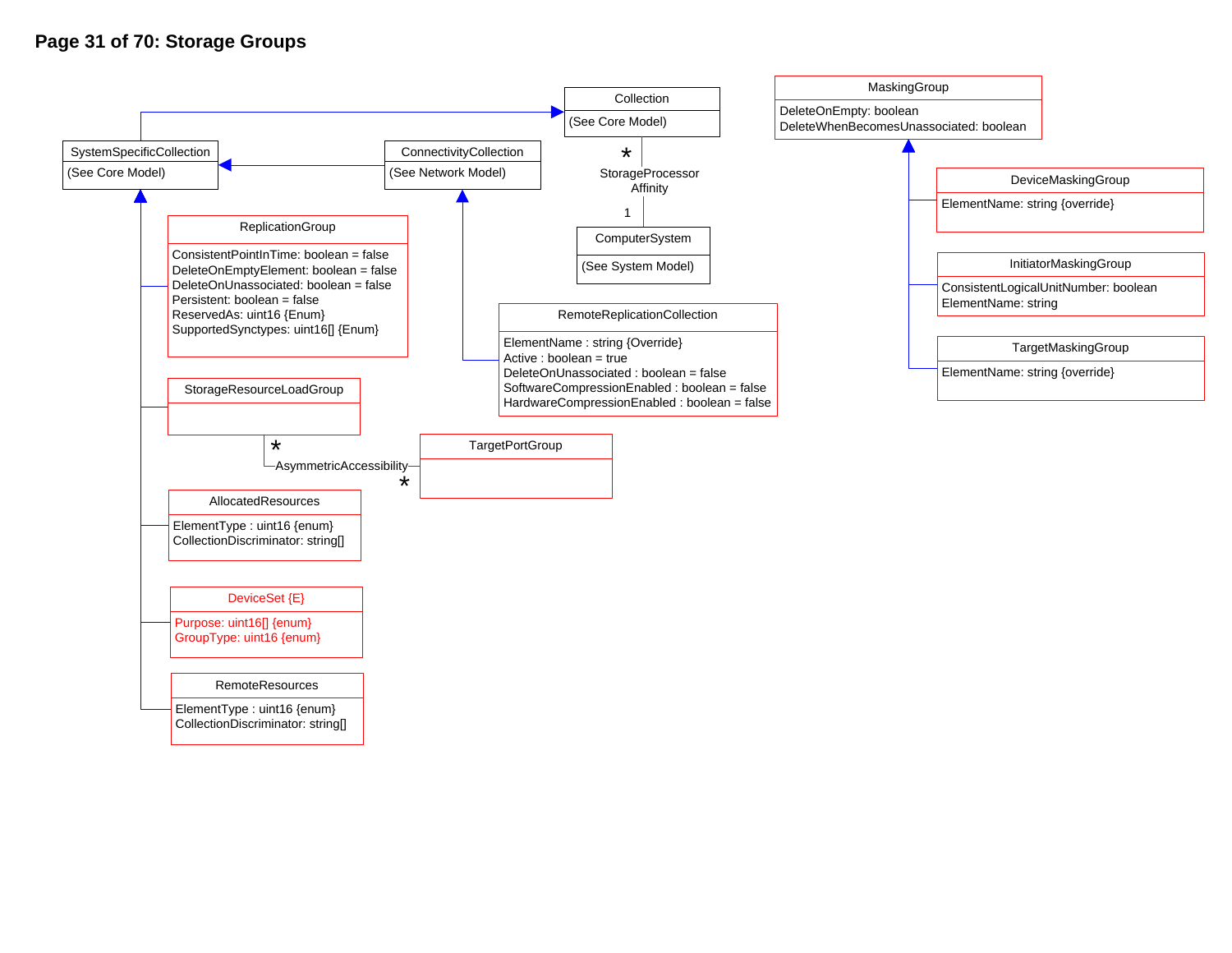## **Page 32 of 70: Storage Capabilities 1**

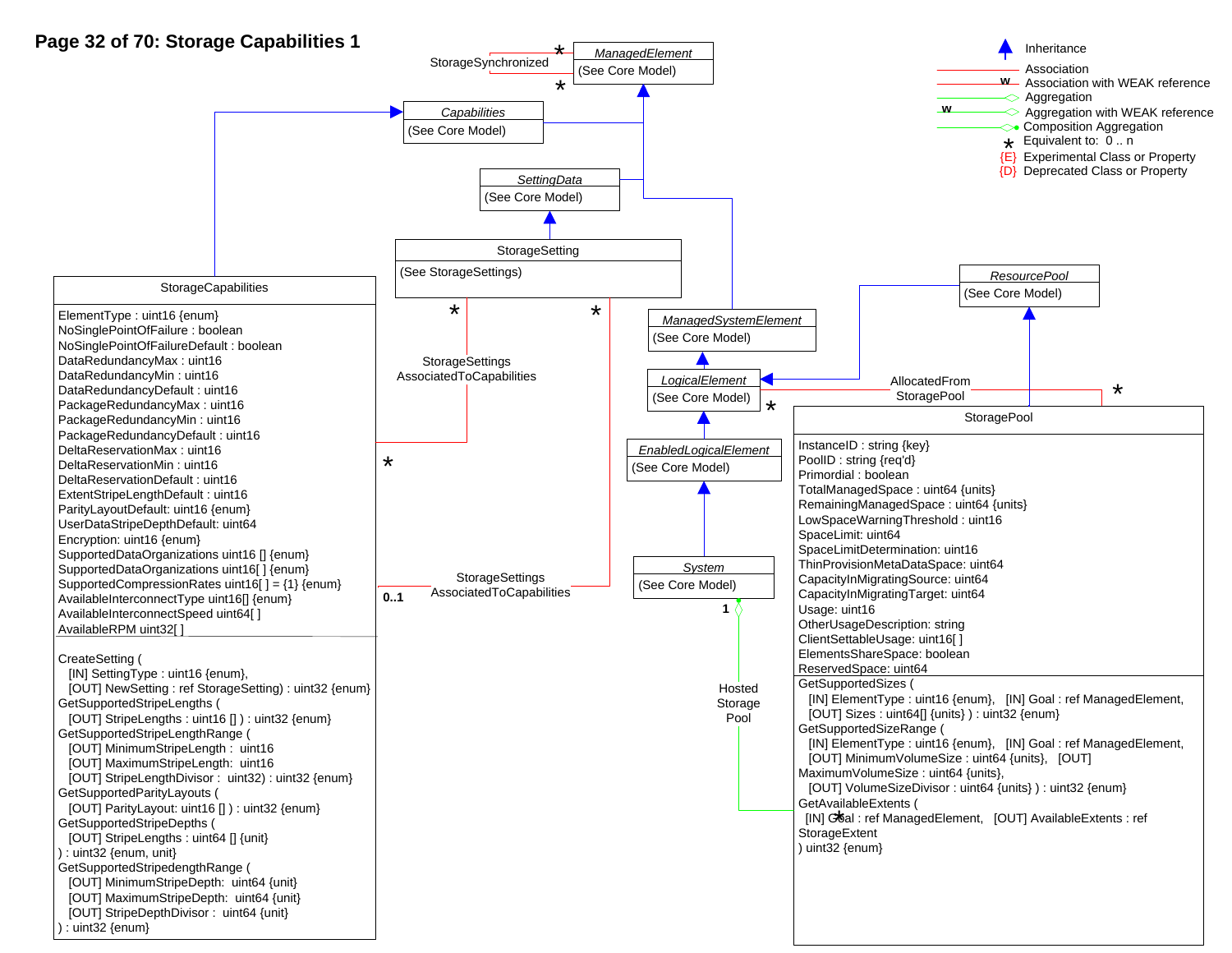## Page 33 of 70: Storage Capabilities 2

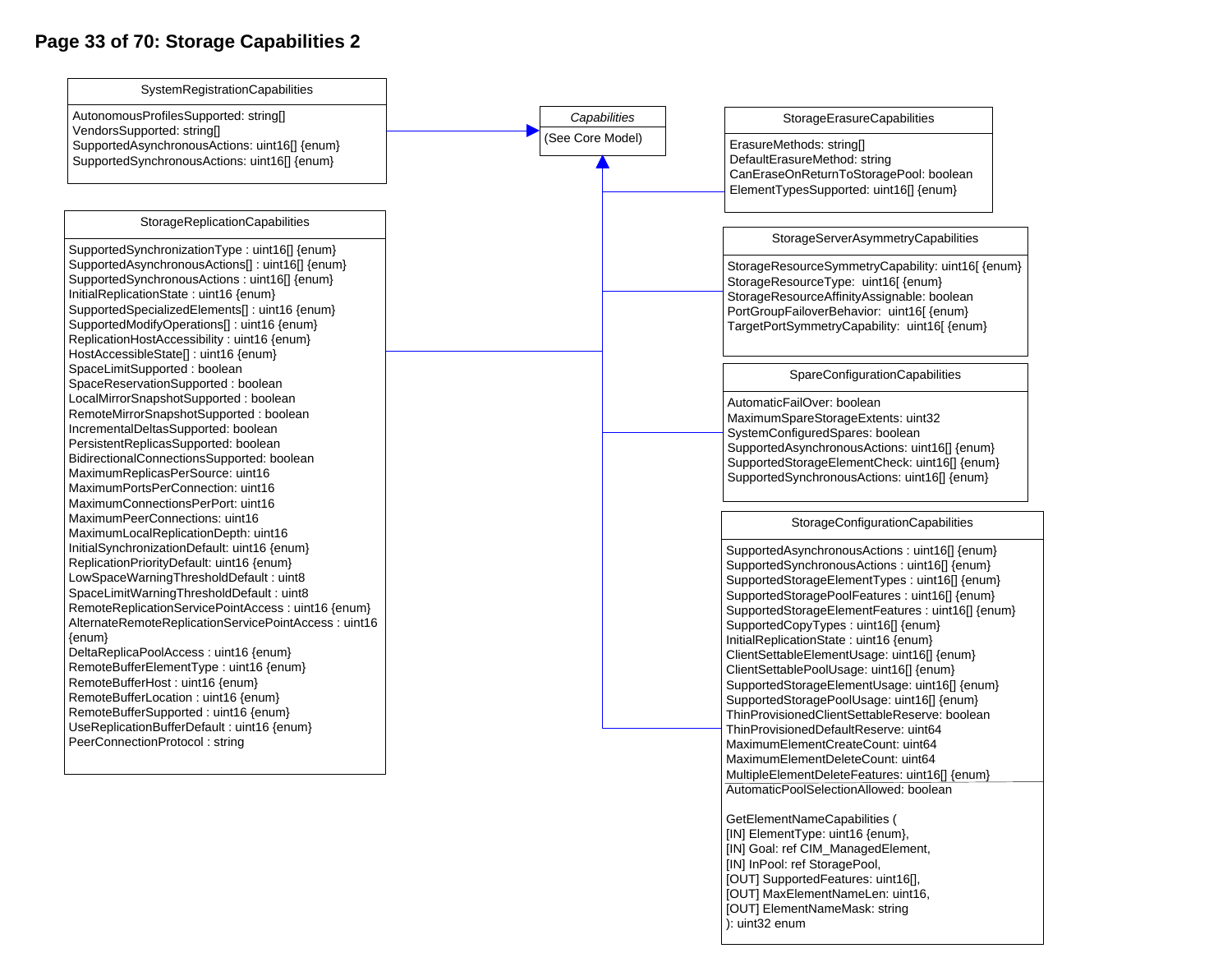

| <b>ReplicationServiceCapabilities</b>                                                                                                                                                   |
|-----------------------------------------------------------------------------------------------------------------------------------------------------------------------------------------|
| SupportedReplicationTypes uint16[] {enum}                                                                                                                                               |
| SupportedStorageObjects uint16[] {enum}                                                                                                                                                 |
| SupportedAsynchronousActions uint16[] {enum}                                                                                                                                            |
| SupportedSynchronousActions uint16[] {enum}                                                                                                                                             |
| ConvertSyncTypeToReplicationType(                                                                                                                                                       |
| [IN] uint16 SyncType, [IN] uint16 Mode, [IN] uint16 Mode, [IN] uint16 LocalOrRemote, [OUT] uint16 SupportedReplicationTypes); uint32 (enum)<br>ConvertReplicationTypeToSyncType(        |
| [IN] uint16 ReplicationType, [OUT] uint16 SyncType, [OUT] uint16 Mode, [OUT] uint16 LocalOrRemote ); uint32 (enum)                                                                      |
| GetSupportedCopyStates(<br>[IN] uint16 ReplicationType[], [OUT] uint16 SupportedCopyStates[], [OUT] boolean HostAccessible[], [IN] string ReplicationSettingData, [IN] Operation:       |
| uint16 ); uint32 (enum)                                                                                                                                                                 |
| GetSupportedGroupCopyStates(                                                                                                                                                            |
| [IN] uint16 ReplicationType, [OUT] uint16 SupportedCopyStates[], string ReplicationSettingData, [IN] uint16 Operation); uint32 (enum)<br>GetSupportedWaitForCopyStates(                 |
| [IN] uint16 ReplicationType, [IN] uint16 MethodName, [OUT] uint16 SupportedCopyStates[], [IN] string ReplicationSettingData, [IN] uint16 Operation);                                    |
| uint32 (enum)<br>GetSupportedFeatures(                                                                                                                                                  |
| [IN] uint16 ReplicationType, [OUT] uint16 Features[ ], [IN] string ReplicationSettingData ); uint32 (enum)                                                                              |
| GetSupportedGroupFeatures(                                                                                                                                                              |
| [IN] uint16 ReplicationType, [OUT] uint16 GroupFeatures[], [IN] string ReplicationSettingData); uint32 (enum)                                                                           |
| GetSupportedConsistency(<br>[IN] uint16 ReplicationType, [OUT] uint16 SupportedConsistency[], [IN] string ReplicationSettingData); uint32 (enum)                                        |
| GetSupportedOperations(                                                                                                                                                                 |
| [IN] uint16 ReplicationType, [OUT] uint16 SupportedOperations[], [IN] string ReplicationSettingData, [IN] uint16 CopyState, [OUT] uint16[]                                              |
| ServiceControlling, [OUT] boolean[] RequiresForce, [OUT] boolean[] UpdatesSynchronizedPath); uint32 (enum)<br>GetSupportedGroupOperations(                                              |
| [IN] uint16 ReplicationType, [OUT] uint16 SupportedGroupOperations[], [IN] string ReplicationSettingData, [IN] uint16 CopyState, [OUT] uint16[]                                         |
| ServiceControlling, [OUT] boolean[] RequiresForce, [OUT] boolean[] UpdatesSynchronizedPath); uint32 (enum)                                                                              |
| GetSupportedListOperations(<br>[IN] uint16 ReplicationType, [IN] uint16 SynchronizationType, [OUT] uint16[] SupportedListOperations, [IN] string ReplicationSettingData, [OUT] uint16[] |
| ServiceControlling, [OUT] boolean[] RequiresForce, [OUT] boolean[] UpdatesSynchronizedPath); uint32 (enum)                                                                              |
| GetSupportedSettingsDefineStateOperations(<br>[IN] uint16 ReplicationType, [OUT] uint16[] SupportedOperations, [IN] string ReplicationSettingData); uint32 (enum)                       |
| GetSupportedThinProvisioningFeatures(                                                                                                                                                   |
| [IN] uint16 ReplicationType, [OUT] uint16 SupportedThinProvisioningFeatures[]); uint32 (enum)                                                                                           |
| GetSupportedMaximum(<br>[IN] uint16 ReplicationType, [IN] uint16 Component, [OUT] uint64 MaxValue, [IN] string ReplicationSettingData); uint32 (enum)                                   |
| GetDefaultConsistency(                                                                                                                                                                  |
| [IN] uint16 ReplicationType, [OUT] uint16 DefaultConsistency [IN] string ReplicationSettingData); uint32 (enum)<br>GetDefaultGroupPersistency(                                          |
| [OUT] uint16 DefaultGroupPersistency ); uint32 (enum)                                                                                                                                   |
| GetSupportedReplicationSettingData(                                                                                                                                                     |
| [IN] uint16 ReplicationType, [IN] uint16 PropertyName, [OUT] uint64[] SupportedValues, [IN] string ReplicationSettingData); uint32 (enum)<br>GetDefaultReplicationSettingData(          |
| [IN] uint16 ReplicationType, [OUT] string DefaultInstance ); uint32 (enum)                                                                                                              |
| GetSupportedConnectionFeatures(                                                                                                                                                         |
| [IN] CIM_ServiceAccessPoint REF Connection, [OUT] uint16[] SupportedConnectionFeatures ); uint32 (enum)<br>uint32 GetSupportedReplicationSettingDataDateTime(                           |
| [IN] ReplicationType:uint16, [IN] PropertyName:uint16, [OUT] SupportedValues:datetime[], [OUT] SupportedValuesIndicator:uint16,                                                         |
| [IN] ReplicationSettingData:string {EmbeddedInstance}) : uint32 {enum}                                                                                                                  |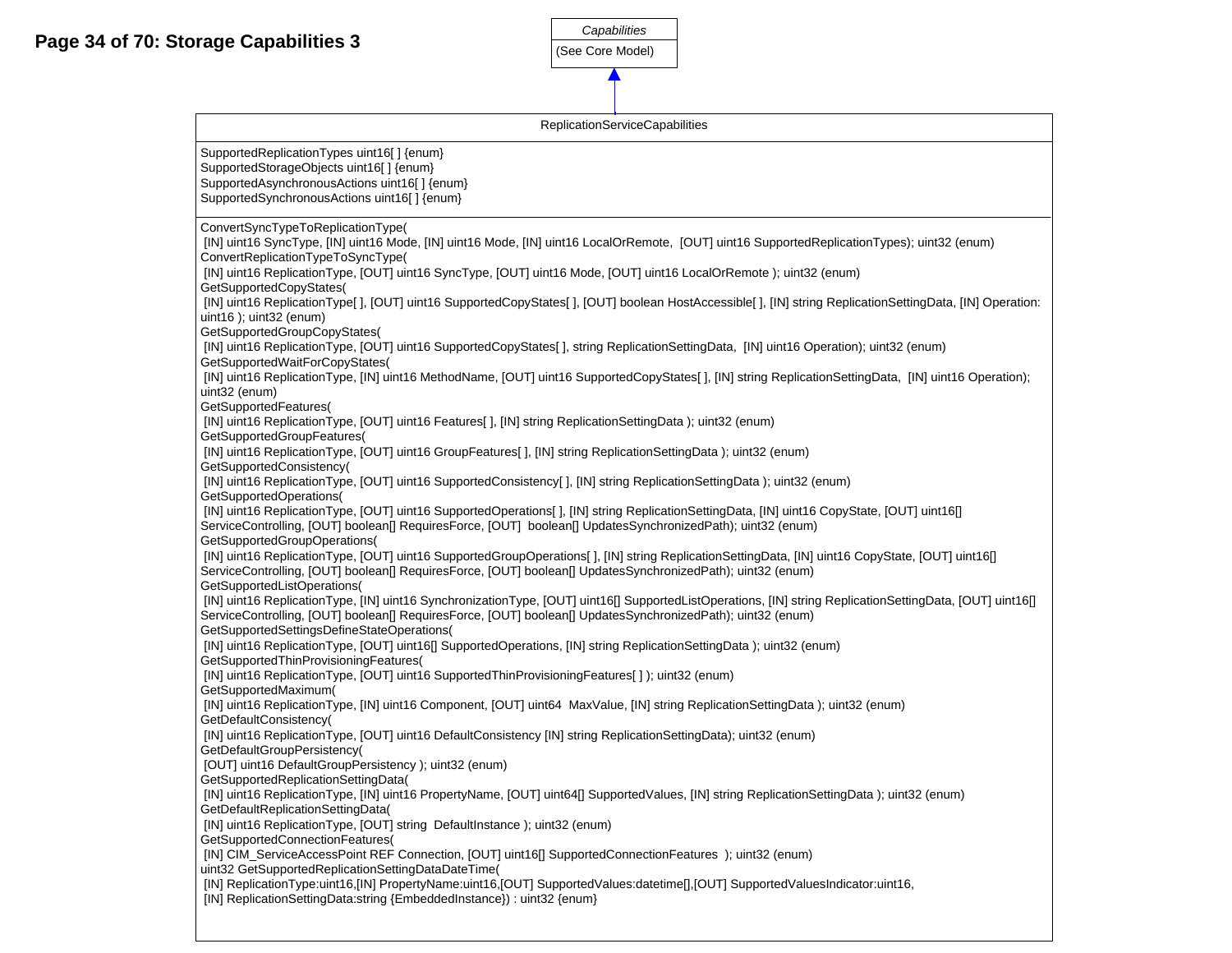

ReplicationServiceCapabilities (continued)

GetSynchronizationSupported(

[IN] CIM\_LogicalElement REF LocalElement, [IN] CIM\_LogicalElement REF OtherElement,

[IN] CIM\_ServiceAccessPoint REF OtherElementAccessPoint, [IN] uint16 MethodName, [IN] string ReplicationSettingData, [OUT] uint16 SyncTypes[ ], [OUT] uint16[] Modes, [OUT] uint16[] LocalElementRole); uint32 (enum)

GetSupportedStorageCompressionFeatures(

[IN] uint16 ReplicationType, [OUT] uint16[] SupportedStorageCompressionFeatures, [IN] string ReplicationSettingData ); uint32 (enum)

GetSupportedTokenizedReplicationType(

[IN] CIM\_ManagedElement REF SourceElement,[IN] CIM\_ManagedElement REF TargetElement,

[IN] CIM\_ServiceAccessPoint REF ElementAccessPoint, [IN] string ReplicationSettingData, [OUT] uint16[] ReplicationTypes ); uint32 (enum) GetSupportedListFeatures(

[IN] uint16 ReplicationType, [IN] string ReplicationSettingData); uint32 (enum)

GetSupportedOperationsForSynchronization(

[IN] CIM\_Synchronized REF Synchronization, [IN] string ReplicationSettingData, [IN] uint16 SynchronizationType, [OUT] uint16[] SupportedOperations,

[OUT] uint16[] ServiceControlling, [OUT] boolean[] RequiresForce, [OUT] boolean[] UpdatesSynchronizedPath); uint32 (enum)

GetSupportedReplicationTypesForSystem(

[IN] CIM\_ComputerSystem REF System, [IN] string ReplicationSettingData, [OUT] uint16[] SupportedReplicationTypes,); uint32 (enum) GetElementNameCapabilities(

[IN] uint16 ElementType, [OUT] uint16[] SupportedFeatures, [OUT] uint16 MaxElementNameLen, [OUT] string ElementNameMask); uint32 (enum)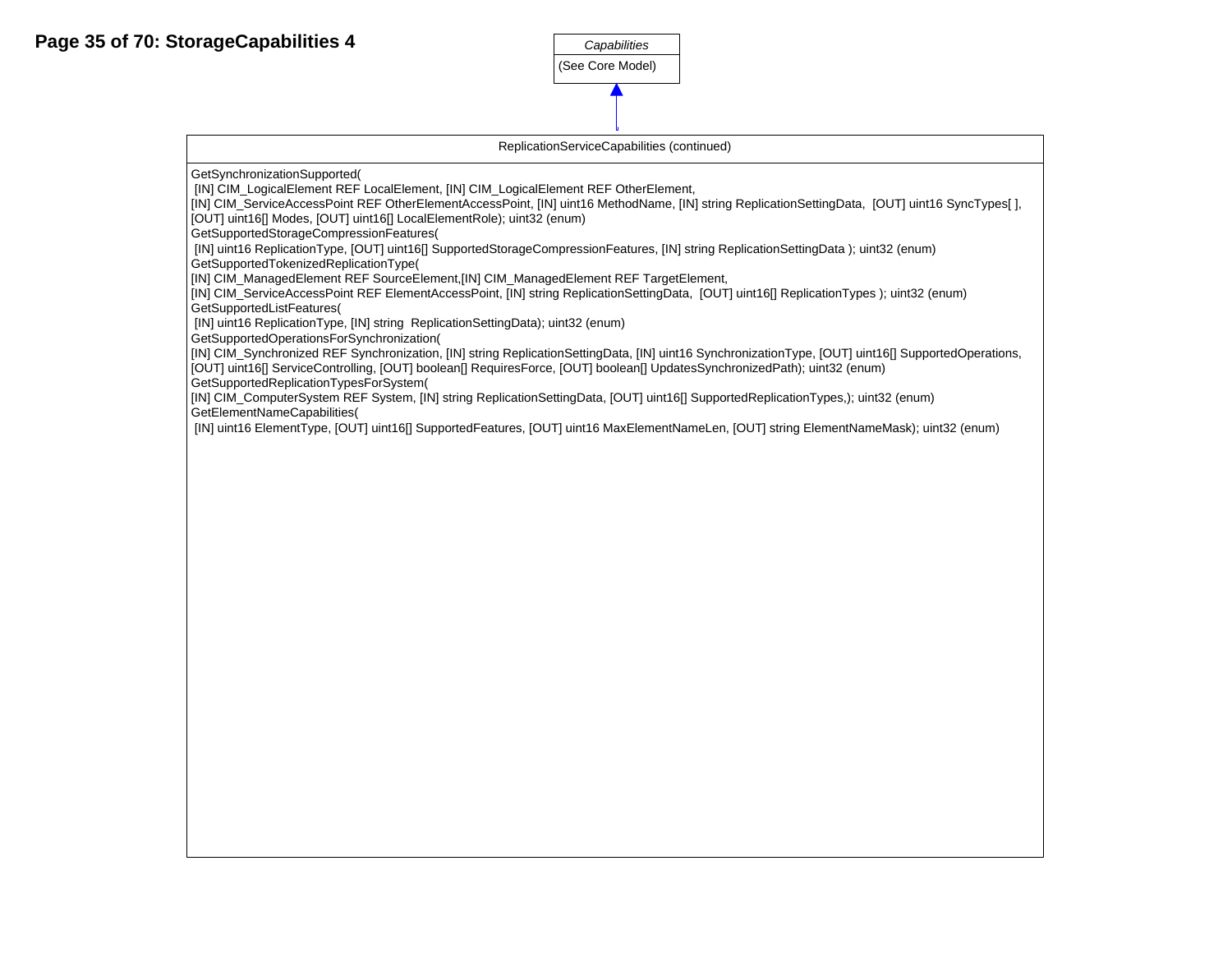

|                                                                                                                                                                                                                                                                                                                                                                                                                                                                                                                                                                                                                                              | Capabilities                                    |  |  |  |  |  |  |
|----------------------------------------------------------------------------------------------------------------------------------------------------------------------------------------------------------------------------------------------------------------------------------------------------------------------------------------------------------------------------------------------------------------------------------------------------------------------------------------------------------------------------------------------------------------------------------------------------------------------------------------------|-------------------------------------------------|--|--|--|--|--|--|
| <b>Pirage Capabilities 5</b>                                                                                                                                                                                                                                                                                                                                                                                                                                                                                                                                                                                                                 | (See Core Model)                                |  |  |  |  |  |  |
|                                                                                                                                                                                                                                                                                                                                                                                                                                                                                                                                                                                                                                              |                                                 |  |  |  |  |  |  |
|                                                                                                                                                                                                                                                                                                                                                                                                                                                                                                                                                                                                                                              |                                                 |  |  |  |  |  |  |
|                                                                                                                                                                                                                                                                                                                                                                                                                                                                                                                                                                                                                                              | <b>FileSystemReplicationServiceCapabilities</b> |  |  |  |  |  |  |
| SupportedReplicationTypes uint16[] {enum}<br>SupportedStorageObjects uint16[] {enum}<br>SupportedAsynchronousActions uint16[] {enum}<br>SupportedSynchronousActions uint16[] {enum}                                                                                                                                                                                                                                                                                                                                                                                                                                                          |                                                 |  |  |  |  |  |  |
| ConvertSyncTypeToReplicationType(<br>[IN] uint16 SyncType, [OUT] uint16 LocalOrRemote, [IN,OUT] uint16 SupportedReplicationTypes); uint32 (enum)<br>ConvertReplicationTypeToSyncType(<br>[IN] uint16 ReplicationType, [IN] uint16 SyncType, [IN,OUT] uint16 Mode, [OUT] uint16 LocalOrRemote); uint32 (enum)GetSupportedCopyStates(<br>[IN] uint16 ReplicationType[], [IN] uint16 SupportedCopyStates[], [OUT] boolean HostAccessible[], [IN] string ReplicationSettingData); uint32 (enum)<br>GetSupportedCopyStates(<br>[IN] uint16 ReplicationType, [IN,OUT] uint16 SupportedCopyStates[]); uint32 (enum)<br>GetSupportedGroupCopyStates( |                                                 |  |  |  |  |  |  |
| [IN] uint16 ReplicationType, [IN,OUT] uint16 SupportedCopyStates[], [IN,OUT] boolean HostAccessible[]); uint32 (enum)                                                                                                                                                                                                                                                                                                                                                                                                                                                                                                                        |                                                 |  |  |  |  |  |  |
| GetSupportedWaitForCopyStates(<br>[IN] uint16 ReplicationType, [IN] uint16 MethodName {enum}, [IN,OUT] uint16 SupportedCopyStates[]); uint32 (enum)<br>GetSupportedFeatures(<br>[IN] uint16 ReplicationType, [IN, OUT] uint16 Features[]); uint32 (enum)<br>GetSupportedGroupFeatures(<br>[IN] uint16 ReplicationType, [IN,OUT] uint16 GroupFeatures[]); uint32 (enum)                                                                                                                                                                                                                                                                       |                                                 |  |  |  |  |  |  |
| GetSupportedConsistency(<br>[IN] uint16 ReplicationType, [IN,OUT] uint16 SupportedConsistency[]); uint32 (enum)                                                                                                                                                                                                                                                                                                                                                                                                                                                                                                                              |                                                 |  |  |  |  |  |  |
| GetSupportedOperations(<br>[IN] uint16 ReplicationType, [IN,OUT] uint16 SupportedOperations[]); uint32 (enum)                                                                                                                                                                                                                                                                                                                                                                                                                                                                                                                                |                                                 |  |  |  |  |  |  |
| GetSupportedGroupOperations(<br>[IN] uint16 ReplicationType, [IN,OUT] uint16 SupportedGroupOperations[]); uint32 (enum)<br>GetSupportedListOperations(                                                                                                                                                                                                                                                                                                                                                                                                                                                                                       |                                                 |  |  |  |  |  |  |
| [IN] uint16 ReplicationType, [IN] uint16 SynchronizationType, [IN,OUT] uint16 SupportedListOperations[]); uint32 (enum)<br>GetSupportedSettingsDefineStateOperations(                                                                                                                                                                                                                                                                                                                                                                                                                                                                        |                                                 |  |  |  |  |  |  |
| [IN] uint16 ReplicationType, [IN,OUT] uint16 SupportedOperations[] {enum}); uint32 (enum)<br>GetSupportedThinProvisioningFeatures(                                                                                                                                                                                                                                                                                                                                                                                                                                                                                                           |                                                 |  |  |  |  |  |  |
| [IN] uint16 ReplicationType, [OUT] uint16 SupportedThinProvisioningFeatures[] {enum}); uint32 (enum)<br>GetSupportedMaximum(                                                                                                                                                                                                                                                                                                                                                                                                                                                                                                                 |                                                 |  |  |  |  |  |  |
| [IN] uint16 ReplicationType, [IN, OUT] uint64 MaxValue ); uint32 (enum)                                                                                                                                                                                                                                                                                                                                                                                                                                                                                                                                                                      |                                                 |  |  |  |  |  |  |
| GetDefaultConsistency(<br>[IN] uint16 ReplicationType, [IN,OUT] uint16 DefaultConsistency {enum}); uint32 (enum)<br>GetDefaultGroupPersistency(                                                                                                                                                                                                                                                                                                                                                                                                                                                                                              |                                                 |  |  |  |  |  |  |
| [IN, OUT] uint16 DefaultGroupPersistency ); uint32 (enum)<br>GetSupportedReplicationSettingData(                                                                                                                                                                                                                                                                                                                                                                                                                                                                                                                                             |                                                 |  |  |  |  |  |  |
| [IN] uint16 ReplicationType, [IN] uint16 PropertyName {enum}, [OUT] uint64 SupportedValues[]); uint32 (enum)<br>GetDefaultReplicationSettingData(                                                                                                                                                                                                                                                                                                                                                                                                                                                                                            |                                                 |  |  |  |  |  |  |
| [IN] uint16 ReplicationType, [IN, OUT] string DefaultInstance ); uint32 (enum)<br>GetSupportedConnectionFeatures(                                                                                                                                                                                                                                                                                                                                                                                                                                                                                                                            |                                                 |  |  |  |  |  |  |
| [IN] CIM_ServiceAccessPoint REF Connection, [IN,OUT] uint16 SupportedConnectionFeatures[] {enum}); uint32 (enum)<br>GetSynchronizationSupported(                                                                                                                                                                                                                                                                                                                                                                                                                                                                                             |                                                 |  |  |  |  |  |  |
| [IN] CIM_LogicalElement REF LocalElement, [IN] CIM_LogicalElement REF OtherElement,<br>[IN] CIM_ServiceAccessPoint REF OtherElementAccessPoint, [IN] uint16 MethodName {enum}, [IN] string ReplicationSettingData,<br>[IN,OUT] uint16 SyncTypes[] {enum}, [IN,OUT] uint16 Modes[], [OUT] uint16 LocalElementRole[] {enum}); uint32 (enum)<br>GetSupportedStorageCompressionFeatures(                                                                                                                                                                                                                                                         |                                                 |  |  |  |  |  |  |
| [IN] uint16 ReplicationType, [IN,OUT] uint16 SupportedStorageCompressionFeatures[] {enum} ); uint32 (enum)                                                                                                                                                                                                                                                                                                                                                                                                                                                                                                                                   |                                                 |  |  |  |  |  |  |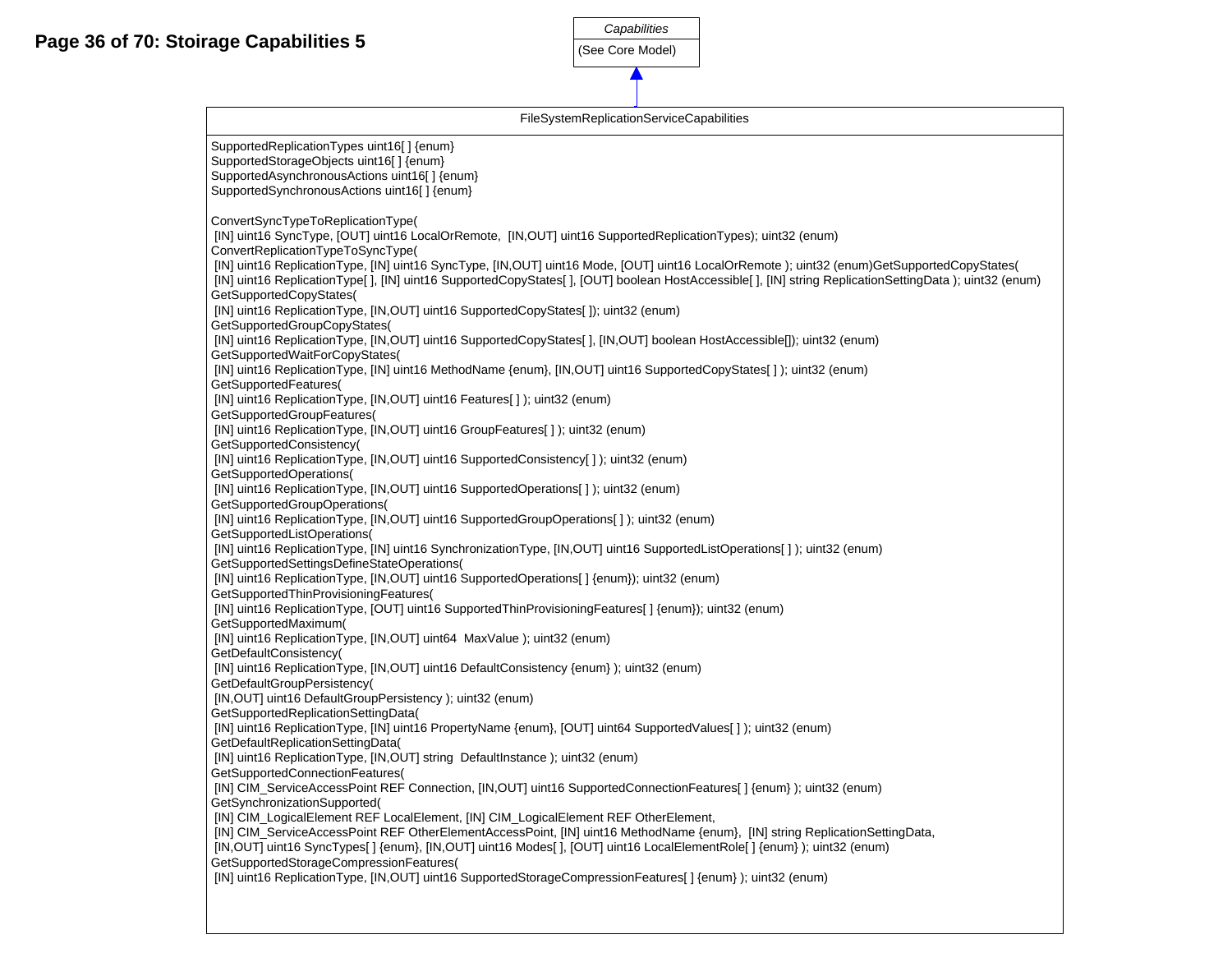*Capabilities* (See Core Model)

FileSystemReplicationCapabilities

SupportedReplicationType: uint16[] {enum} SupportedAsynchronousActions[] : uint16[] {enum} SupportedSynchronousActions : uint16[] {enum} InitialReplicationState : uint16 {enum} SupportedOperations[] : uint16 {enum} ReplicationHostAccessibility : uint16 {enum} HostAccessibleState[] : uint16 {enum} SpaceLimitSupported : boolean SpaceReservationSupported : boolean LocalMirrorSnapshotSupported : boolean RemoteMirrorSnapshotSupported : boolean IncrementalDeltasSupported: boolean PersistentReplicasSupported: boolean BidirectionalConnectionsSupported: boolean MaximumReplicasPerSource: uint16 MaximumPortsPerConnection: uint16 MaximumConnectionsPerPort: uint16 MaximumPeerConnections: uint16 MaximumLocalReplicationDepth: uint16 ReplicationPriorityDefault: uint16 {enum} LowSpaceWarningThresholdDefault : uint8 SpaceLimitWarningThresholdDefault : uint8 DeltaReplicaPoolAccess : uint16 {enum}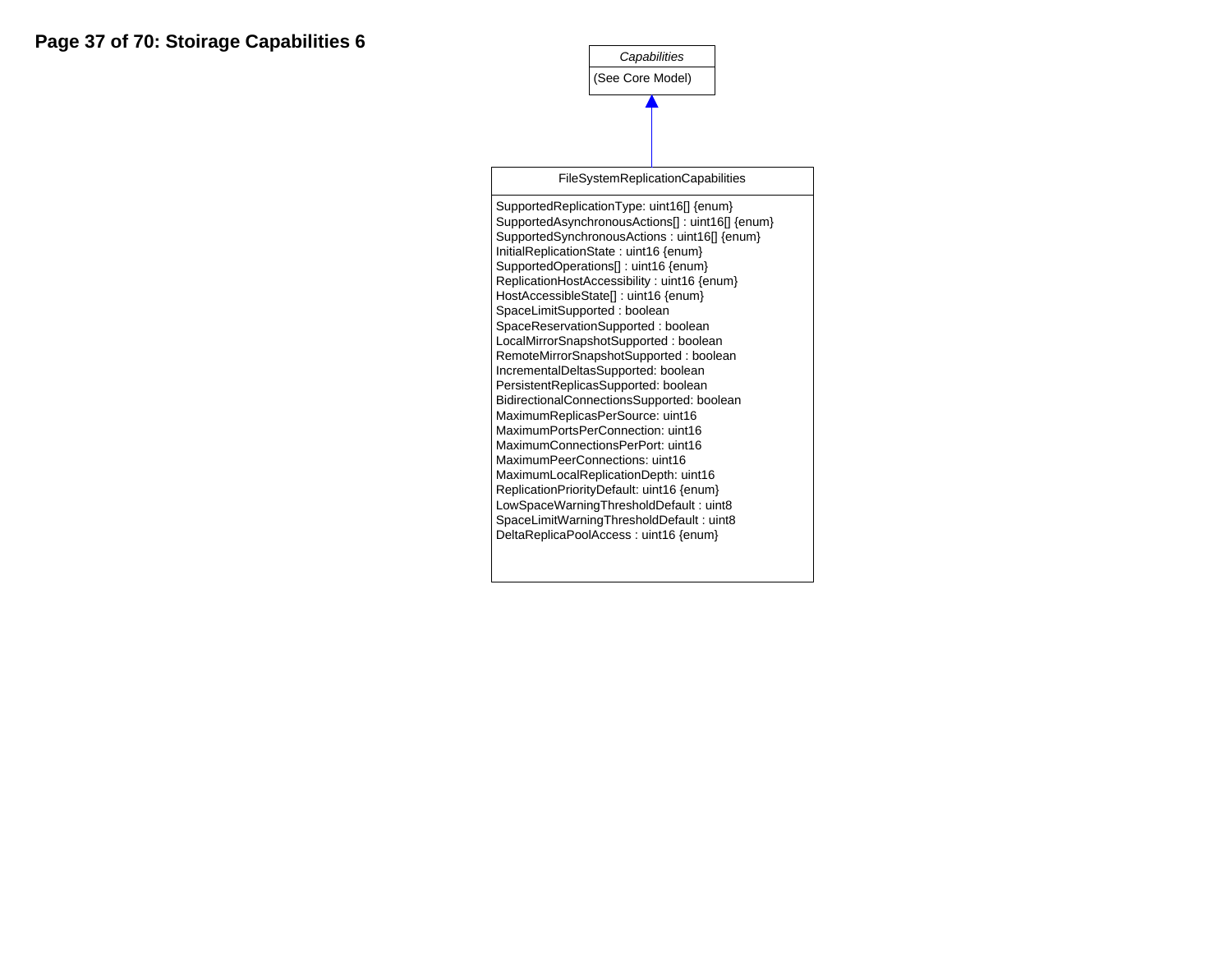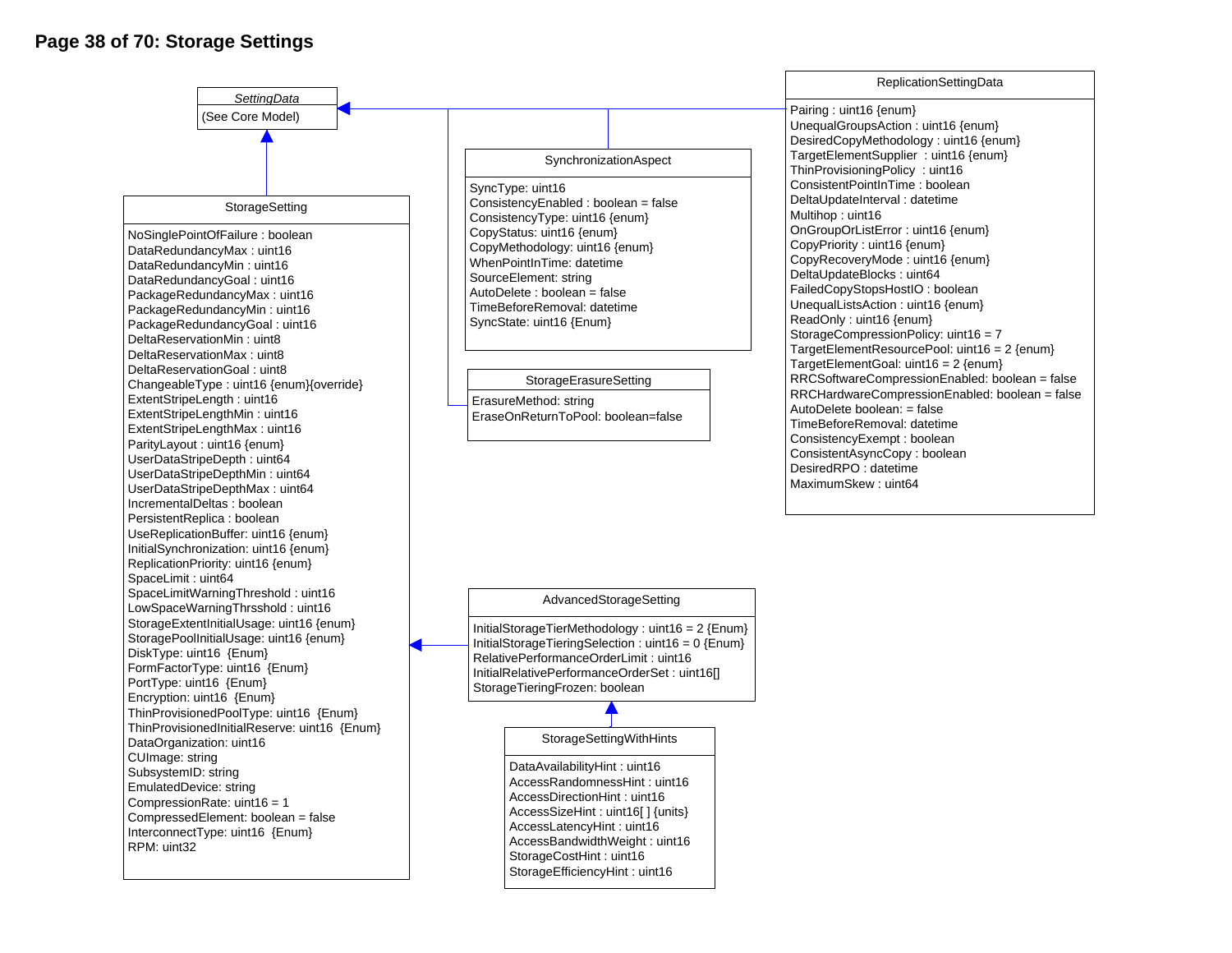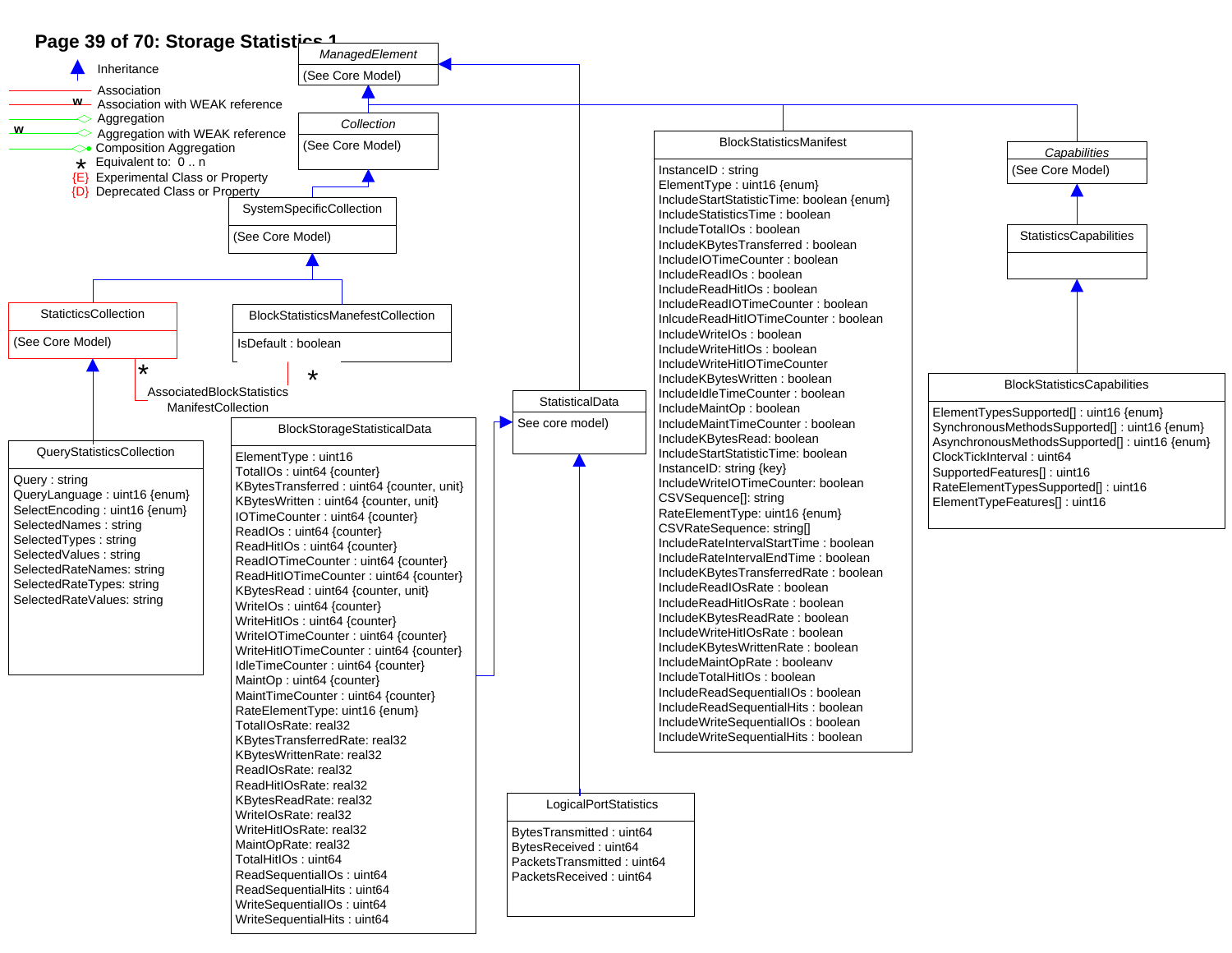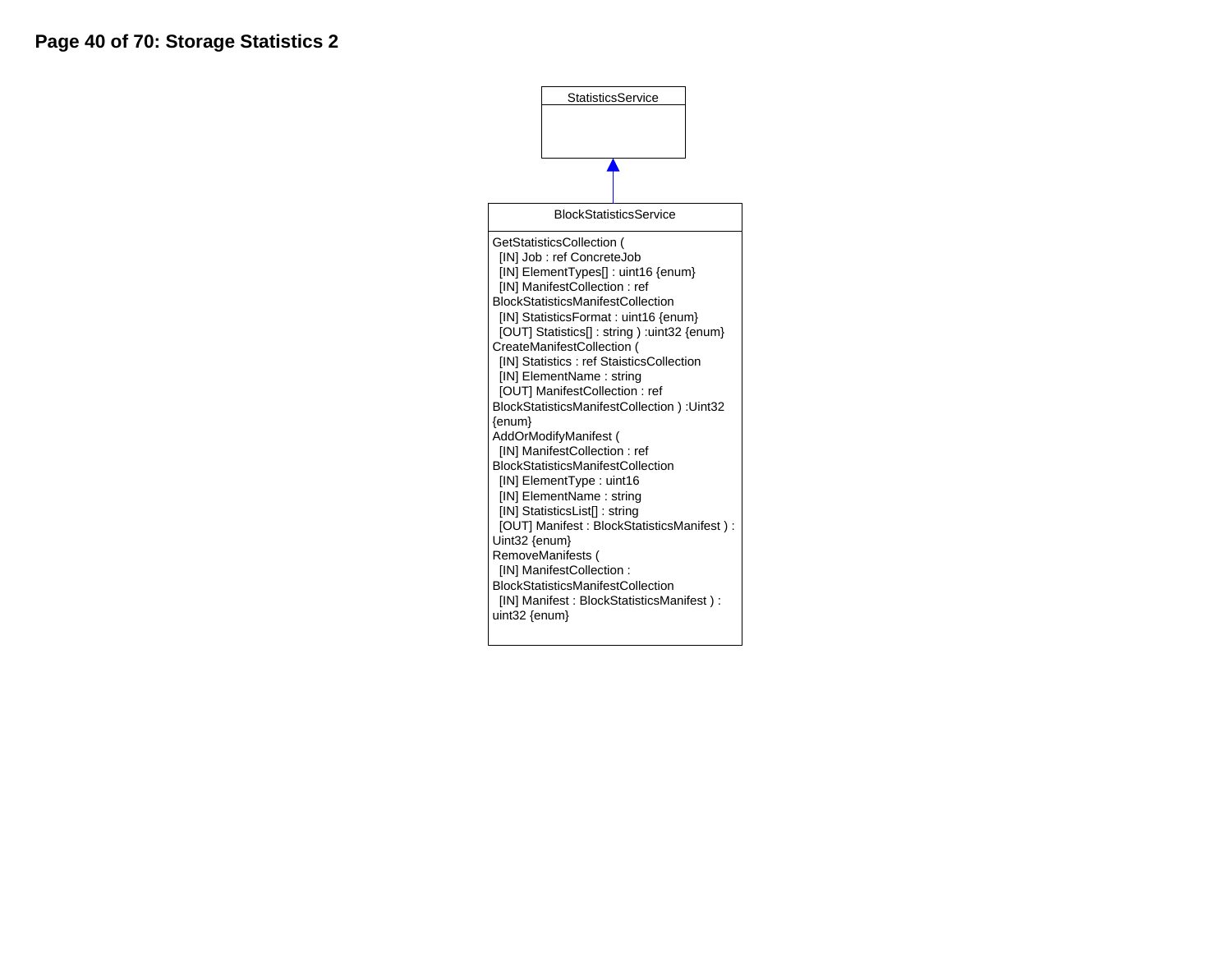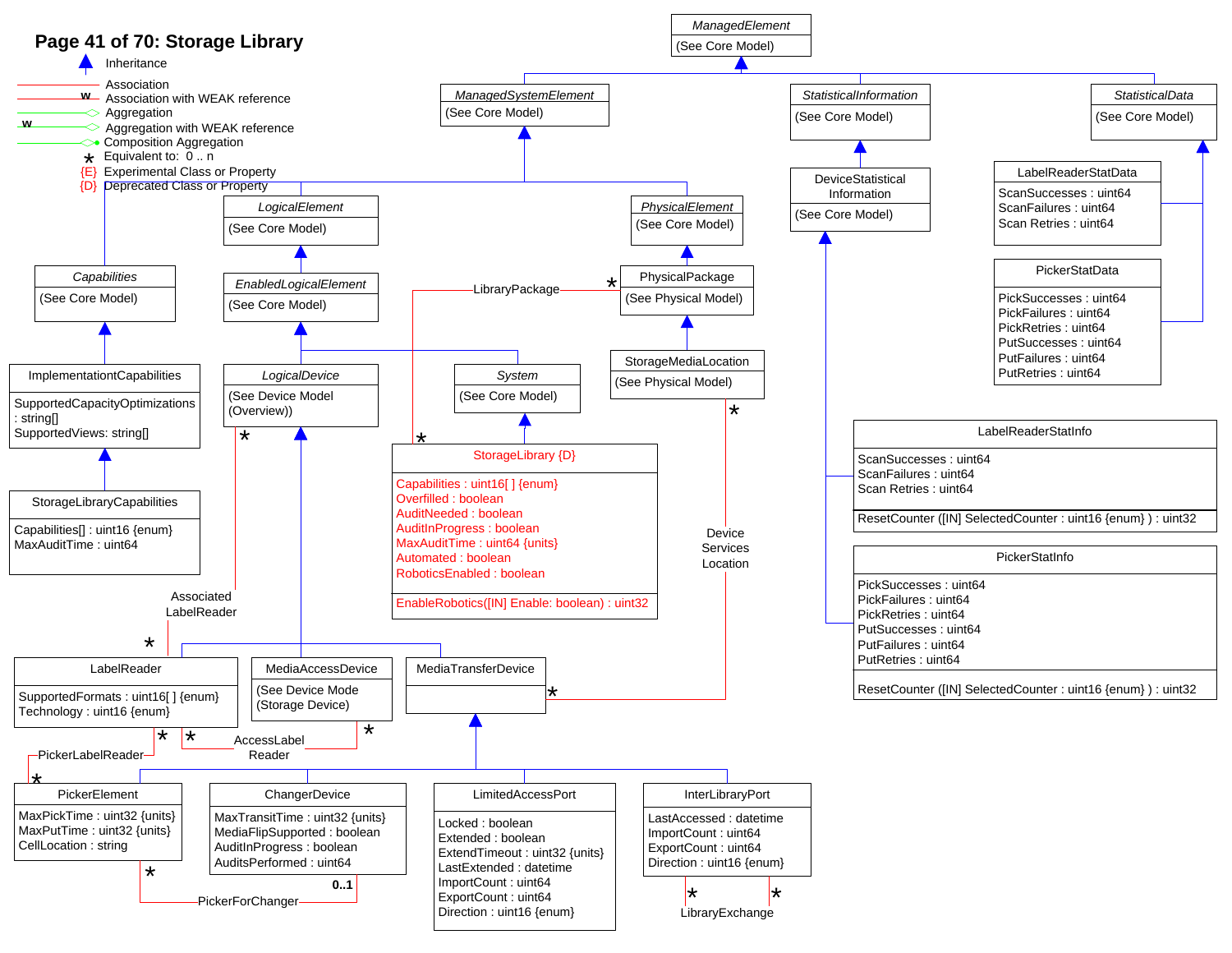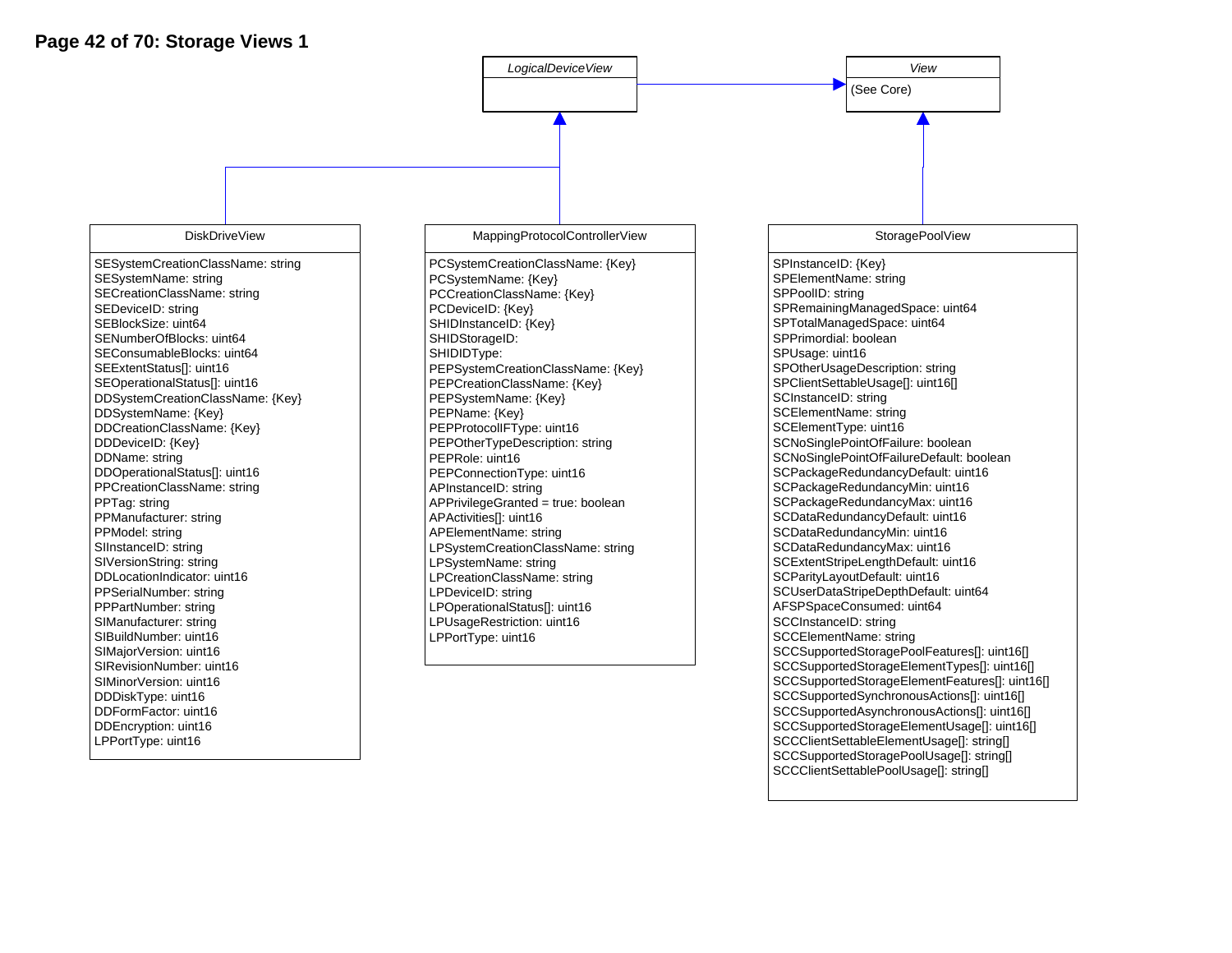## **Page 43 of 70: Storage Views 2**



SPPoolID: string

SVOtherIdentifyingInfo[]: string SVIdentifyingDescriptions[]: string SVElementName: string SVPrimordial: boolean SVExtentDiscriminator[]: string SSExtentStripeLength: uint16 SSExtentStripeLengthMin: uint16 SSExtentStripeLengthMax: uint16

SSParityLayout: uint16 SSUserDataStripeDepth: uint64 SSUserDataStripeDepthMin: uint64 SSUserDataStripeDepthMax: uint64 SSStoragePoolInitialUsage: uint16 SSStorageExtentInitialUsage: uint16

SVIsComposite: boolean

SVTargetOtherUsageDescription: string SVTargetClientSettableUsage: uint16[]

SVTargetIsBasedOnUnderlyingRedundancy: boolean

SVTargetNoSinglePointOfFailure: boolean SVTargetDataRedundancy: uint16 SVTargetPackageRedundancy: uint16 SVTargetDeltaReservation: uint8 SVTargetExtentDiscriminator: string SVTargetOtherIdentifvingInfo: string SVTargetIdentifyingDescriptions: string[] SVTargetElementName: string SVTargetUsage: uint16

SVTargetDeviceID: {Key} SVTargetName: string SVTargetNameFormat: uint16 SVTargetNameNamespace: uint16 SVTargetExtentStatus: uint16 SVTargetOperationalStatus: uint16[] SVTargetBlockSize: uint64 SVTargetNumberOfBlocks: uint64 SVTargetConsumableBlocks: uint64 SVTargetPrimordial: boolean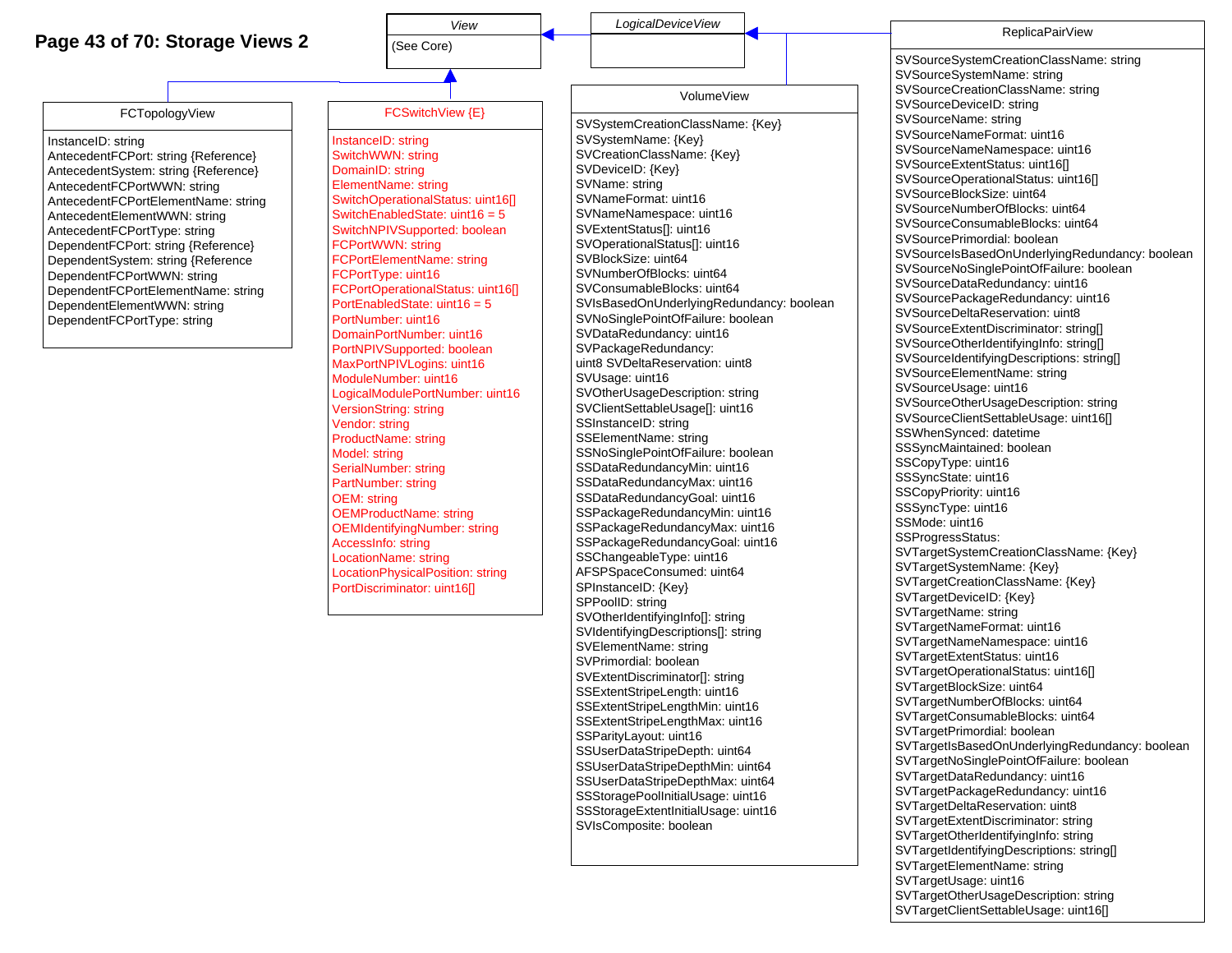# **Page 44 of 70: Storage Diagnostics**





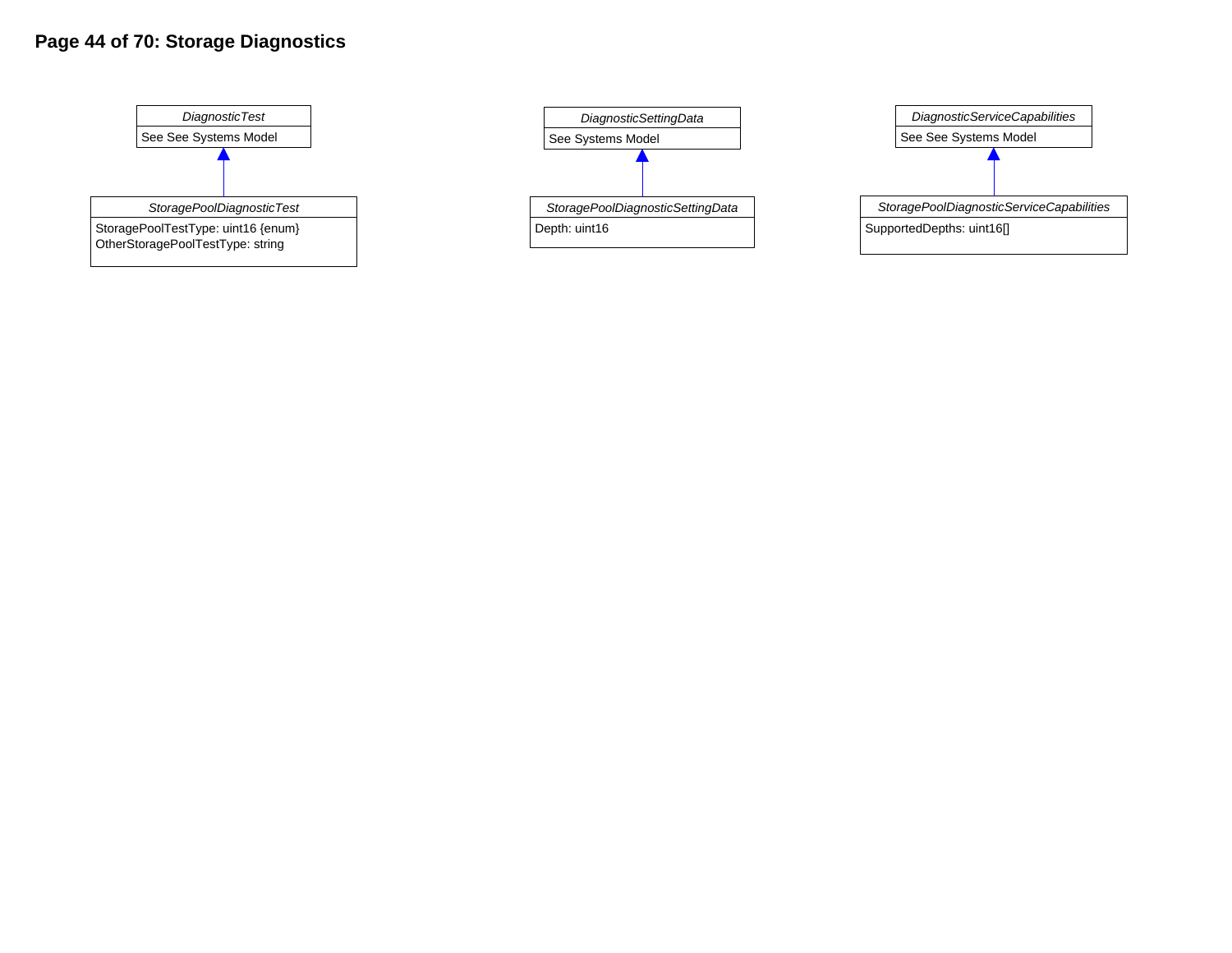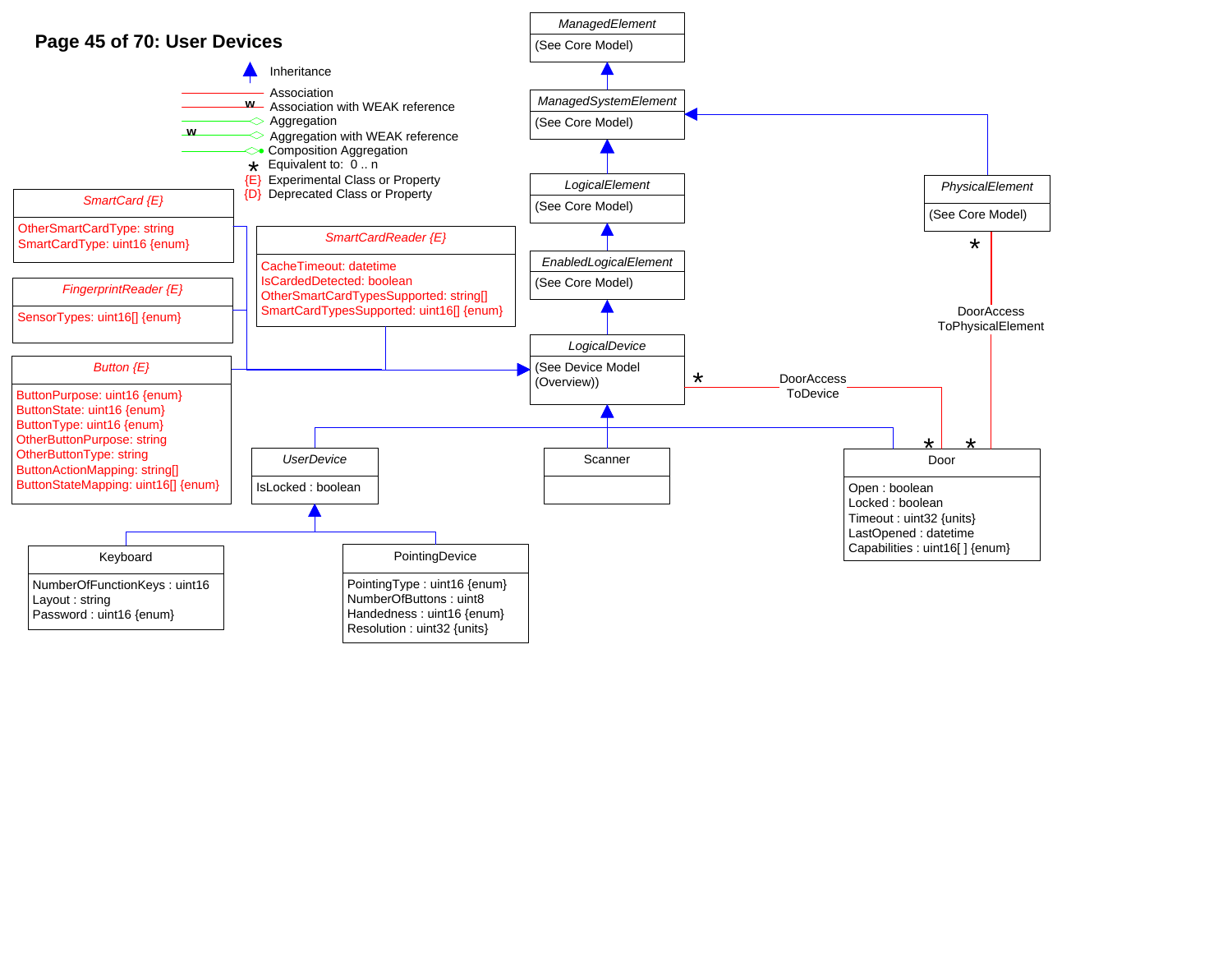## **Page 46 of 70: Displays**

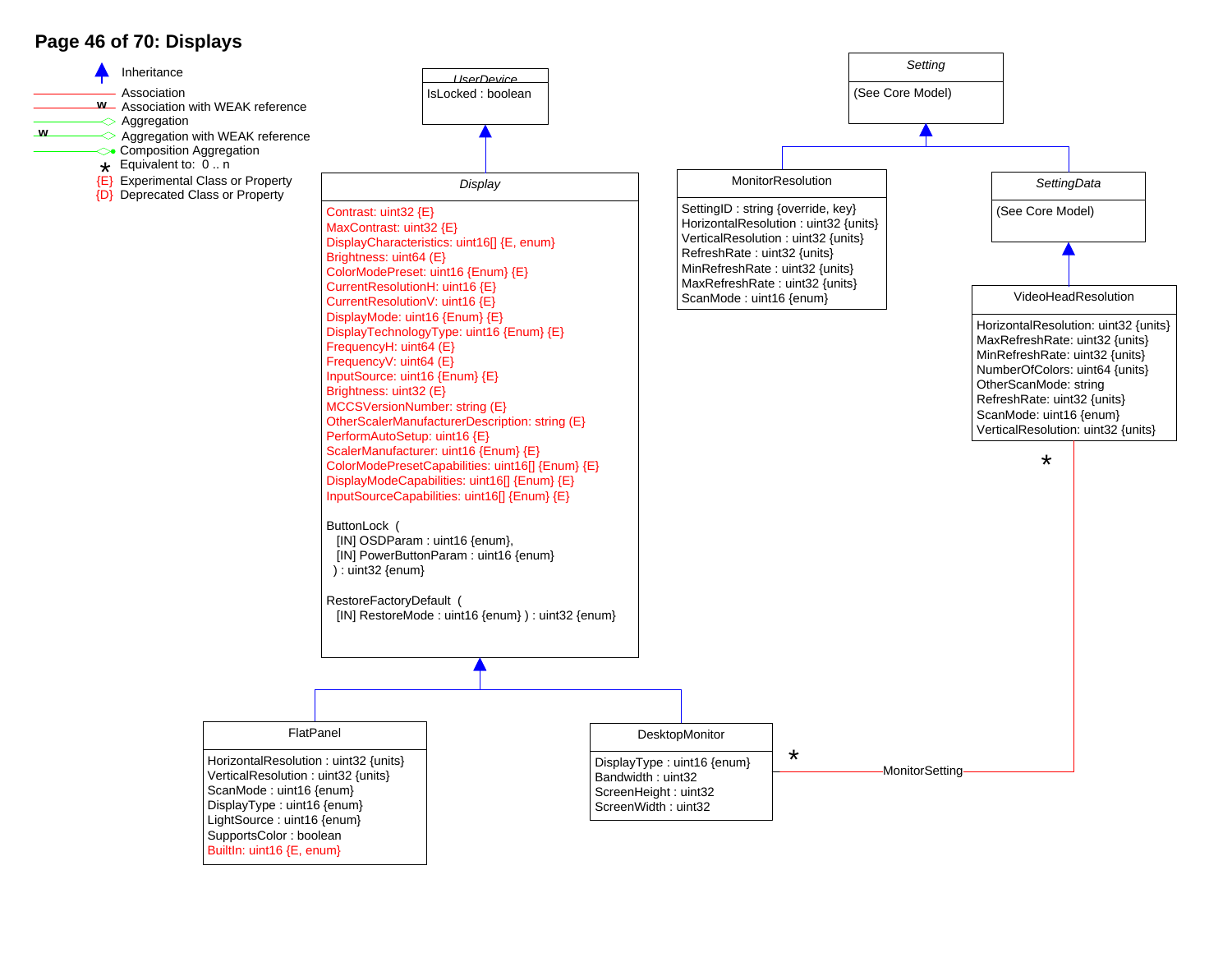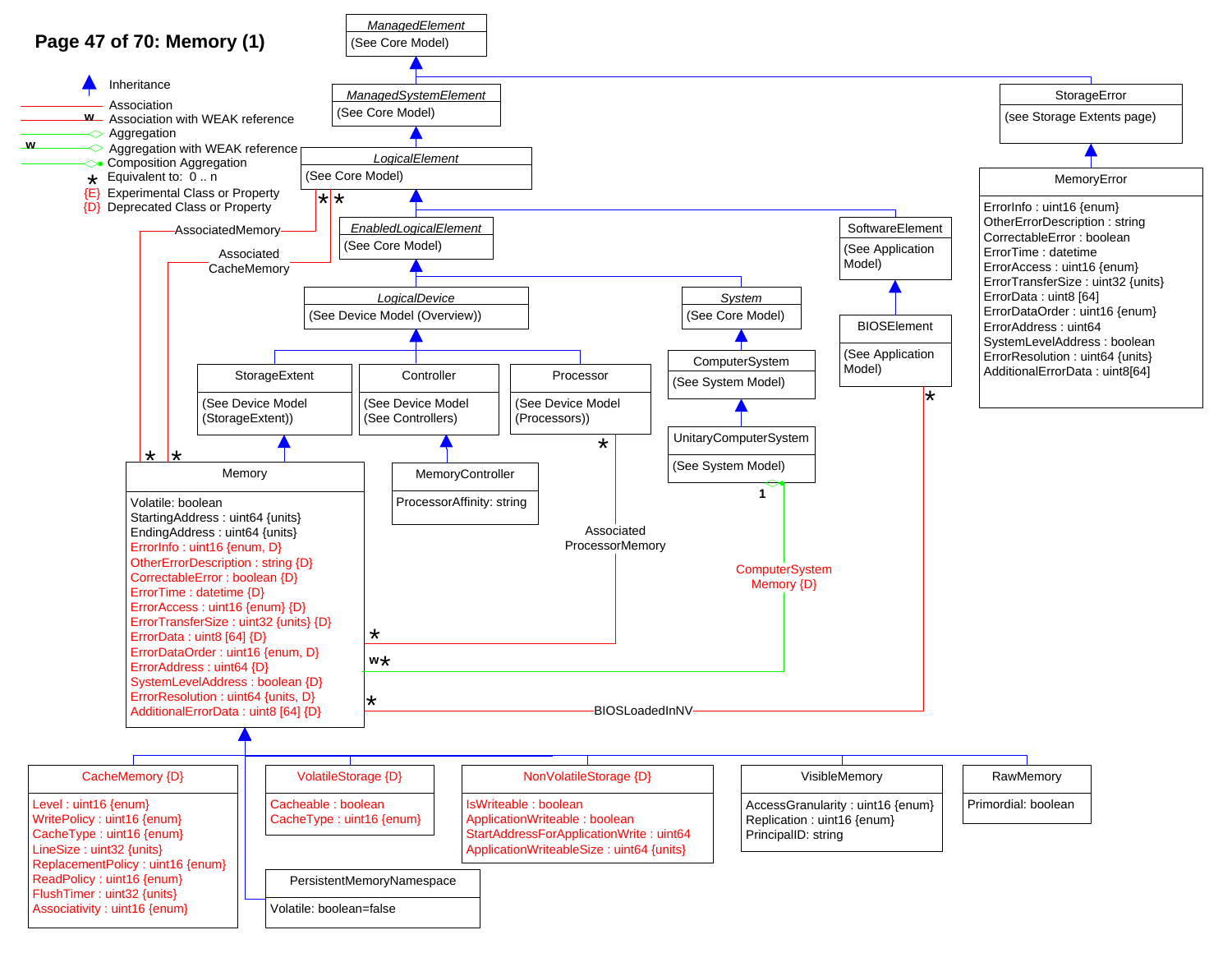## **Page 48 of 70: Memory (2)**

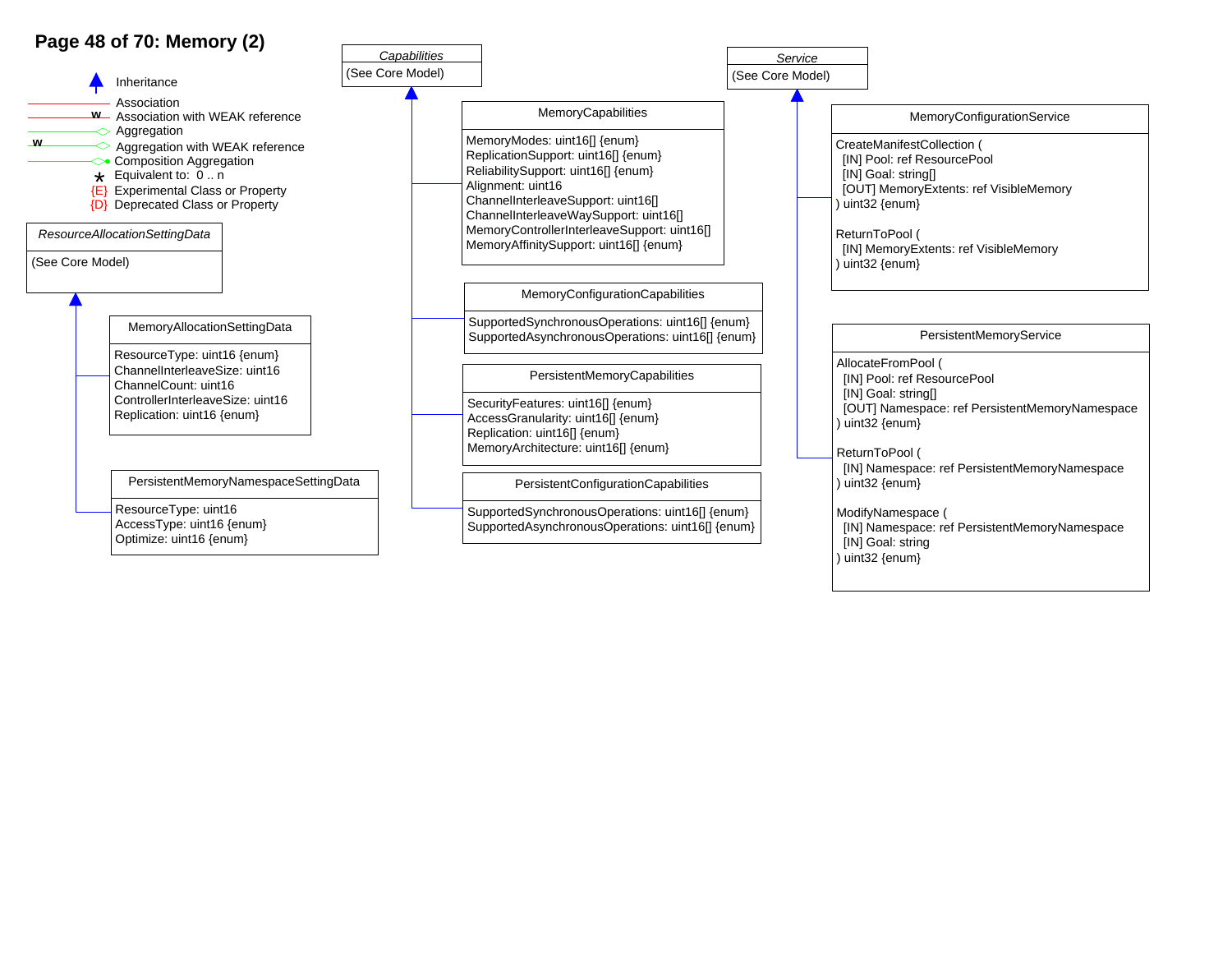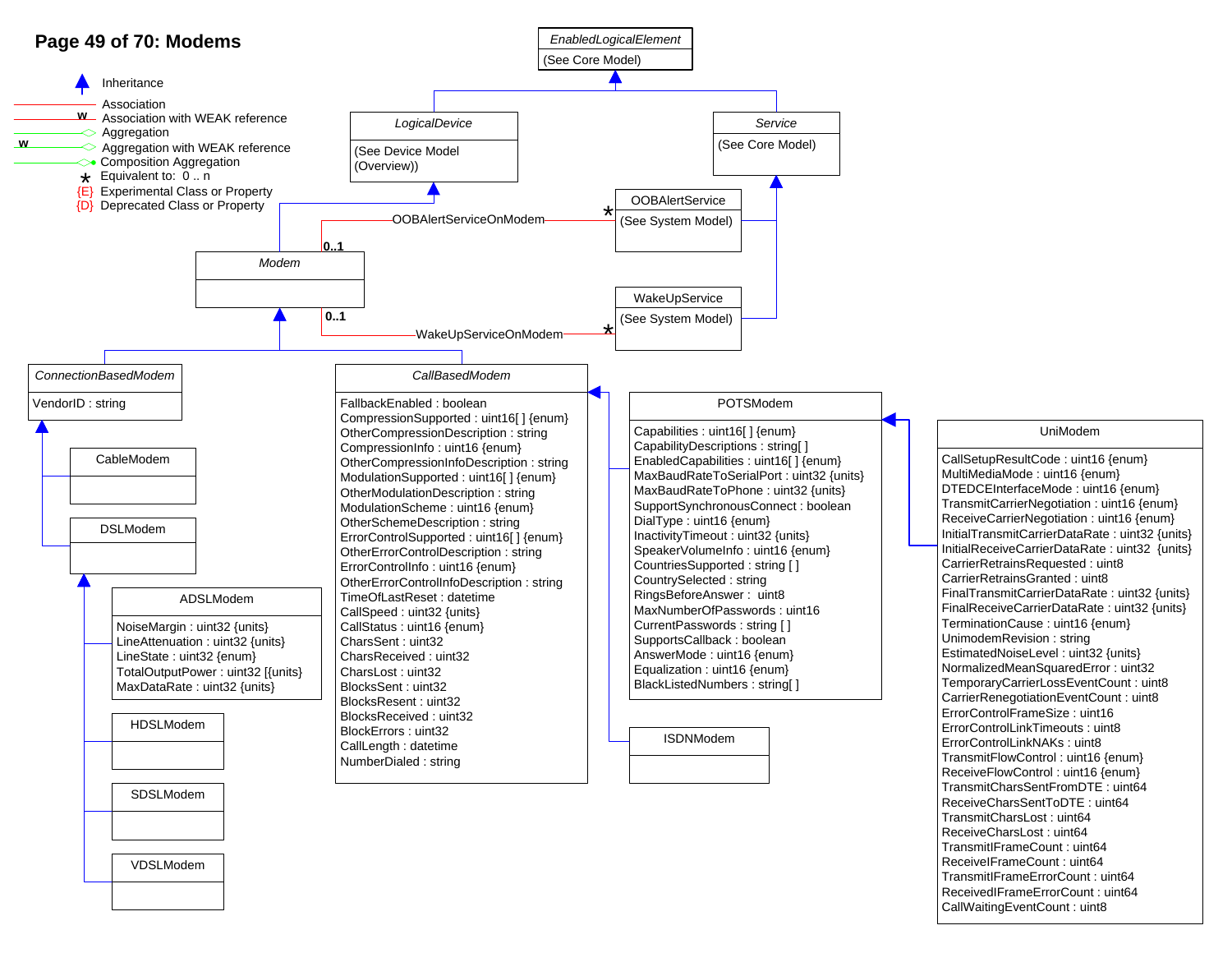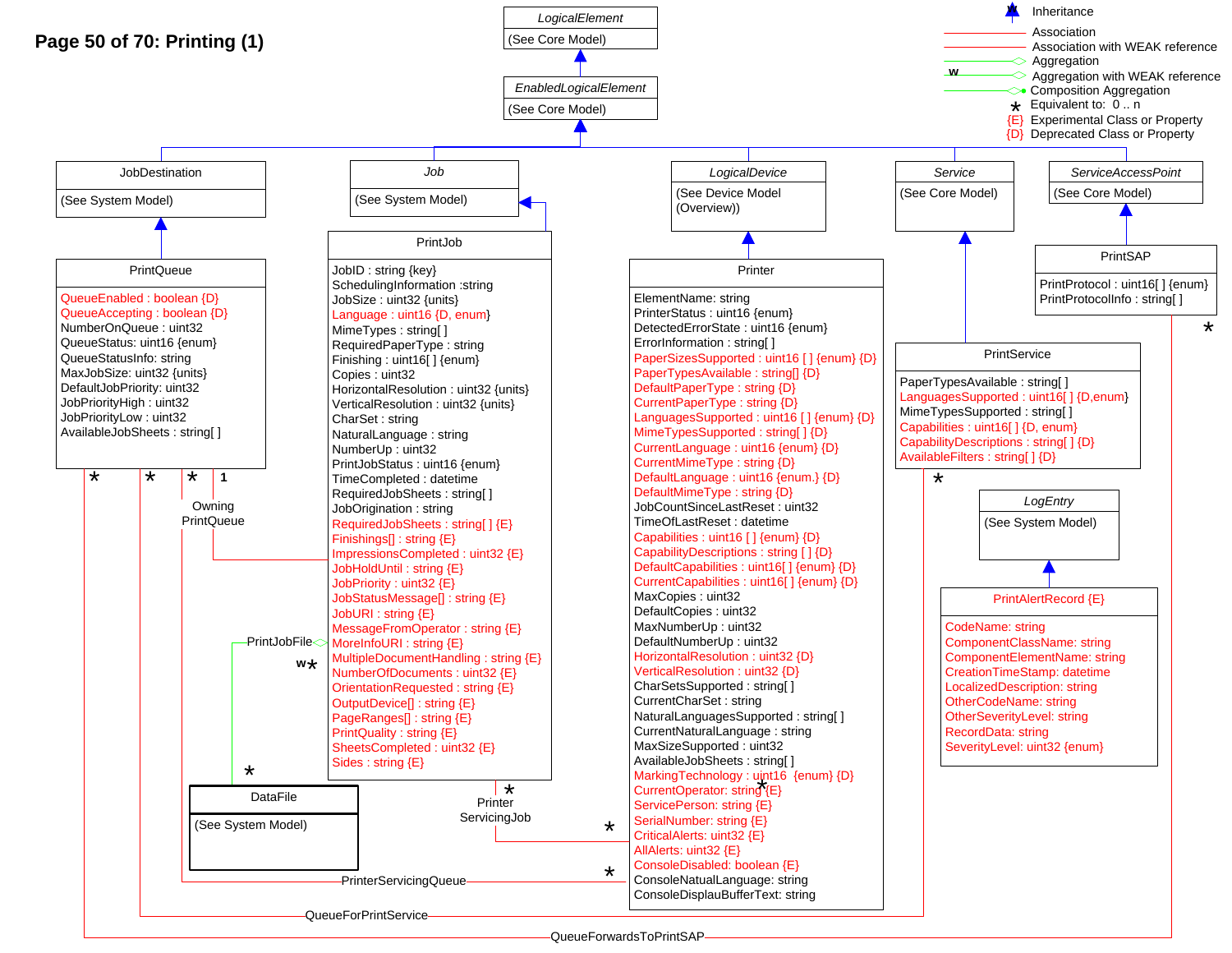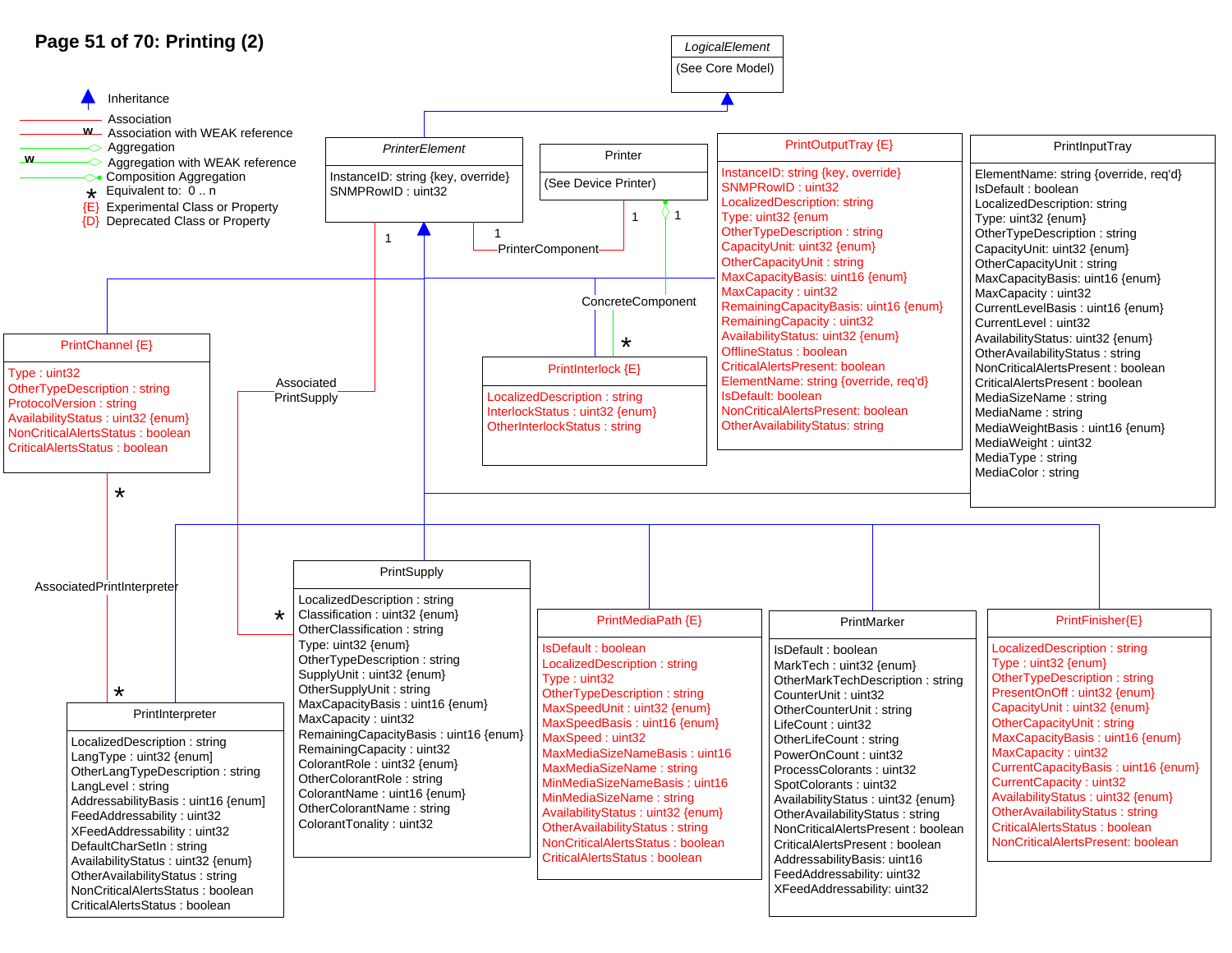

PrintQuality : string[]

Resolution : string[] Sides : string[]

ReferenceURISchemes : string[]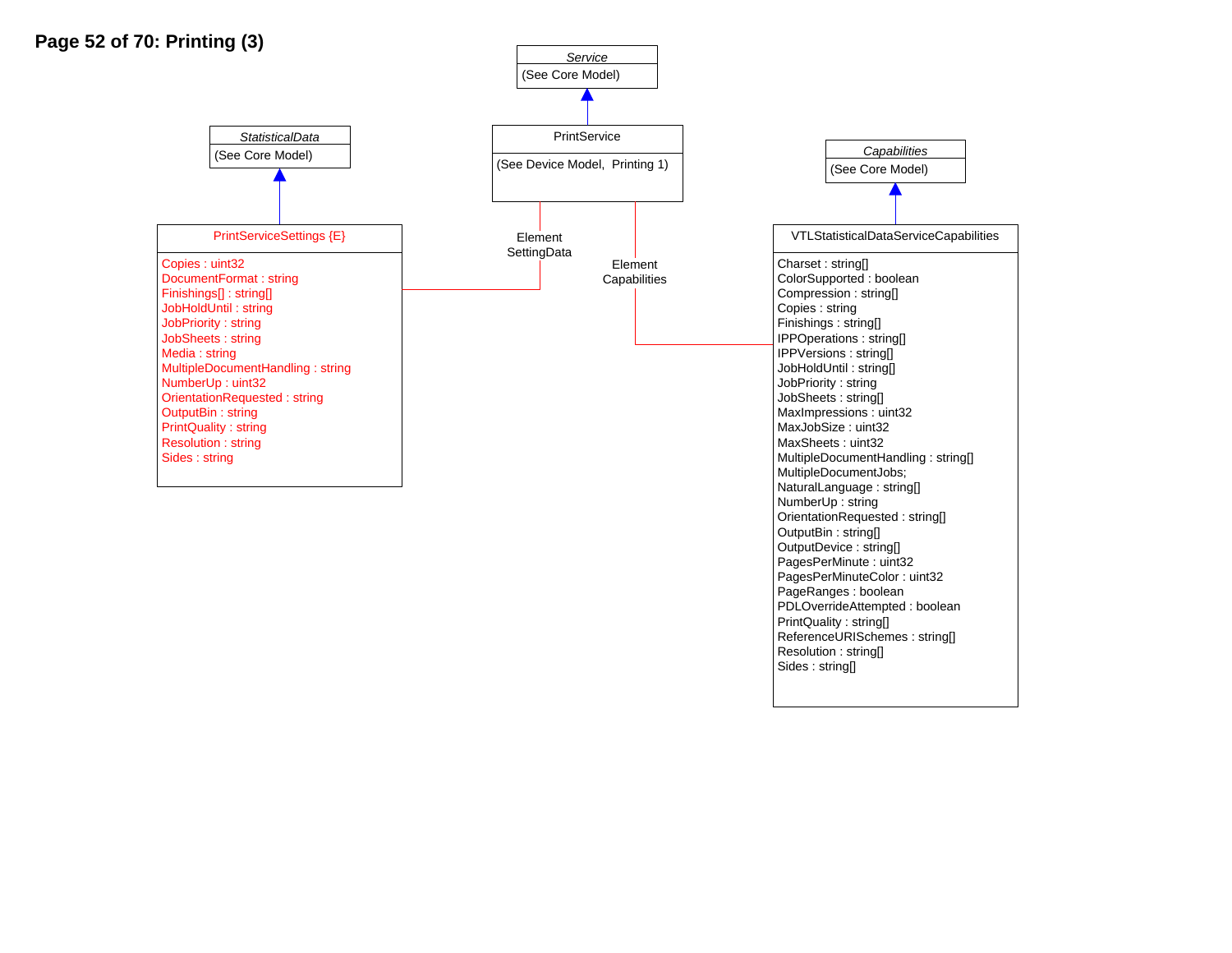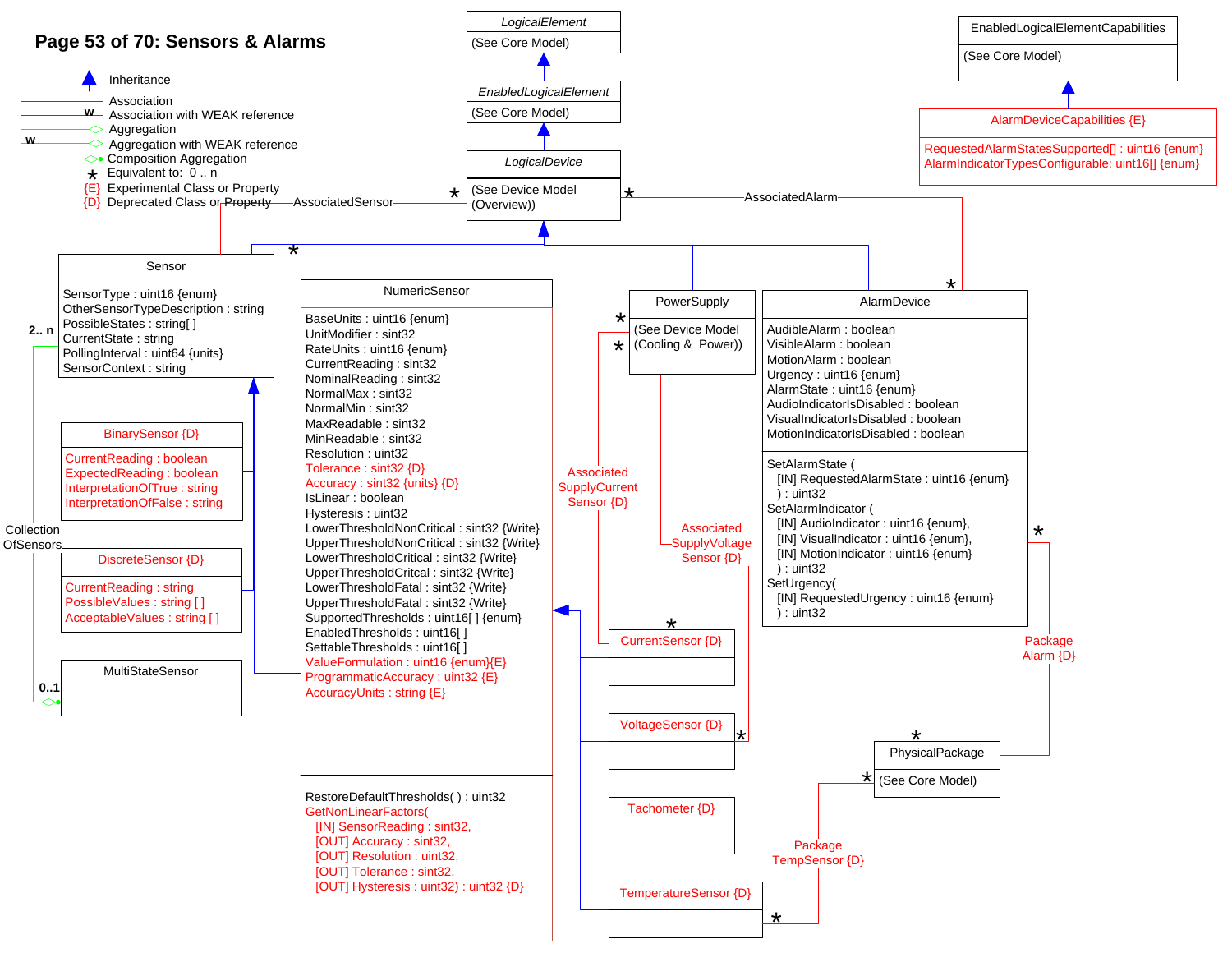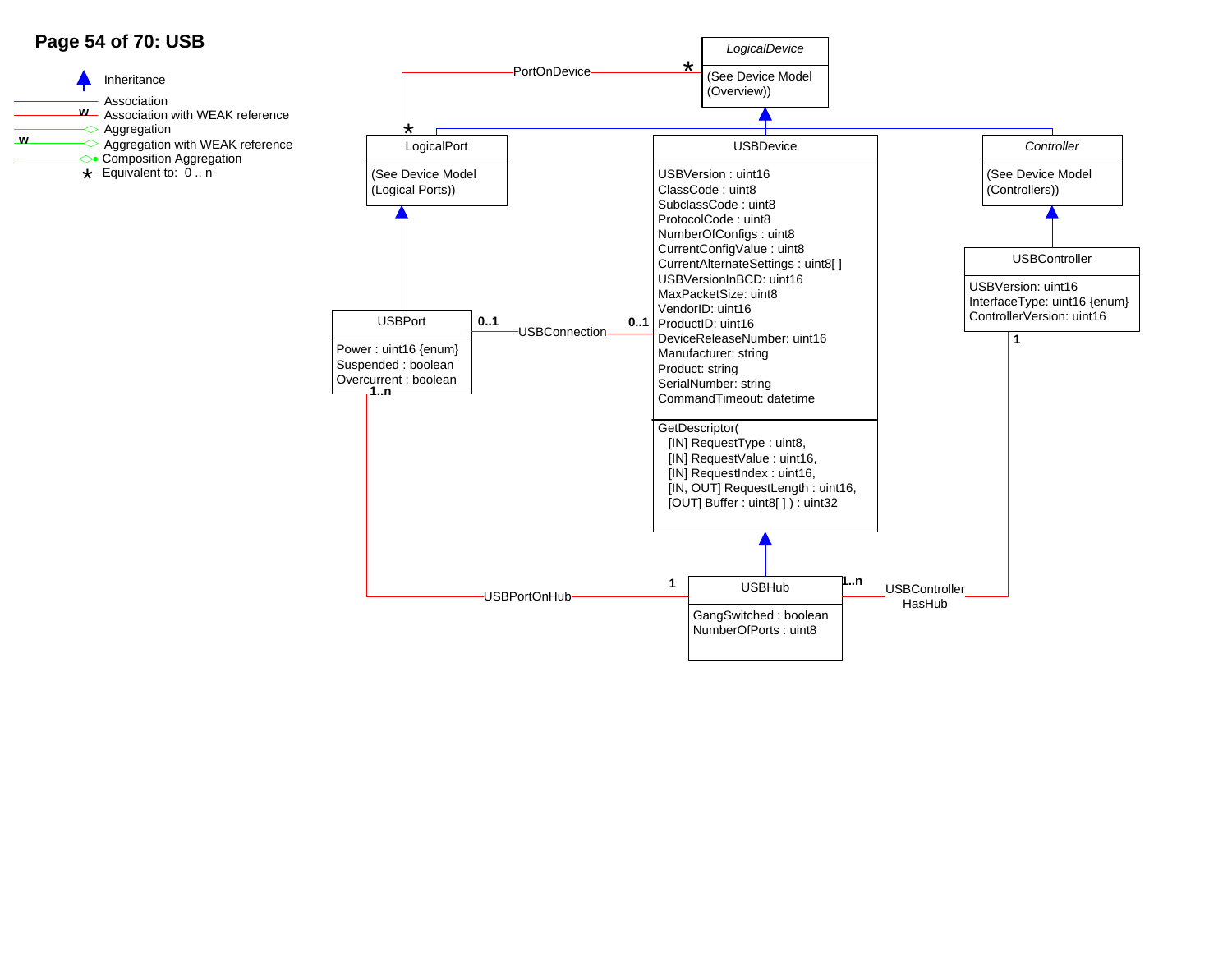## **Page 55 of 70: Disk Group**

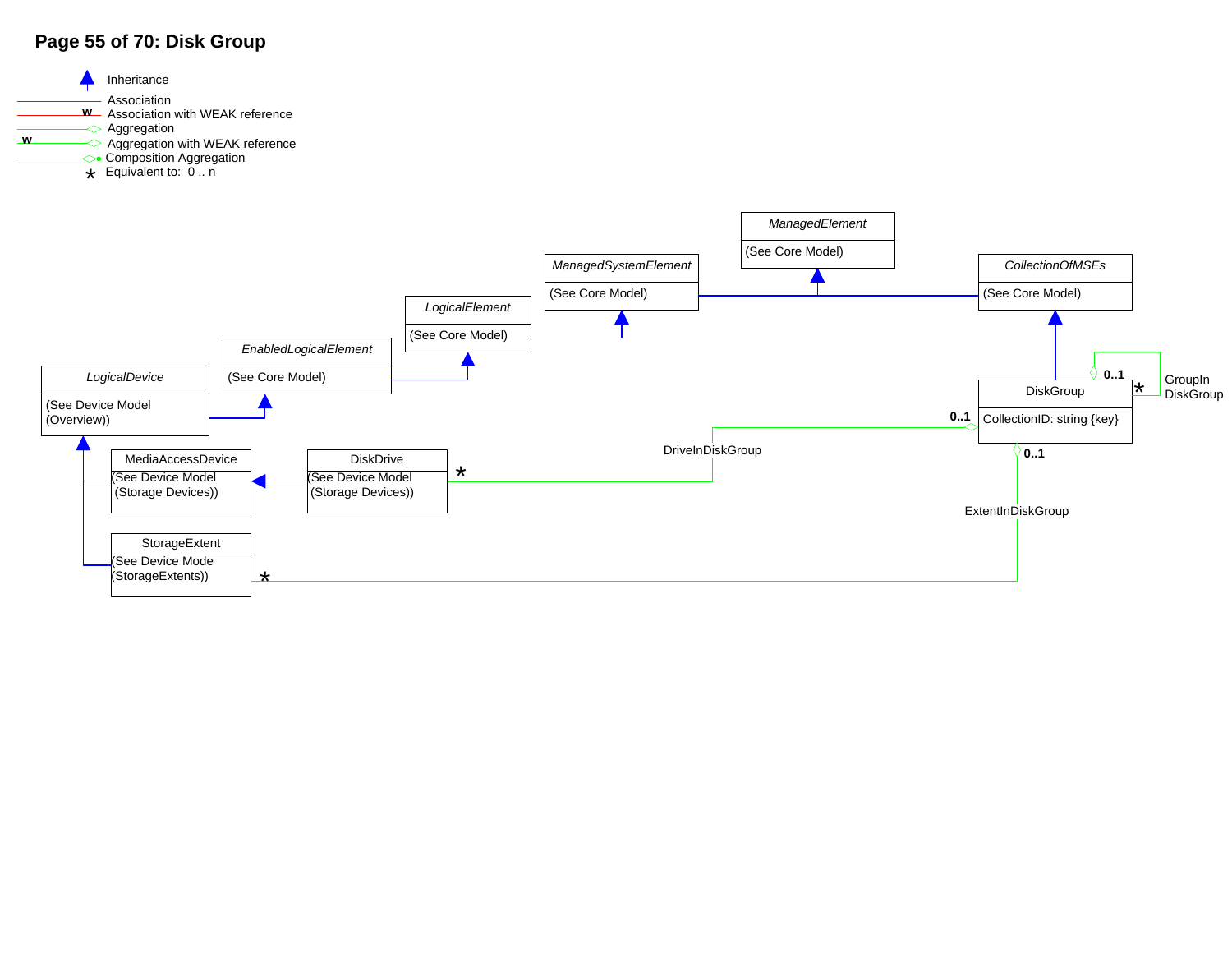## **Page 56 of 70: Device Sharing**

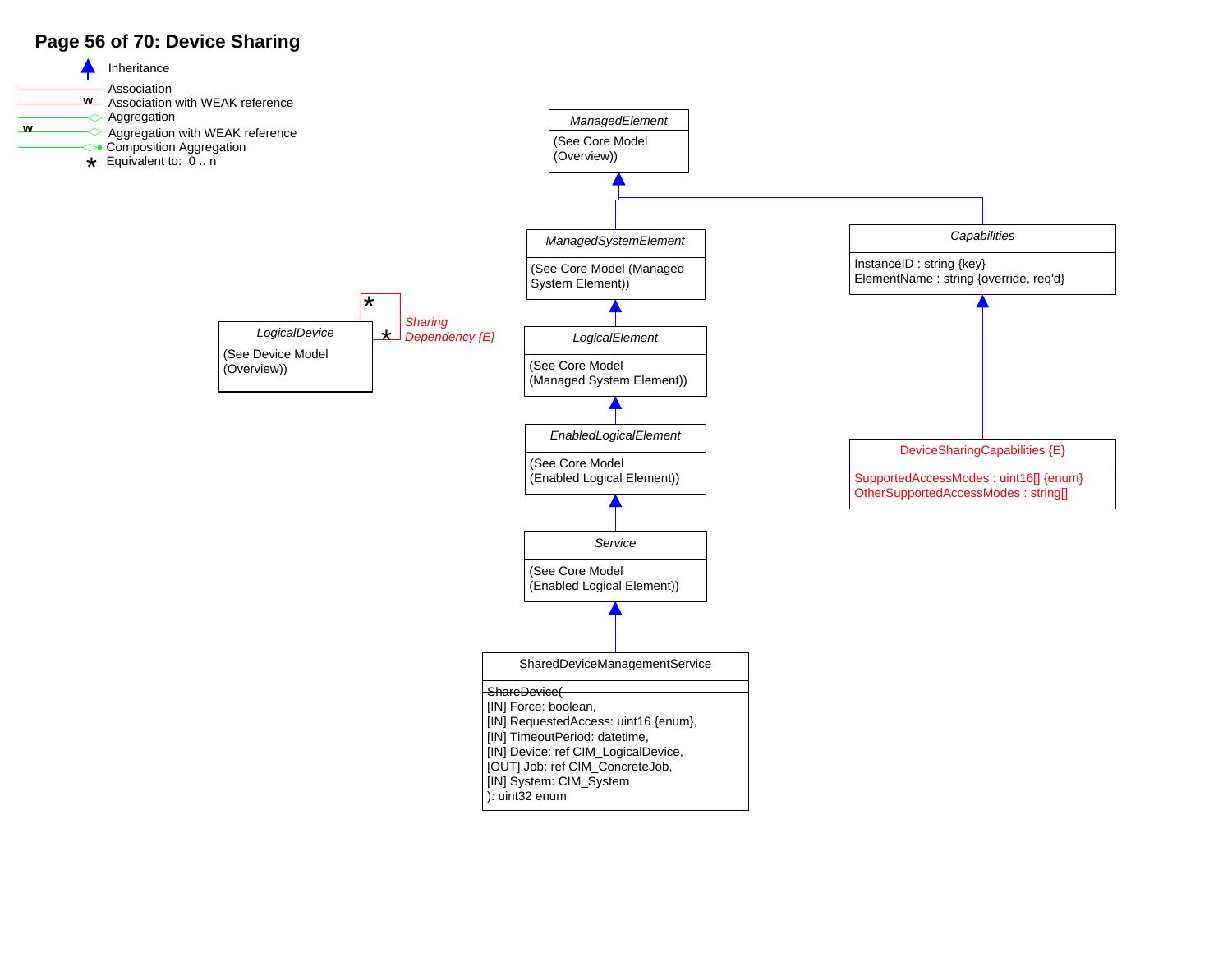## **Page 57 of 70: LED**

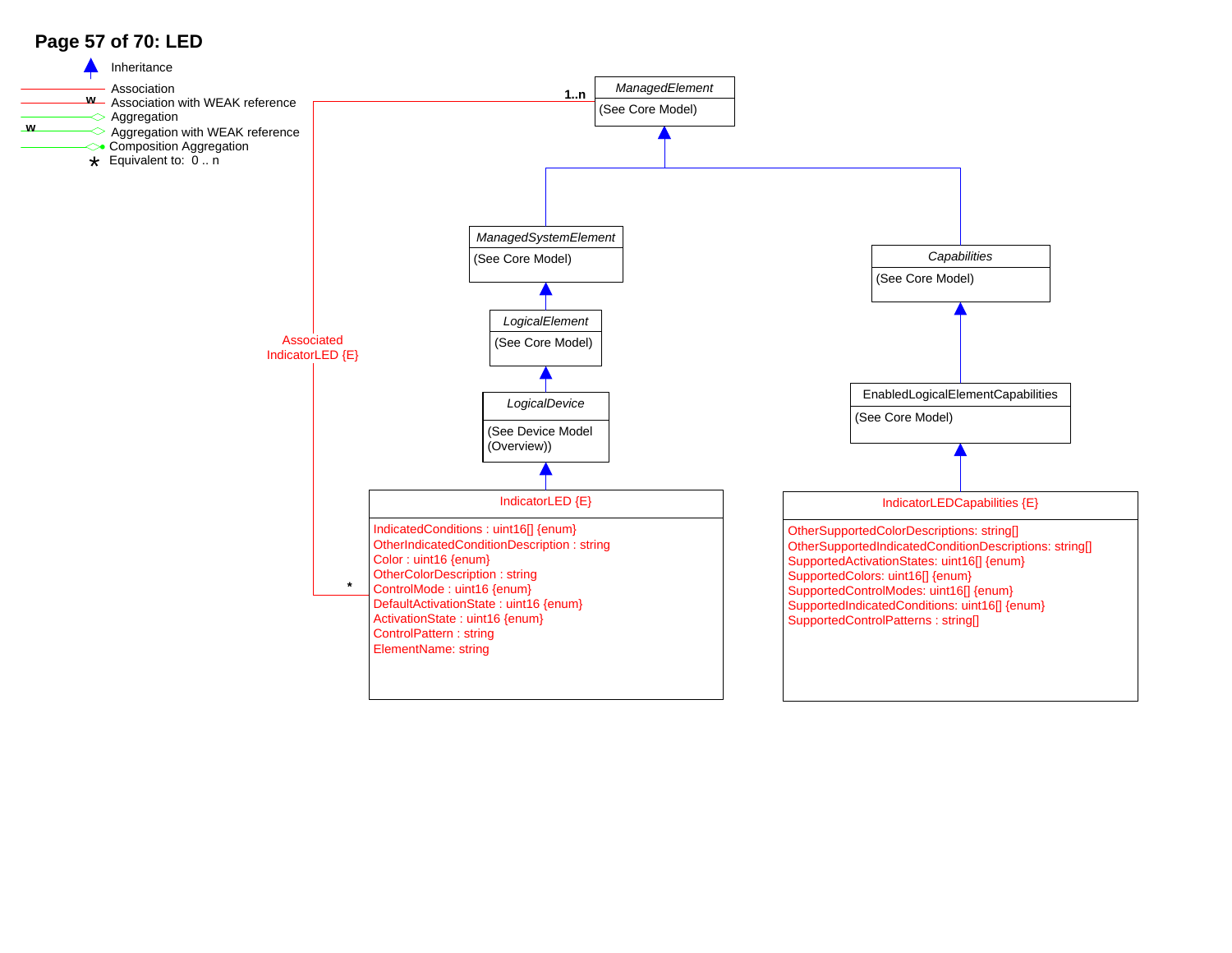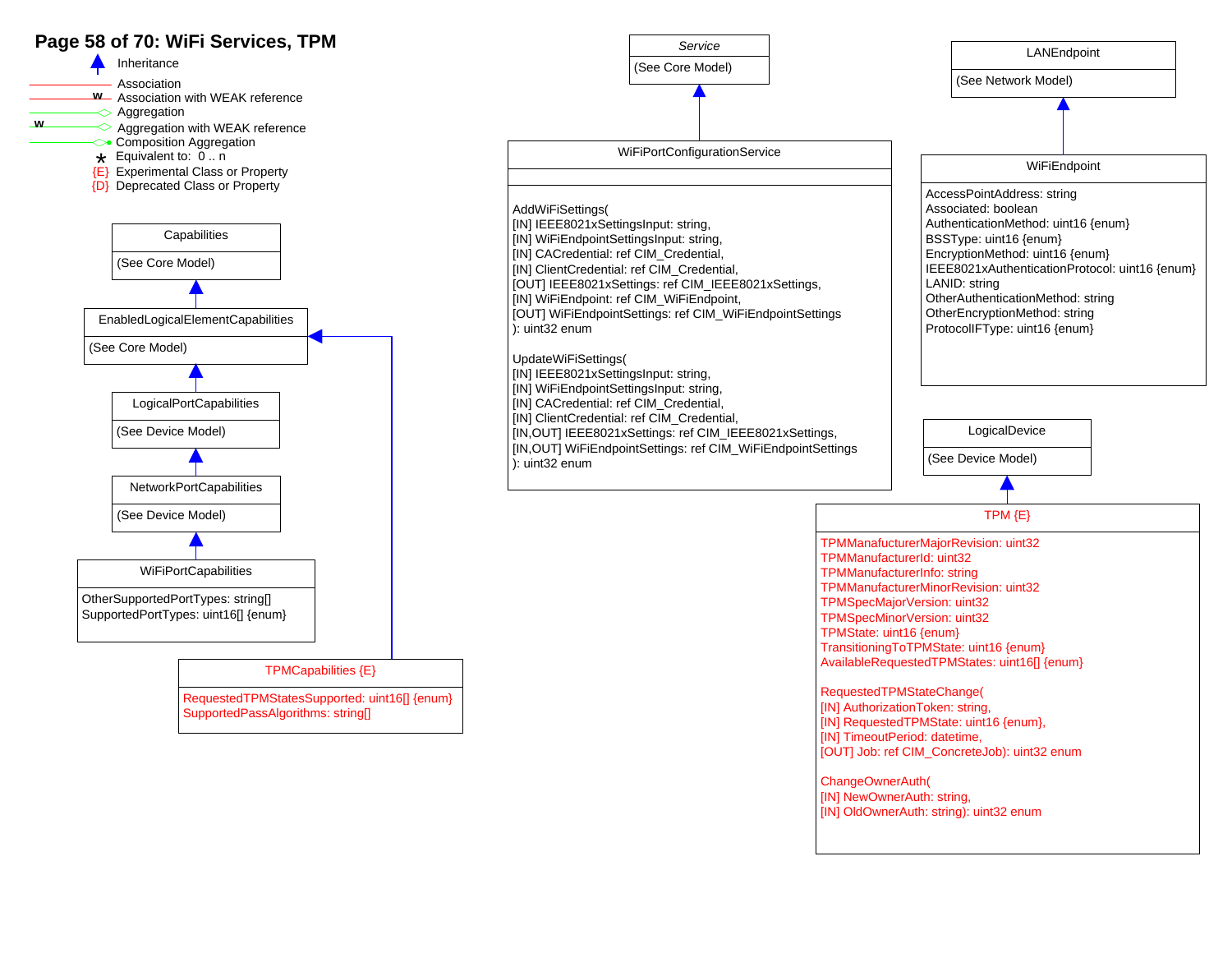## **Page 59 of 70: VTL**



*StatisticalData*

VTLResourceUsage

VTLStatisticalDataService

### GetPhysicalCapacityUsage(

[IN[ ] DataFormat: : uint16 {enum}, [IIN] Pool: ref CIM\_StoragePool, [IN] TargetSettingGoal: ref CIM\_StorageSetting, [IN]] StartTime: : datetime, [IN[ ] Duration: : uint64, [IN] EndTime: : datetime, [OUT] Data: ref CIM\_VTLStatisticalData, [IN] Library : ref CIM\_ComputerSystem, [OUT] Job: ref CIM\_ConcreteJob, ): uint16 enum

#### GetLogicalCapacityUsage(

[IN[ ] DataFormat: : uint16 {enum}, [IN]] StartTime: : datetime, [IN[ ] Duration: : uint64,

[IN] EndTime: : datetime, [OUT] Data: ref CIM\_VTLStatisticalData, [IN] Library : ref CIM\_ComputerSystem, [OUT] Job: ref CIM\_ConcreteJob,

): uint16 enum

### GetSystemRatio(

[IN[ ] DataFormat: : uint16 {enum}, [IN]] StartTime: : datetime, [IN[ ] Duration: : uint64, [IN] EndTime: : datetime, [OUT] Data: ref CIM\_VTLStatisticalData, [IN] Library : ref CIM\_ComputerSystem, [OUT] Job: ref CIM\_ConcreteJob, ): uint16 enum

### GetDeduplicationRatio(

[IN[ ] DataFormat: : uint16 {enum}, [IN]] StartTime: : datetime, [IN[ ] Duration: : uint64, [IN] EndTime: : datetime, [OUT] Data: ref CIM\_VTLStatisticalData, [IN] Library : ref CIM\_ComputerSystem, [OUT] Job: ref CIM\_ConcreteJob, ): uint16 enum

### GetReplicationThroughput(

[IN[ ] DataFormat: : uint16 {enum}, [IN]] StartTime: : datetime, [IN[ ] Duration: : uint64, [IN] DataDirection: : uint16, [IN] EndTime: : datetime, [OUT] Data: ref CIM\_VTLStatisticalData, [IN] Library : ref CIM\_ComputerSystem, [OUT] Job: ref CIM\_ConcreteJob, ): uint16 enum

### GetReplicationRatio(

[IN[ ] DataFormat: : uint16 {enum}, [IN]] StartTime: : datetime, [IN[ ] Duration: : uint64, [IN] EndTime: : datetime, [OUT] Data: ref CIM\_VTLStatisticalData, [IN] Library : ref CIM\_ComputerSystem, [OUT] Job: ref CIM\_ConcreteJob, ): uint16 enum

### GetPerformanceStatisticsReadWriteIO(

[IN[ ] DataFormat: : uint16 {enum}, [IN]] StartTime: : datetime, [IN[ ] Duration: : uint64, [IN] EndTime: : datetime, [OUT] Data: ref CIM\_VTLStatisticalData, [IN] Library : ref CIM\_ComputerSystem, [OUT] Job: ref CIM\_ConcreteJob, ): uint16 enum

GetFCPortStatisticsSRR( [IN[ ] DataFormat: : uint16 {enum}, [IN]] StartTime: : datetime, [IN[ ] Duration: : uint64, [IN] EndTime: : datetime, [OUT] Data: ref CIM\_VTLStatisticalData, [IN] Library : ref CIM\_ComputerSystem, [OUT] Job: ref CIM\_ConcreteJob, ): uint16 enum

### GetFCPortStatisticsAborts(

[IN[ ] DataFormat: : uint16 {enum}, [IN]] StartTime: : datetime, [IN[ ] Duration: : uint64, [IN] EndTime: : datetime, [OUT] Data: ref CIM\_VTLStatisticalData, [IN] Library : ref CIM\_ComputerSystem, [OUT] Job: ref CIM\_ConcreteJob, ): uint16 enum

Throughput : uint64 RelativeThroughput : uint16 UsedPhysicalCapacity : real64 UsedLogicalCapacity : real64 UsedPhysicalCapacityOfMax : real32 UsedLogicalCapacityOfMax : real32 SystemRatio : real32 DeduplicationRatio : real32 InReplicationThroughput : uint64 OutReplicationThroughput : real64 ThresholdCheckInterval : uint32 ThresholdEnabled : boolean ThroughputAlertsEnabled : boolean ThroughputWarningAlertThreshold : uint16 ThroughputCriticalAlertThreshold : uint16 PhysicalCapacityAlertsEnabled : boolean PhysicalCapacityWarningAlertThreshold : uint16 PhysicalCapacityCriticalAlertThreshold : uint16 LogicalCapacityAlertsEnabled : boolean LogicalCapacityWarningAlertThreshold : uint16 LogicalCapacityCriticalAlertThreshold : uint16 SystemRatioAlertsEnabled : boolean SystemRatioWarningAlertThreshold : real32 SystemRatioCriticalAlertThreshold : real32 DeduplicationRatioAlertsEnabled : boolean DeduplicationRatioWarningAlertThreshold : real32 DeduplicationRatioCriticalAlertThreshold : real32 ReplicationTrafficAlertsEnabled : boolean ReplicationTrafficWarningAlertThreshold : uint64 ReplicationTrafficCriticalAlertThreshold : uint64

TapeDriveResourceUsage

ReadSpeed : real32 WriteSpeed : real32

### VTLStatisticalData

Data : string DataFormat : uint16 XAxisName : string YAxisName : string XAxisUnit : string YAxisUnit : string StartTime : datetime TimeInterval : uint64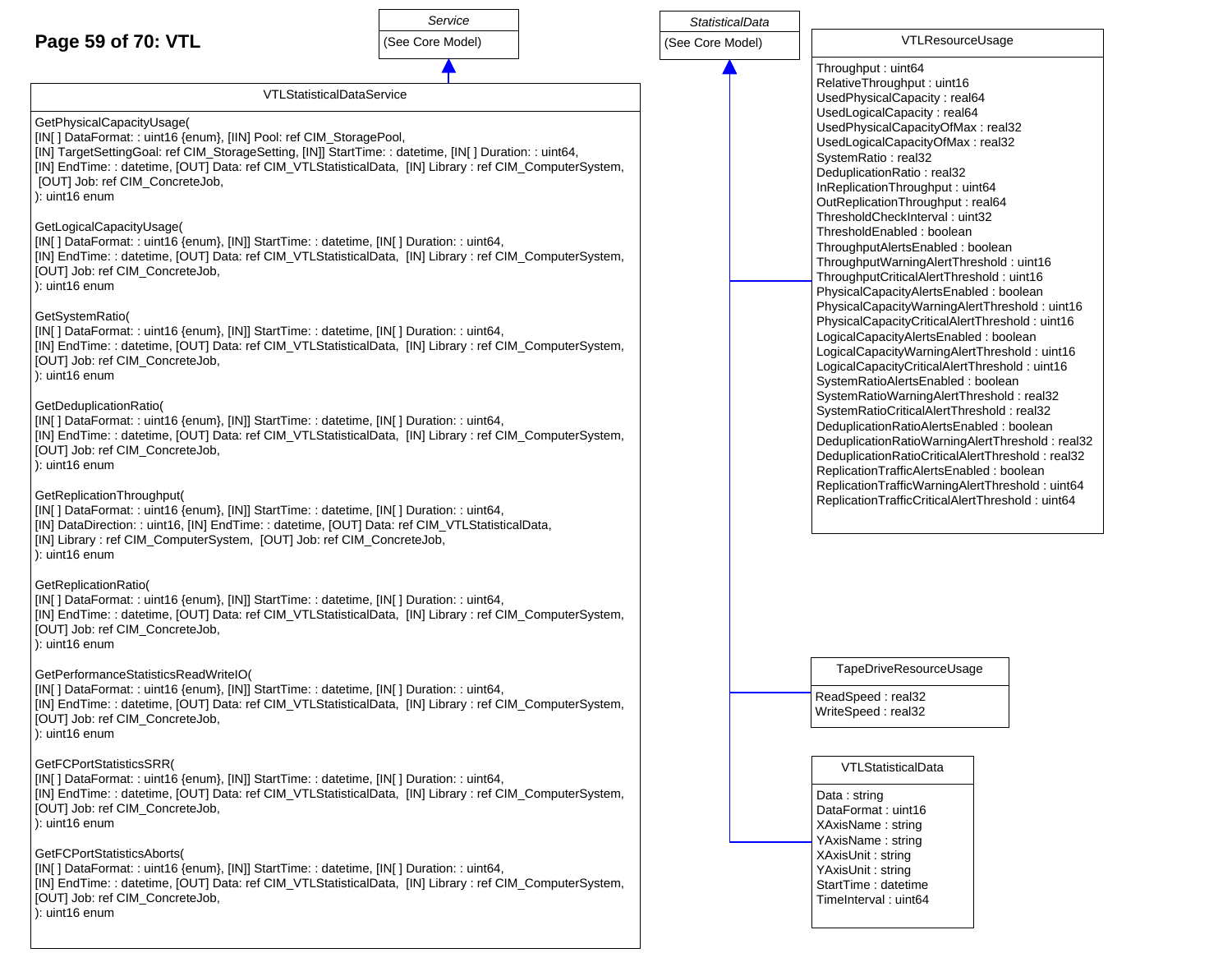### **Page 60 of 70: Operational Power**



- [IN] ElementName: string,
- [IN] StatisticsList: string[],
- [OUT] Manifest ref CIM\_CIM\_OperationalPowerManifest): uint32 enum

RemoveManifests(

- [IN] ManifestCollection CIM\_OperationalPowerManifestCollection
- [OUT] Manifest ref[] CIM\_CIM\_OperationalPowerManifest): uint32 enum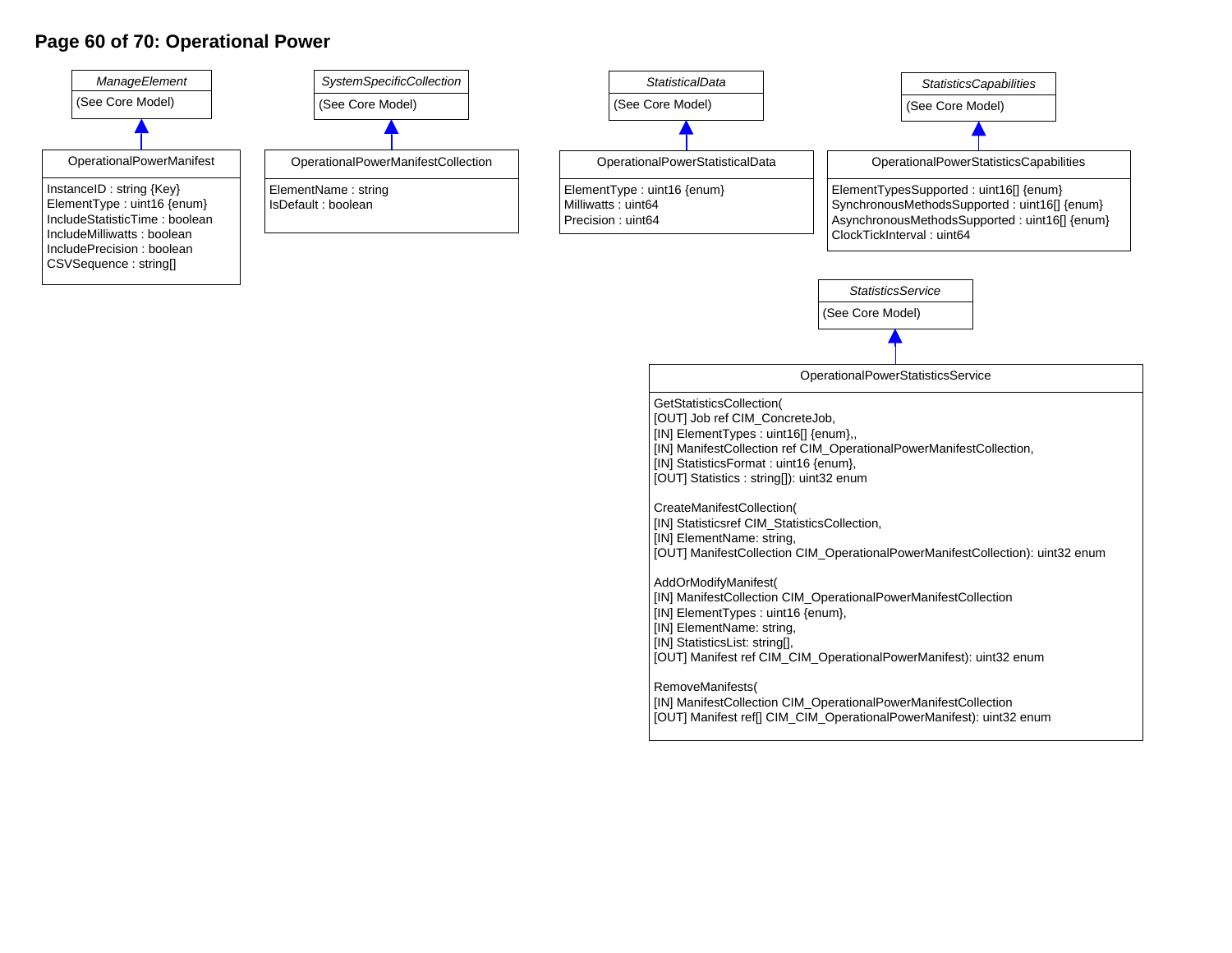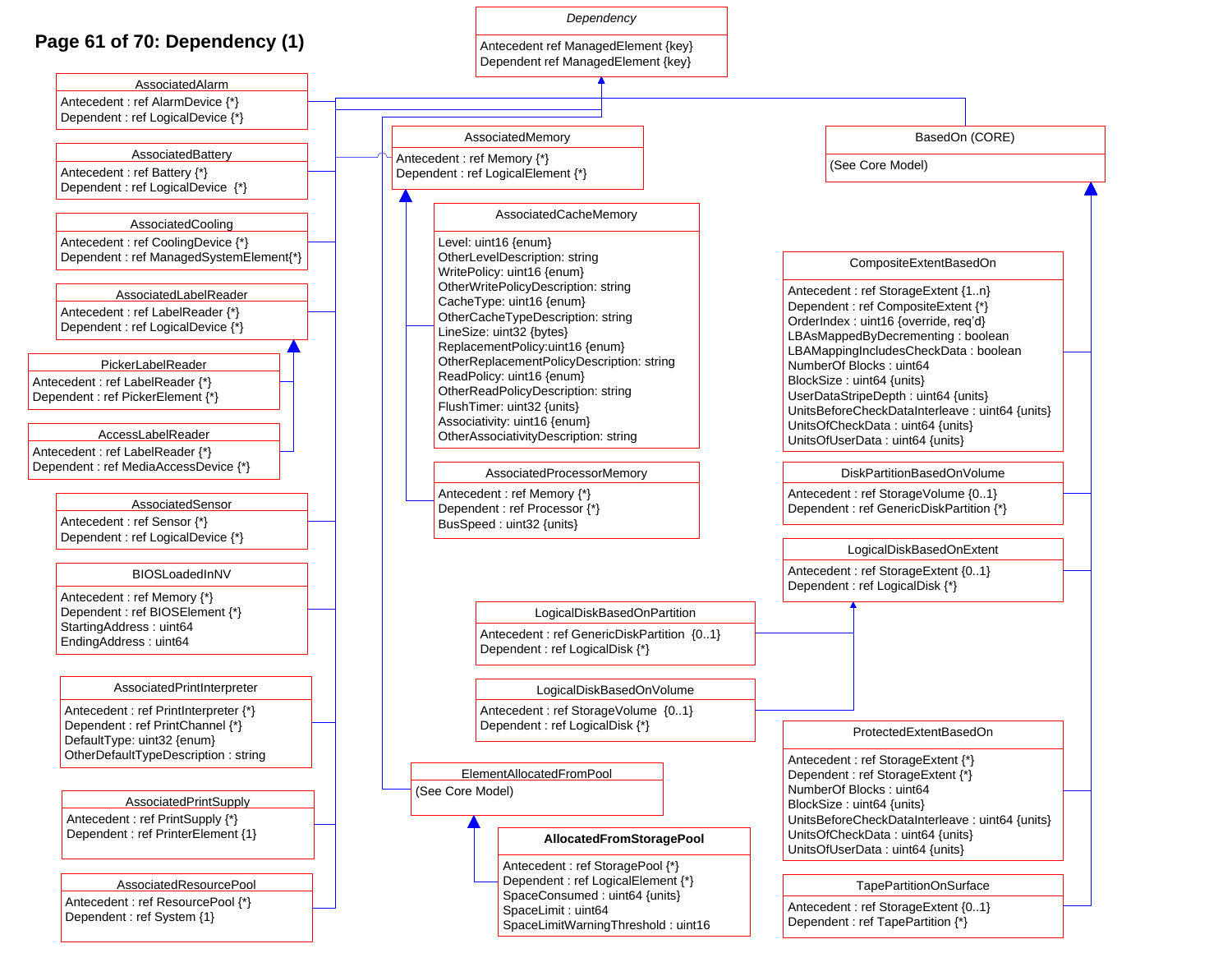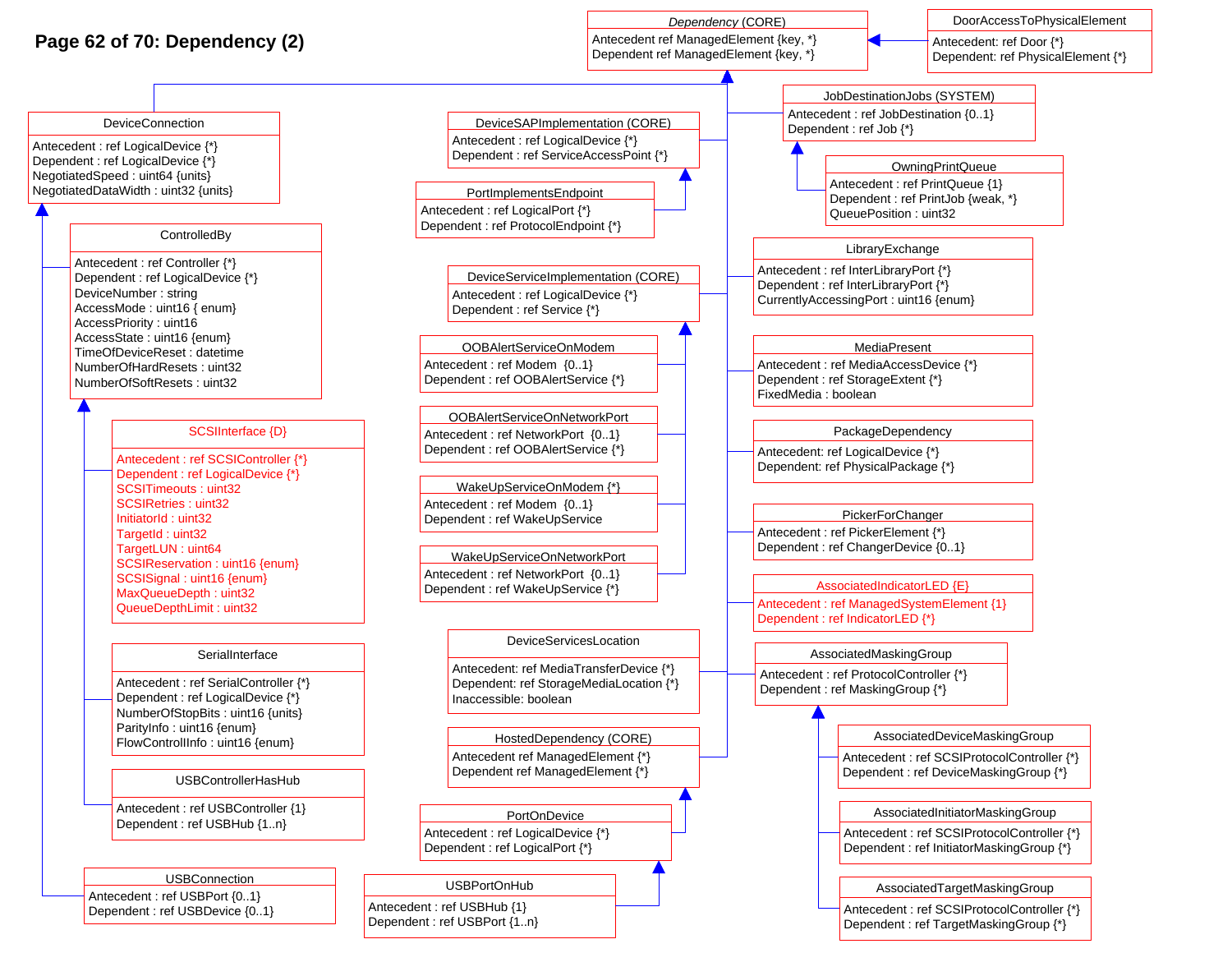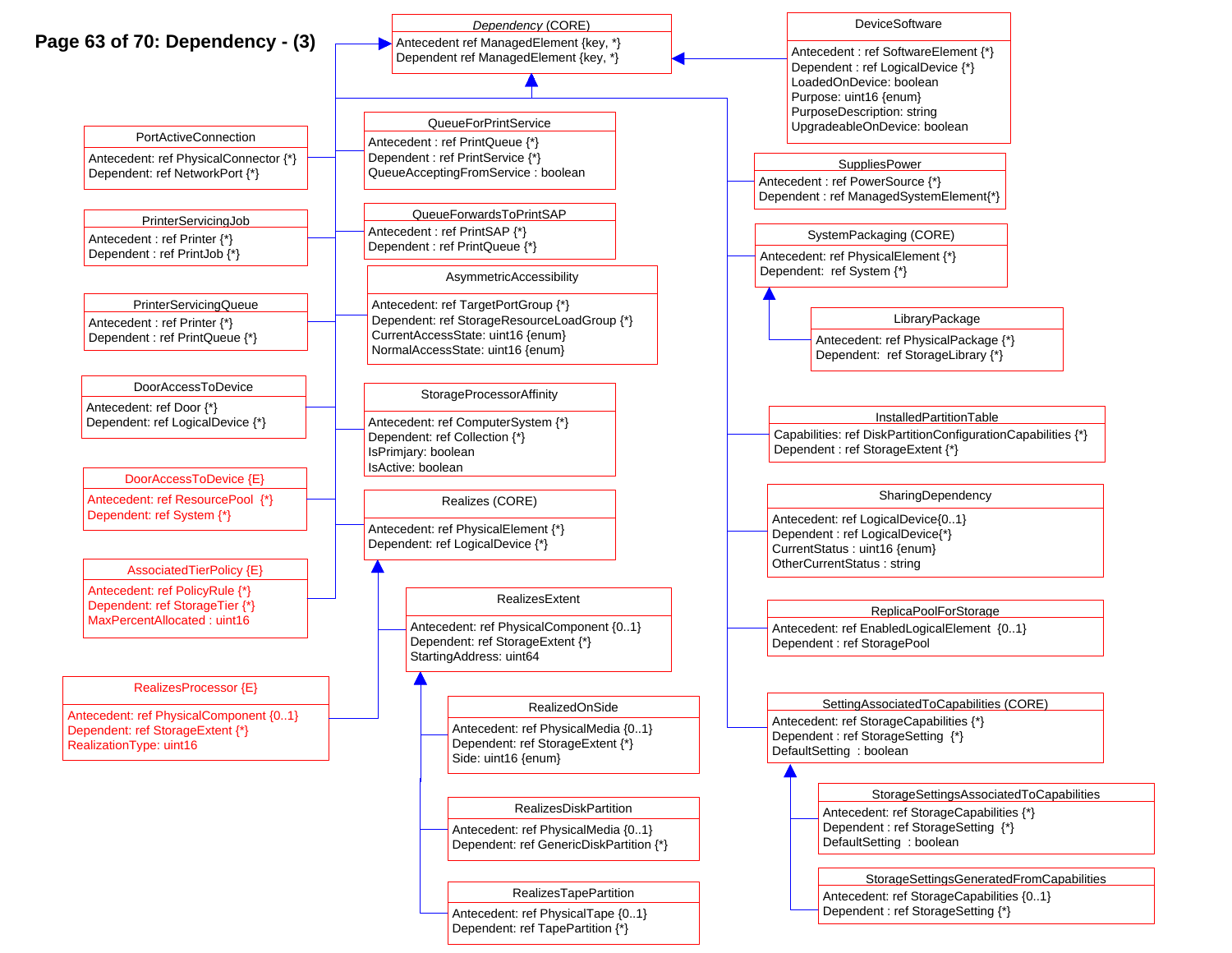## **Page 64 of 70: Dependency- (4)**

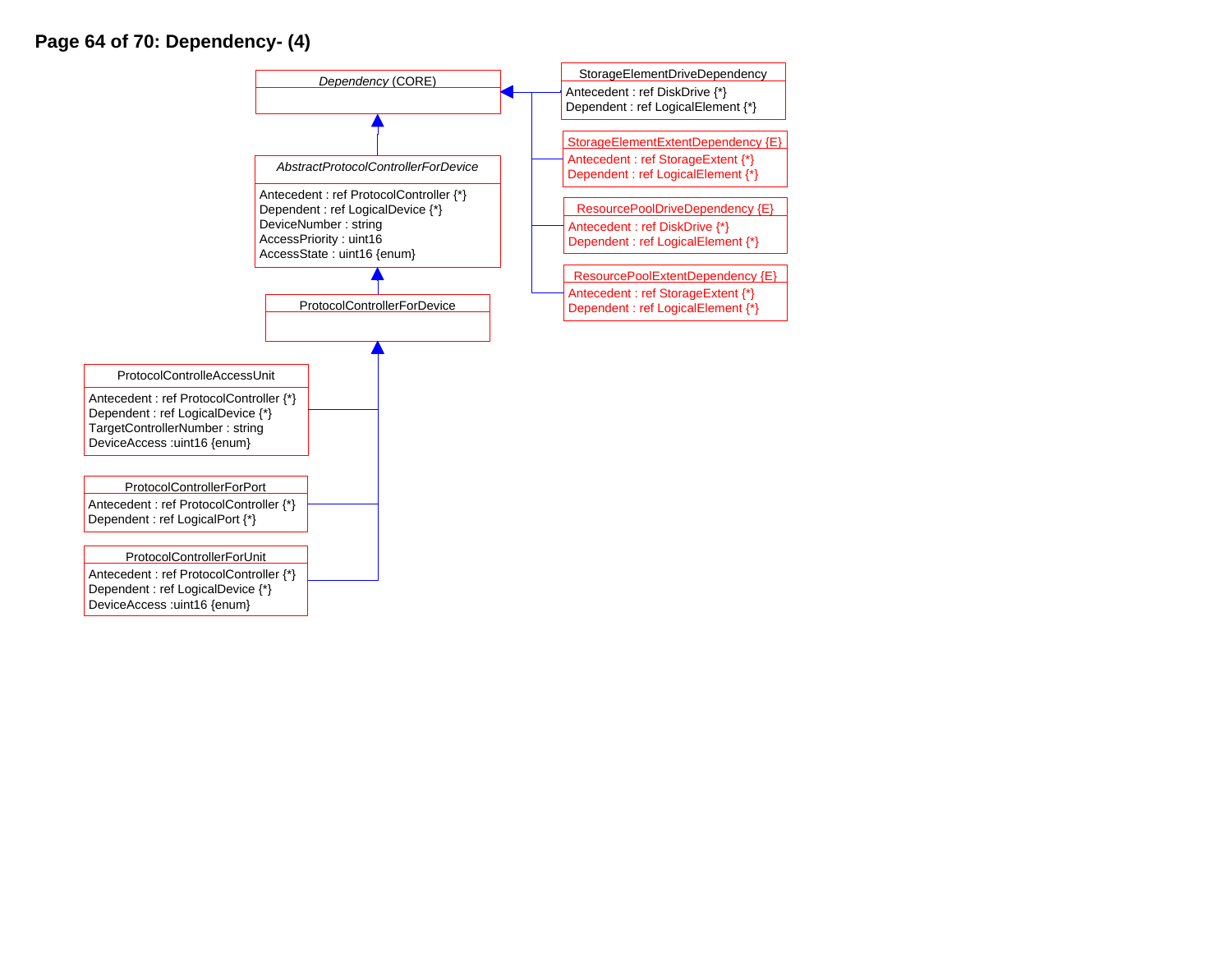## **Page 65 of 70: Aggregation Deprecation**





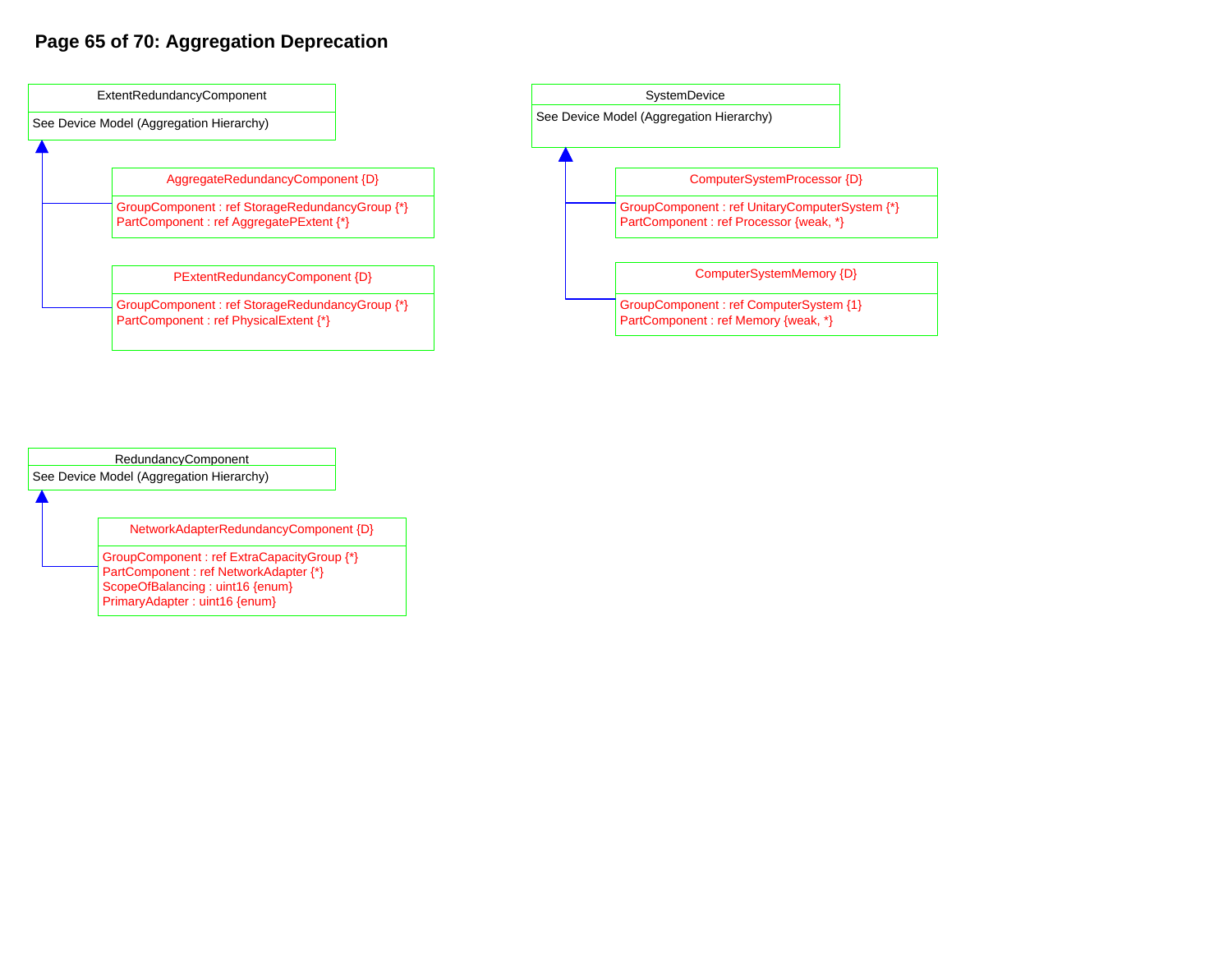## **Page 66 of 70: Association Hierarchy**

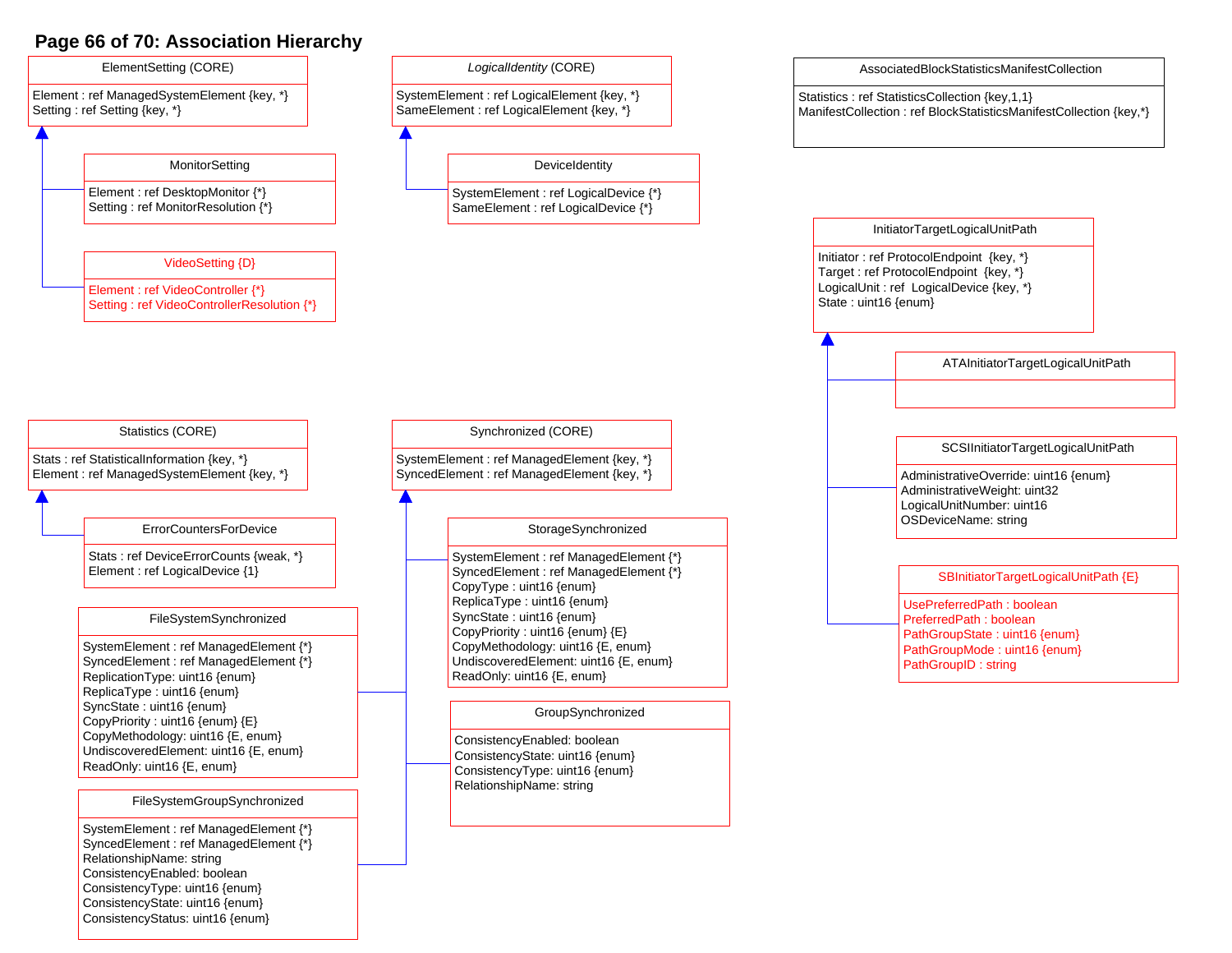## **Page 67 of 70: Aggregation Hierarchy**



PartComponent : ref LogicalDevice {weak, \*}

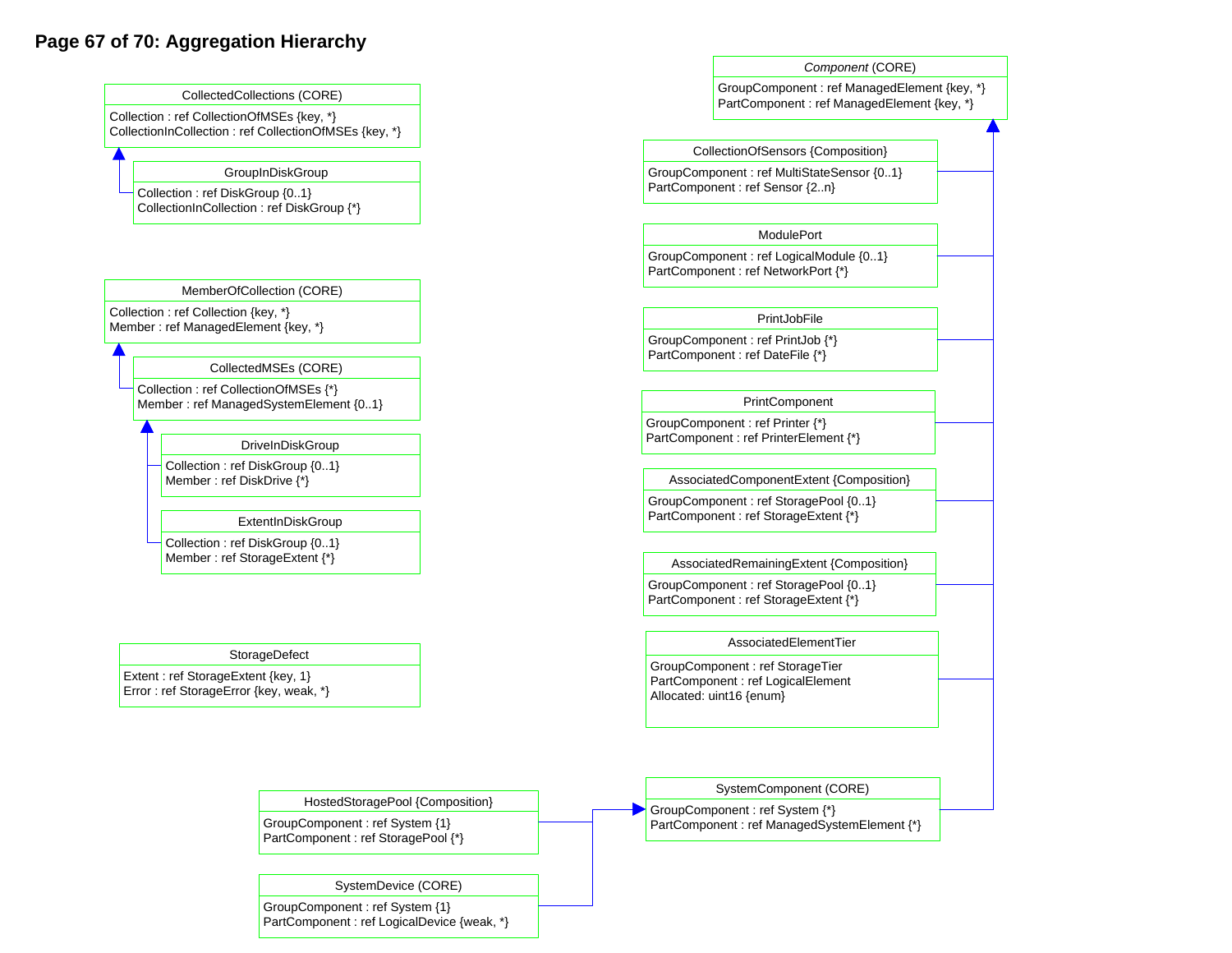## **Page 68 of 70: Association Deprecation**

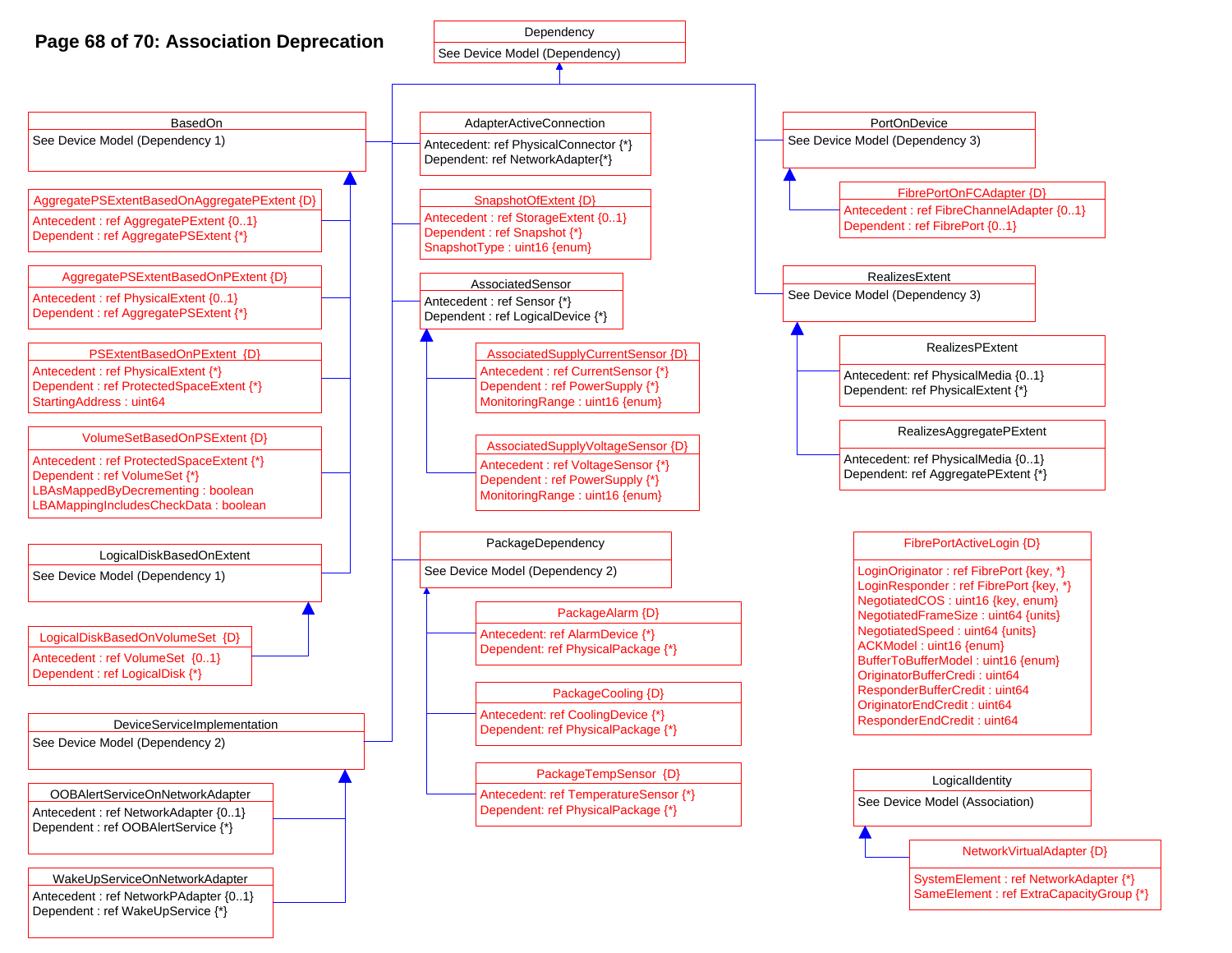

ManagedElement: ref View {\*} Stats: ref StatisticalData {\*}